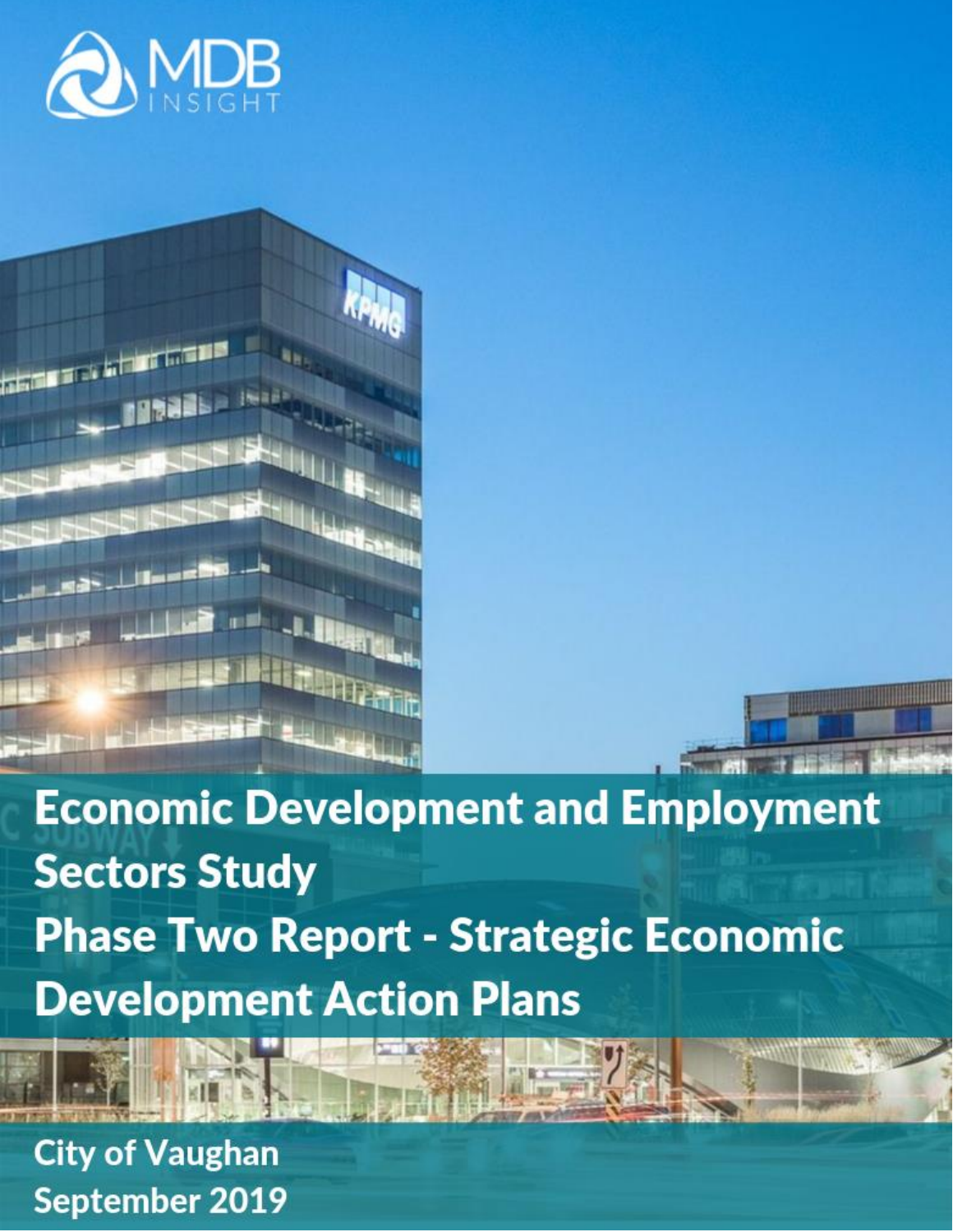

# **Contents**

| 1. |     |                                                                                          |
|----|-----|------------------------------------------------------------------------------------------|
|    | 1.1 |                                                                                          |
|    | 1.2 |                                                                                          |
|    | 1.3 |                                                                                          |
| 2. |     |                                                                                          |
|    | 2.1 |                                                                                          |
|    | 2.2 |                                                                                          |
|    | 2.3 | Diversity of Employment Areas is Integral to the Growth of Vaughan's Economy 8           |
|    | 2.4 |                                                                                          |
|    | 2.5 |                                                                                          |
| 3. |     |                                                                                          |
|    | 3.1 |                                                                                          |
|    | 3.2 |                                                                                          |
|    | 3.3 |                                                                                          |
|    | 3.4 |                                                                                          |
| 4. |     |                                                                                          |
|    | 4.1 | Strategic Initiative   Enhancing the Entrepreneurial and Innovation Ecosystem  17        |
|    | 4.2 | Strategic Initiative   Growing the Tourism and Creative Economy in Vaughan 24            |
|    | 4.3 | Strategic Initiative   Focusing International Business Development  30                   |
|    | 4.4 | Strategic Initiative   Supporting Commercial and Experiential Development in the Vaughan |
|    | 4.5 |                                                                                          |
|    |     |                                                                                          |

Cover Image: https://www.myvmc.ca/

© 2019 MDB Insight Inc.

MDB Insight Inc. has prepared this report exclusively for the City of Vaughan. All data and information contained herein is considered confidential and proprietary and may not be reproduced, published or distributed to, or for, any third party without the express prior written consent of MDB Insight Inc.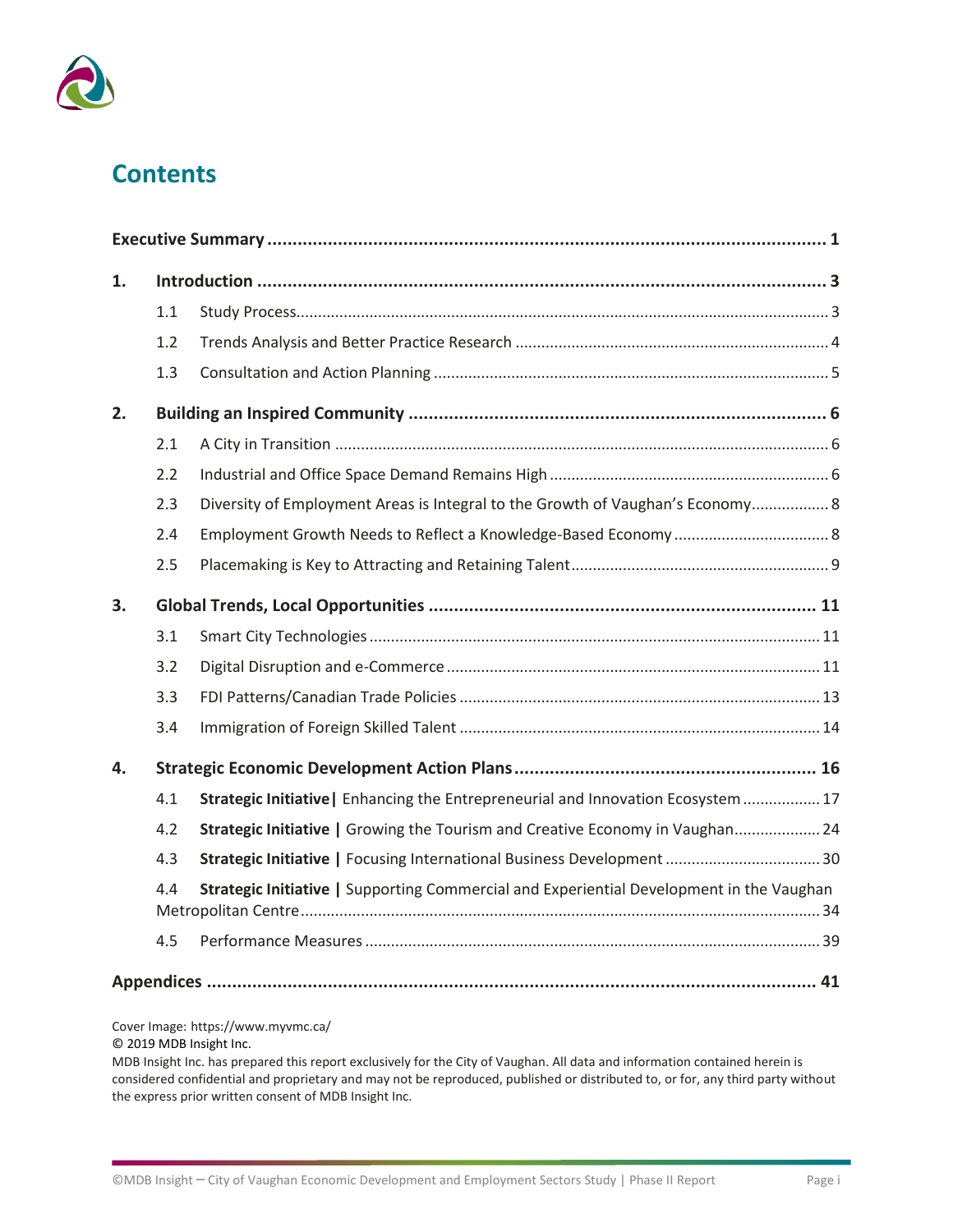

# <span id="page-2-0"></span>Executive Summary

Much has changed in the City of Vaughan since the completion of the 2010 Economic Development Strategy. The city is now home to 300,000 residents and over 65,000 businesses. It is part of an evolving regional economy that has become a top destination for business across a broad range of industries and a community of choice for an increasing number of new residents looking for a different type of urban living. The city has also seen the emergence of protectionist trade policies in the US, the emergence of the sharing economy, new businesses and industry activity that supports the knowledge economy and technological disruptions that continue to impact multiple sectors from manufacturing to retail.

The city is in a unique position as it transitions from a suburban community to a major urban centre to capitalize on the strong pattern of growth that is predicted for the knowledge-based and creative class economy, particularly small and medium-sized businesses that are focused on entrepreneurship and innovation while continuing to grow and support the city's traditional industry sectors. With a strategic location in the G.T.H.A, extensive transportation infrastructure including higher-order transit, access to a significant inventory of industrial and office space options, a diverse and highly skilled workforce, the emergence of the Vaughan Metropolitan Centre and the planned build-out of the Mackenzie Vaughan Hospital Precinct lands, Vaughan has an opportunity to enable and create an urban environment that provides the services, amenities and employment that will offer the greatest appeal to future investors, workers, and visitors to the city.

In preparing to update the 2010 Economic Development Strategy consideration has been given to the needed alignment with the Term of Council Service Excellence Strategic Plan priorities of Attracting Investment and Creating Jobs, as well as the need to inform the planned update of the City's Official Plan.

Given the importance of getting community-based economic intelligence and broad support for various actions plans, the strategy also incorporates the input of business and economic development stakeholders, Mayor and Council and senior staff from across the administration.

The engagement process provided important insights into the City's business community. Many of those consulted saw the need to improve and enhance the City's brand or image and raise awareness of the current economic development programming and investment that was underway in the community. Similarly, businesses raised concerns with the increasing congestion in the city and the need for improved transit infrastructure.

The resulting strategy advances a focused and proactive blueprint and action plan for the Economic Development and Culture Services Department that provides a more strategic role for the department. To achieve this, however, the City must evaluate and evolve its role and responsibilities in economic development recognizing the increased importance the city and the region have on a global stage and the expectations of businesses that would locate in the community.

A modernized economic vision for the City of Vaughan is built around four strategic initiatives and associated outcomes. The accompanying actions plans are supported by evidenced-based economic and market research and analysis, taking into consideration the input of business and community stakeholders and partners. The recommendations provide the City with a proactive economic development agenda for the next five years that will support and shape a competitive business-friendly and growth-focused environment.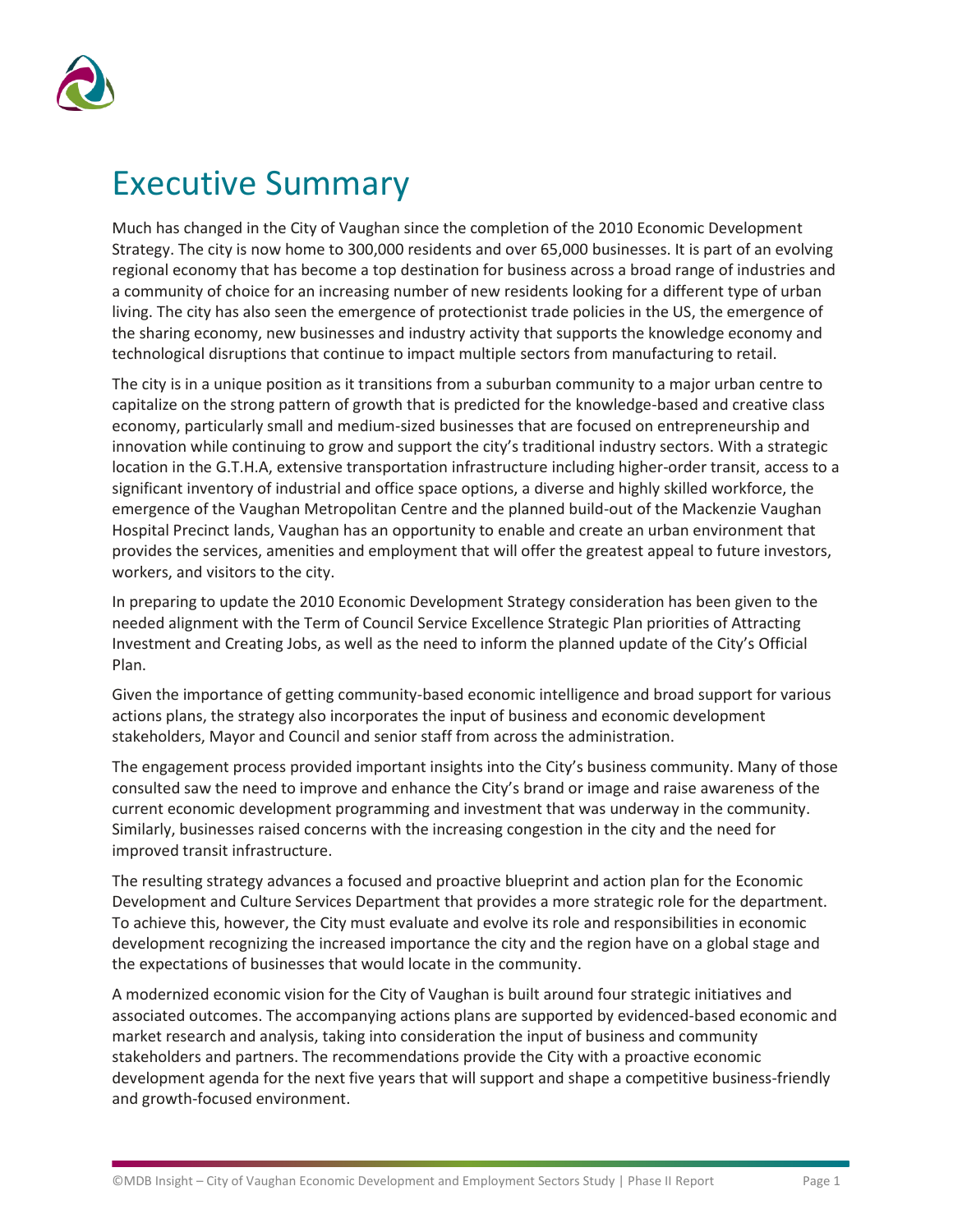

### **Figure 1 – City of Vaughan Strategic Economic Development Action Plans**

### Strategic Initiatives  $\blacksquare$

#### **Enhancing the Entrepreneurial and Innovation Ecosystem**

- Objective 1 Provide entrepreneurs with a pipeline of tools, skills, connections and resources required to succeed.
- Objective 2 Encourage the development and integration of attractive collaborative space and smart city objectives to support market led innovation within Vaughan's business community.
- Objective 3 Work with community partners to ensure entrepreneurs in Vaughan have access to incentives, capital and required infrastructure needed to thrive.

 $\blacksquare$ 

#### **Growing the Tourism and Creative Economy in Vaughan**

- Objective 4 Introduce a creative brand that illustrates the impact of the city's creative industries in order to attract new creative, tourism and cultural industries to Vaughan.
- Objective 5 Nurture cultural and tourism assets to build creative capacity and capability in the city.

#### **Focusing International Business Development**

- Objective 6 Foster FDI investment, trade and export development opportunities for small and medium sized enterprises that support the growth of Vaughan's key sectors in both goods producing and service-based industries.
- Objective 7 Improve the effectiveness of Vaughan's global relationships to enhance trade and investment prospects.

#### **Supporting Commercial and Experiential Development in the Vaughan Metropolitan Centre**

- Objective 8 To provide business development, marketing and incentive programs that contributes to timely and transformative development in the VMC.
- Objective 9 To provide arts and cultural programming and amenities that advances the VMC's place-making efforts and cultural framework objectives.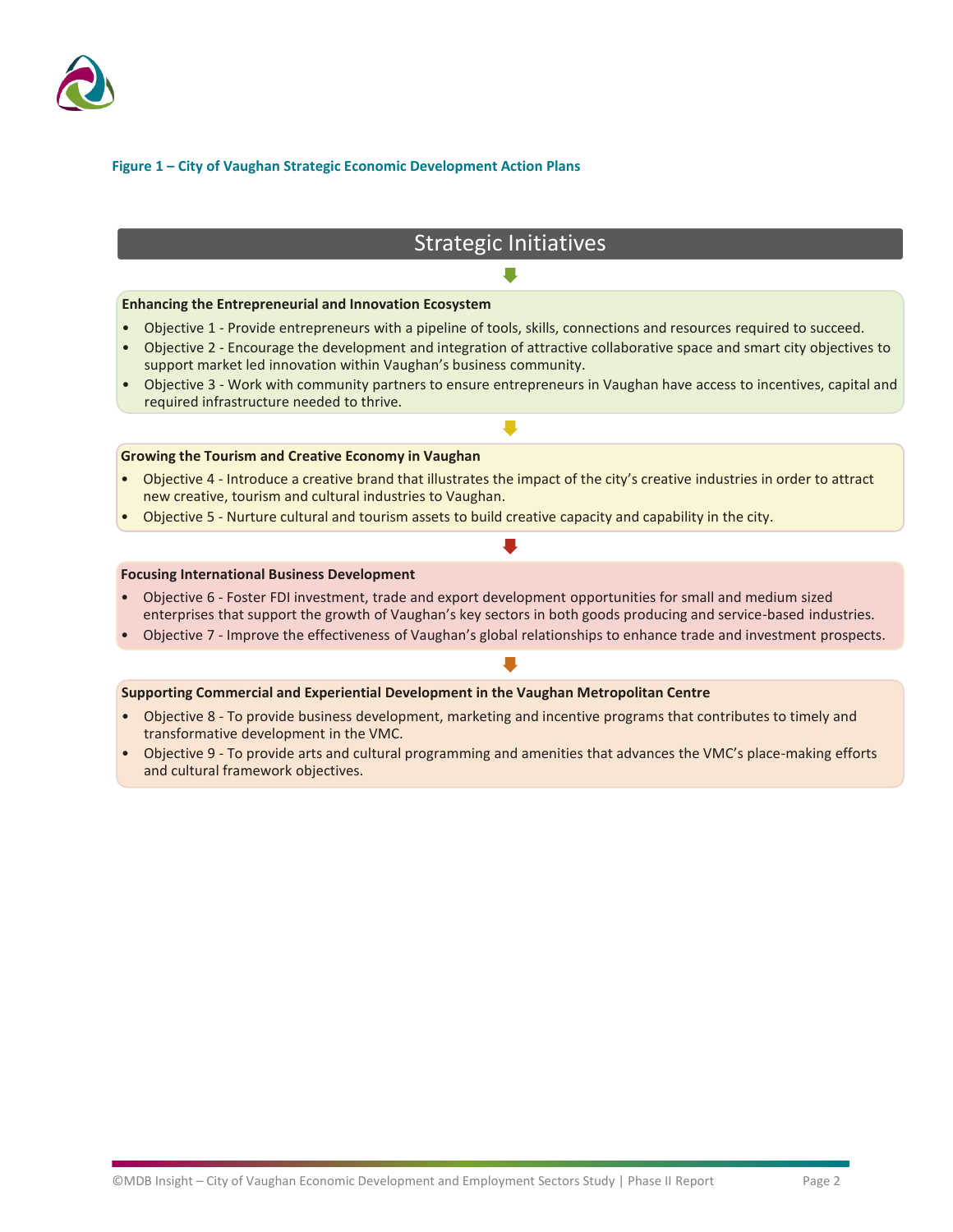

# <span id="page-4-0"></span>1. Introduction

The City of Vaughan in preparing an update to its 2010 Economic Development Strategy is focused on accelerating local economic growth and job creation over the next five years and providing an employment land capacity analysis that will inform the City's Official Plan Review and Growth Management Strategy. The updated strategy also advances a focused and proactive blueprint and action plan for the Economic Development and Culture Services Department that provides a more strategic role for the department and aligns with the Term of Council Priorities of Attracting Investment and Creating Jobs.

Ultimately, the goal of any economic development strategy is to improve the liveability and quality of life of a community through sustainable economic growth that includes the attraction of high-quality jobs, wealth and investment.

To achieve this, the City of Vaughan must evaluate and evolve its roles and responsibilities in economic development recognizing the increasingly important position the city and region have on the global stage and the expectations of businesses that choose to locate in the community. Communities across Canada have begun extending their traditional programming such as business attraction and retention, to include efforts that support and foster skills development, entrepreneurship, mentorship, risk financing, technology transfer, product commercialization, immigrant attraction and the integration of information and communications technology in ways that have begun to transform industry sector performance and city-building efforts.

The implications of this shifting landscape will challenge the old models of economic development and the tactics deployed by municipalities in the attraction and retention of business investment and workers. Where historically economic development was driven by market considerations - competitive tax structure, the availability of serviced employment land, buildings and an educated workforce, today's successful cities are adding new elements to their economic development strategies that seek to:

- Enhance innovation and productivity within the business community to improve competitiveness
- Leverage cultural diversity that supports connections within a city and to the rest of the world
- Create opportunities for partnerships between local government, industry, and advanced education that enable a community to flourish
- Create urban environments that provide for a high quality of place experience and a vibrant downtown core in order to attract the best and the brightest to their community

## <span id="page-4-1"></span>1.1 Study Process

Good economic development planning enhances urban competitiveness – that is the ability of a city to compete with other communities regionally, nationally and internationally in the attraction of investment, talent and in the development of domestic and export markets. In the case of Vaughan's Strategic Economic Development Action Plans, this process has been framed by the vision and objectives set out in the City of Vaughan's 2018-2022 Term of Council Service Excellence Strategic Plan, as well as the mission and mandate of the Economic Development and Culture Department. The Action Plans are also informed by extensive research and analysis together with input from the City's business and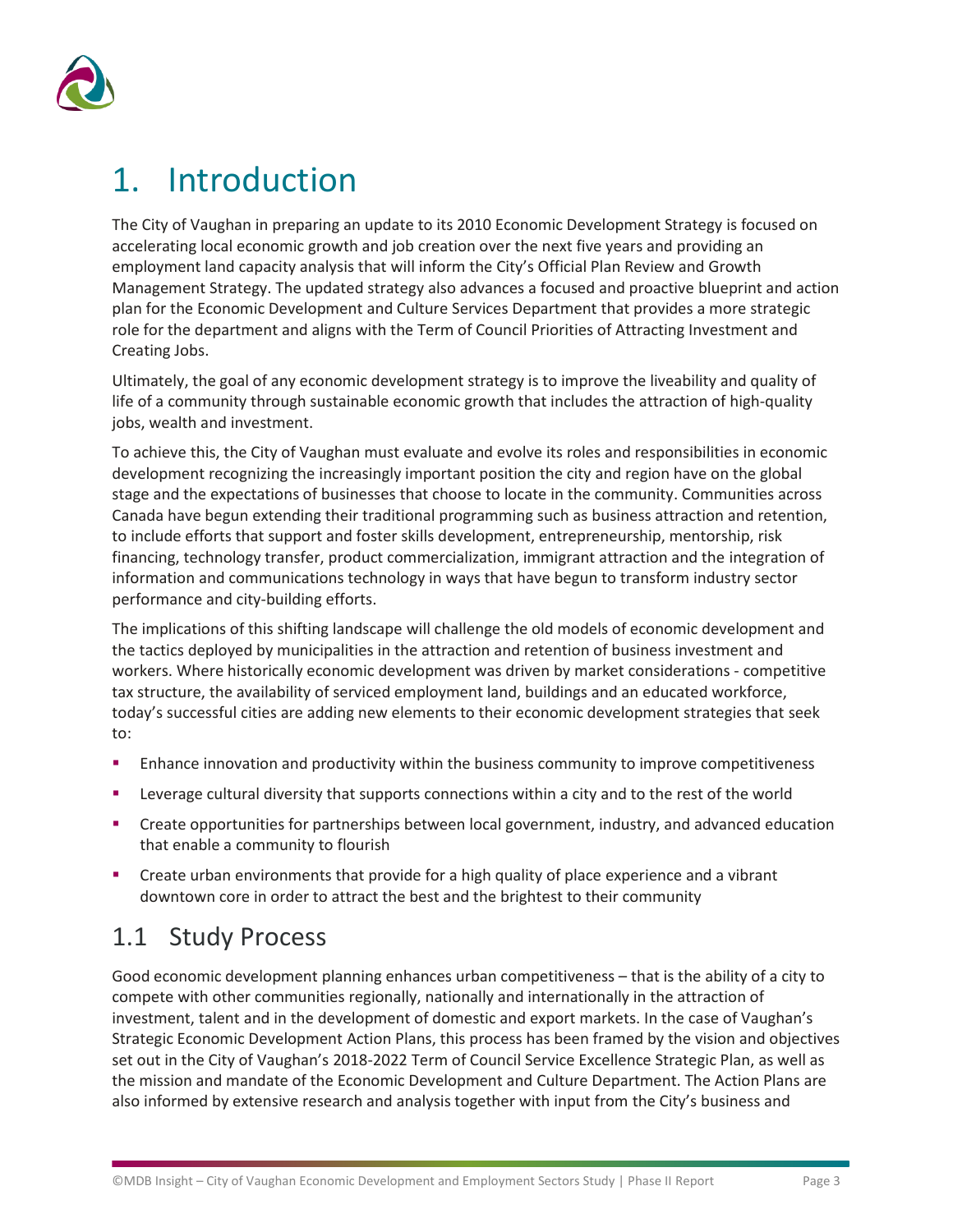

stakeholder community, Mayor and Council, and the staff of the Economic Development and Culture department.



### **Figure 2: Strategic Planning Process Diagram**

## <span id="page-5-0"></span>1.2 Trends Analysis and Better Practice Research

A comprehensive background report (Economic Development and Employment Sectors Study – Phase I Report) provides the basis for Vaughan taking advantage of new and emerging economies and employment opportunities while providing some certainty around the economic performance of its traditional and established industries. The report assesses the City's performance against a wide range of demographic and economic indicators considered relevant to the development of the Strategic Economic Development Action Plans. It provides a detailed understanding of emerging business and industry trends, forecasted employment growth and employment land needs and the changing nature of industry sector requirements that need to be reflected in any future economic development program. Consideration was also given to a wide range of local and regional reports, studies and initiatives considered to be relevant to the economic development and culture programming activities for the City of Vaughan. The results of the Phase I reporting were used to inform a series of workshops with business leaders and community stakeholders. The Phase I Report is attached as an appendix to this report.

Better practice research has also been collected on the evolving mandate of economic development across high growth communities in Ontario and the country more generally. Particular attention has been given to the approach to dealing with the economic development themes as noted in this report and as it relates to input received during the consultation process.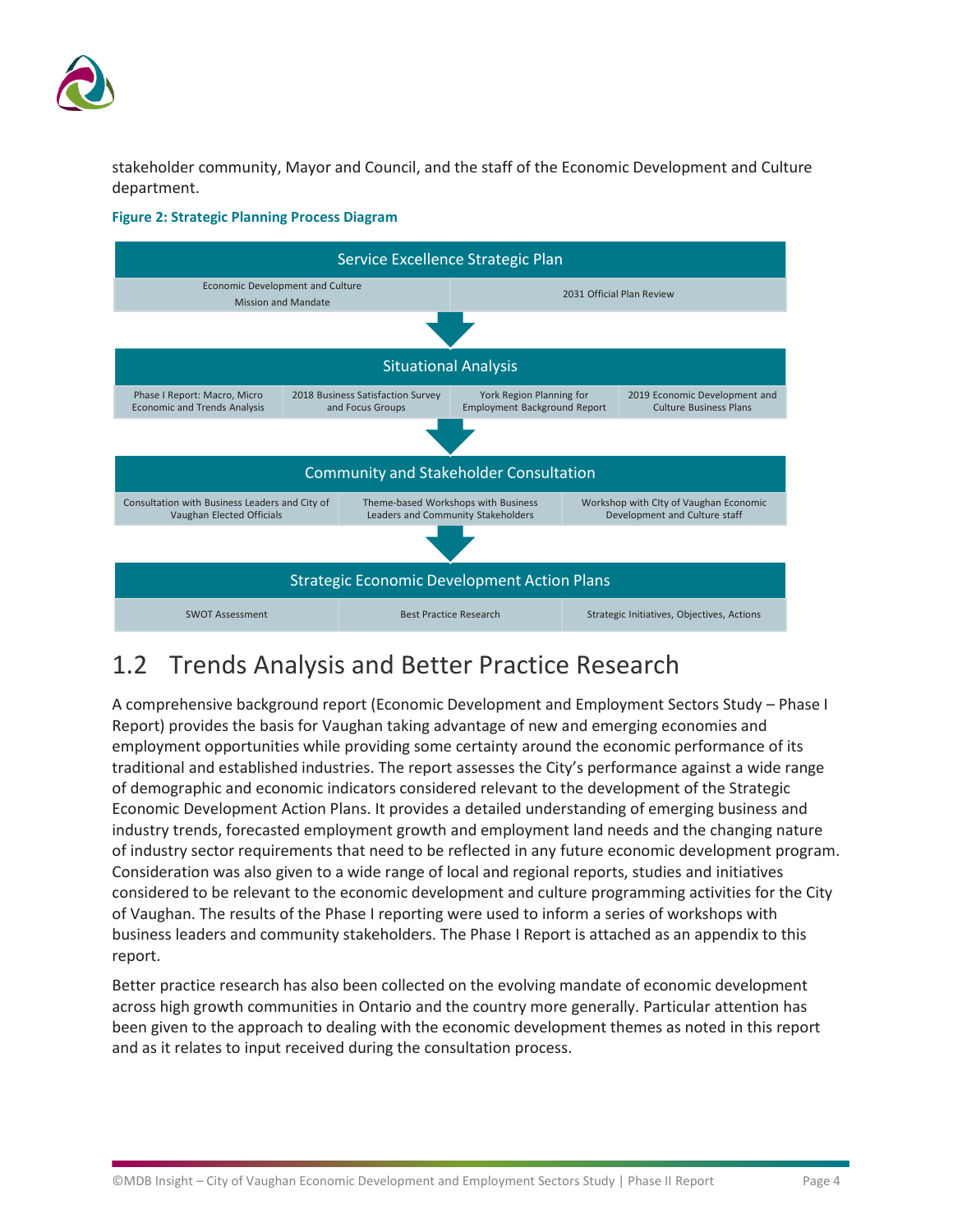

# <span id="page-6-0"></span>1.3 Consultation and Action Planning

Given the importance of gaining community-based economic intelligence and broad support for the Strategic Economic Action Plans, input from business and economic development stakeholders was essential. One on one interviews with Mayor and Council, select senior staff with the City of Vaughan and external stakeholders were conducted in early 2019. These interviews provided input as to the expectations and aspirations for economic growth in the City. This was followed up with four themebased workshops held in early spring 2019 with participants asked to provide input on the actions and tactics required to advance:

- Entrepreneurship, innovation and the technology ecosystem
- Arts, culture and tourism development
- International business development
- Commercial and experiential development in the Vaughan Metropolitan Centre

The engagement process provided important insights into the City's business community. Many of those consulted saw the need to improve the City's brand or image and raise awareness of the current economic development programming and services. Similarly, congestion and the need for improved transit connections was also a major theme that emerged throughout the consultation process along with the need to provide for more and better business to business networking opportunities and the consideration of enhanced financial incentives to attract target industries to the city's Employment Areas and commercial cores. A summary of the workshop discussions is provided in the appendix.

The resulting stakeholder input, together with the recent business satisfaction survey results and findings from the Phase I Report, are reflected in the recommendations contained in the Strategic Economic Development Action Plans.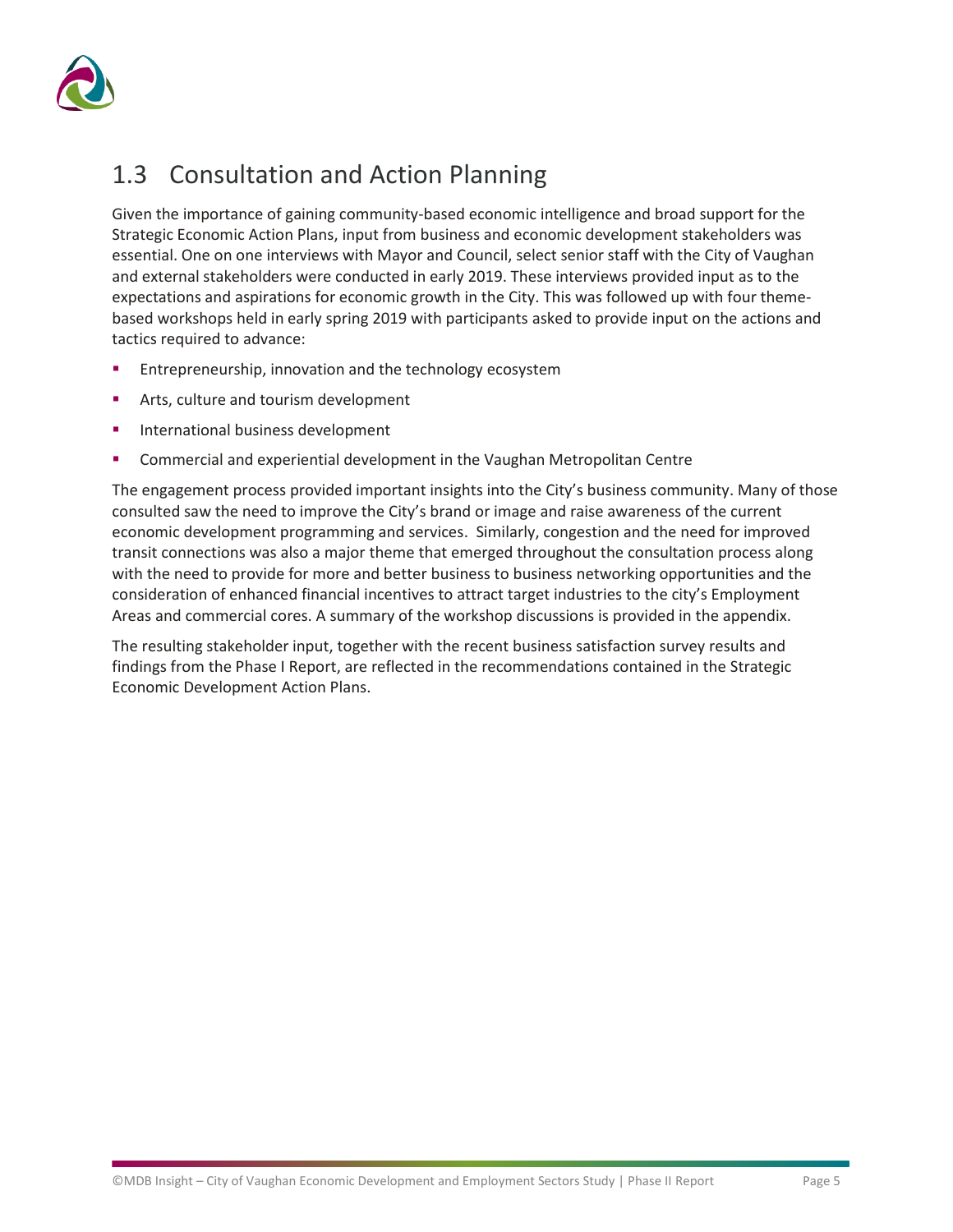

# <span id="page-7-0"></span>2. Building an Inspired Community

Since the completion of the 2010 Economic Development Strategy: Building a Gateway to Tomorrow's Economy, the city of Vaughan as with other cities in Canada has seen the emergence of protectionist trade, border and immigration policies in the US, growth in the sharing economy, the emergence of new clusters of business and industry activity to support a knowledge economy and the maturity of Superclusters. The continuing shift of the manufacturing sector along with technological disruptions across multiple sectors are also affecting how and where residents shop, travel and work.

Despite the economic turmoil that has resulted, the City of Vaughan is poised to seize the opportunities these challenges create. Building on the impressive array of recent infrastructure investments, which have or will be coming to fruition over the next few years, the city is well-positioned to support Vaughan based businesses compete in the national and global market through policies and actions that shape a competitive, resilient and business-friendly environment.

# <span id="page-7-1"></span>2.1 A City in Transition

The city of Vaughan is home to over 300,000 residents and 65,000 businesses. It is part of an evolving regional economy that has become a top destination for business across a broad range of industries led by rapid employment growth in knowledge-based and creative industries such as finance and insurance, professional, scientific and technical service, educational services and health care and social services. In many respects, Vaughan's long-term population and employment growth are tied to the success of York Region and the G.T.H.A. As the economic powerhouse of Ontario, the G.T.H.A. is comprised of a diverse mix of export-based employment clusters that make the region highly attractive on an international and national level to new businesses and investors. It also supports strong population growth levels largely driven by international and inter-provincial net migration.

The city of Vaughan however, is in a unique position as it transitions from a suburban community to a major urban centre to capitalize on the strong pattern of growth that is predicted for the knowledgebased and creative class economy, particularly for small to medium scale businesses that are focused on entrepreneurship and innovation. With a strategic location in the G.T.H.A., extensive transportation infrastructure including higher-order transit, access to diverse populations, a highly educated workforce, the emergence of the Vaughan Metropolitan Centre and the planned build-out of Mackenzie Vaughan Hospital Precinct lands, Vaughan has the opportunity to enable and create an urban environment that that provides the services, amenities and live-work arrangements that will offer the greatest appeal to future office tenants, workers and visitors to the community.

# <span id="page-7-2"></span>2.2 Industrial and Office Space Demand Remains High

Industrial development activity in the G.T.H.A. has been steadily recovering since the 2008/2009 global economic recession. It is estimated that the region accounts for the third-largest industrial inventory in North America.<sup>1</sup> Recent industrial developments have been focused along the Highway 401 corridor in Mississauga, Brampton and Milton, and in the Highway 400/407 area of Vaughan.

<sup>&</sup>lt;sup>1</sup> Source: Derived from Cushman & Wakefield Toronto Industrial Market Beat and US Industrial Market Beat Snapshot, Q3 2017 by Watson & Associates Economists Ltd.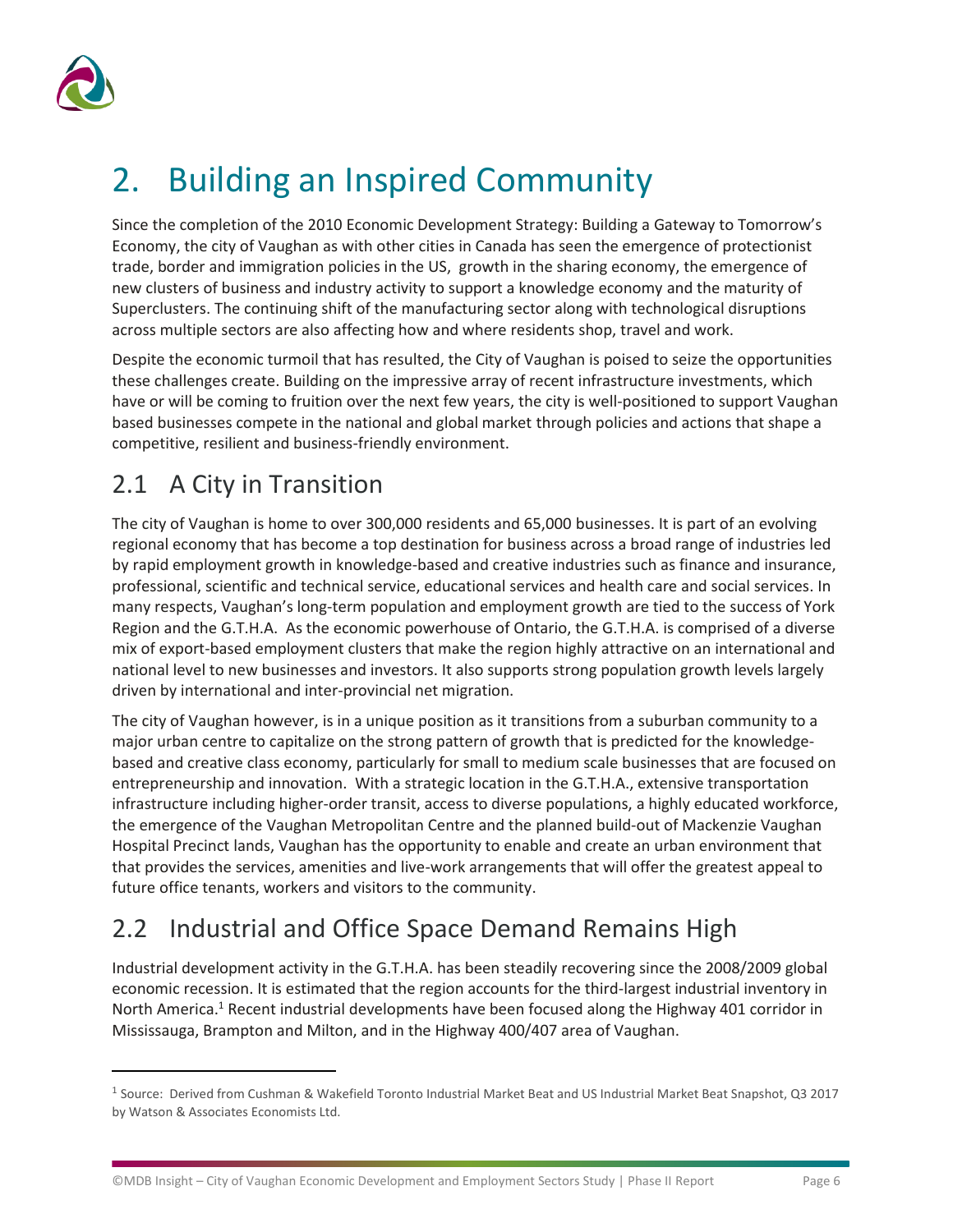

Within the G.T.H.A., York Region accounts for 18% of the total inventory with an existing industrial base of 71 million sq.ft. of G.F.A. The City of Vaughan contains the largest inventory of industrial space in York Region, accounting for approximately 54% of the total industrial inventory. Over the 2011 to 2017 period, industrial development in Vaughan averaged 807,000 sq.ft. per year. In 2017, industrial development in Vaughan was particularly strong with development of approximately 1.3 million sq.ft. Coinciding with the increase in industrial development activity, vacancy rates have gradually declined to relatively low levels, and net market rents have risen, albeit at a marginal rate. The industrial availability rate in Vaughan and York Region is 1.5%, slightly lower than the G.T.H.A. average of 1.8%.

Many recent developments in the G.T.H.A. are oriented towards large-scale industrial buildings housing wholesale trade, transportation/warehousing and multi-tenant industrial condominiums consistent with the growth of the goods movement sector. In contrast, manufacturing-related industrial development has been limited, as more companies look to outsource manufacturing operations to lower-cost locations. Vaughan has started to see more speculative industrial development, whereby developers construct industrial warehouses with no formal commitment from any industrial users suggesting industrial demand for this type of space remains strong. However, as with other aspects of the economy, the nature of traditional industrial processes is also rapidly shifting becoming more capital/technology-intensive and automated with lower labour requirements. Anticipating and responding to the needs of industry will be necessary if Vaughan is to position itself for sustained growth, particularly in leading industrial sectors. Recognizing the change that is occurring there has been a shift in planning philosophy that calls for developing Employment Areas to provide for a greater range of amenities and employment supportive uses which complement the knowledge-based and traditional industrial sectors. Industrial sector employment (manufacturing, wholesale trade, transportation and warehousing, construction and utilities) is anticipated to account for 30% of all new jobs in Vaughan from 2019 to 2024.

With respect to the office market, the G.T.H.A. has the sixth-largest office commercial development inventory in North America of approximately 183 million sq.ft. of office space.<sup>2, 3</sup> While York Region has a relatively small inventory of the major office market, representing only 9% of the G.T.H.A. total building G.F.A., the majority of these office clusters are located in the southern 905 area, including the Highway 400 Corridor in Vaughan. Currently, major office availability rates in Vaughan are relatively high at 9.4%. This is comparable to the G.T.A. average but marginally lower than the York Region average of 11.0%. Major office development in Vaughan is forecasted to accommodate 4,100 jobs over the 2019- 2024 period representing about 18% of the city's total employment growth.

Historically, Vaughan Employment Areas have accommodated most of the office developments. Recently, however, major office development activity has shifted away from these Employment Areas to other commercial areas in the City, such as the Vaughan Metropolitan Centre. This is a trend across the G.T.H.A. as market prospects for conventional standalone suburban office gradually diminishes and demand shifts to more urban environments. Demand for office space in Employment Areas is increasingly single tenant and integrated with multi-purpose facilities. Lands that have been planned for employment uses are often highly desirable based on available infrastructure, visibility and cost. As the

<sup>&</sup>lt;sup>2</sup> Source: Derived from Cushman & Wakefield Toronto Office Market Beat and US Office Market Beat Snapshot, Q3 2017 by Watson & Associates Economists Ltd.

<sup>&</sup>lt;sup>3</sup> Source: Derived from Cushman & Wakefield 2017 data, except data for the City of Hamilton which was derived from Colliers International Oakville-Burlington-Hamilton Commercial Real Estate Update Q4 2017.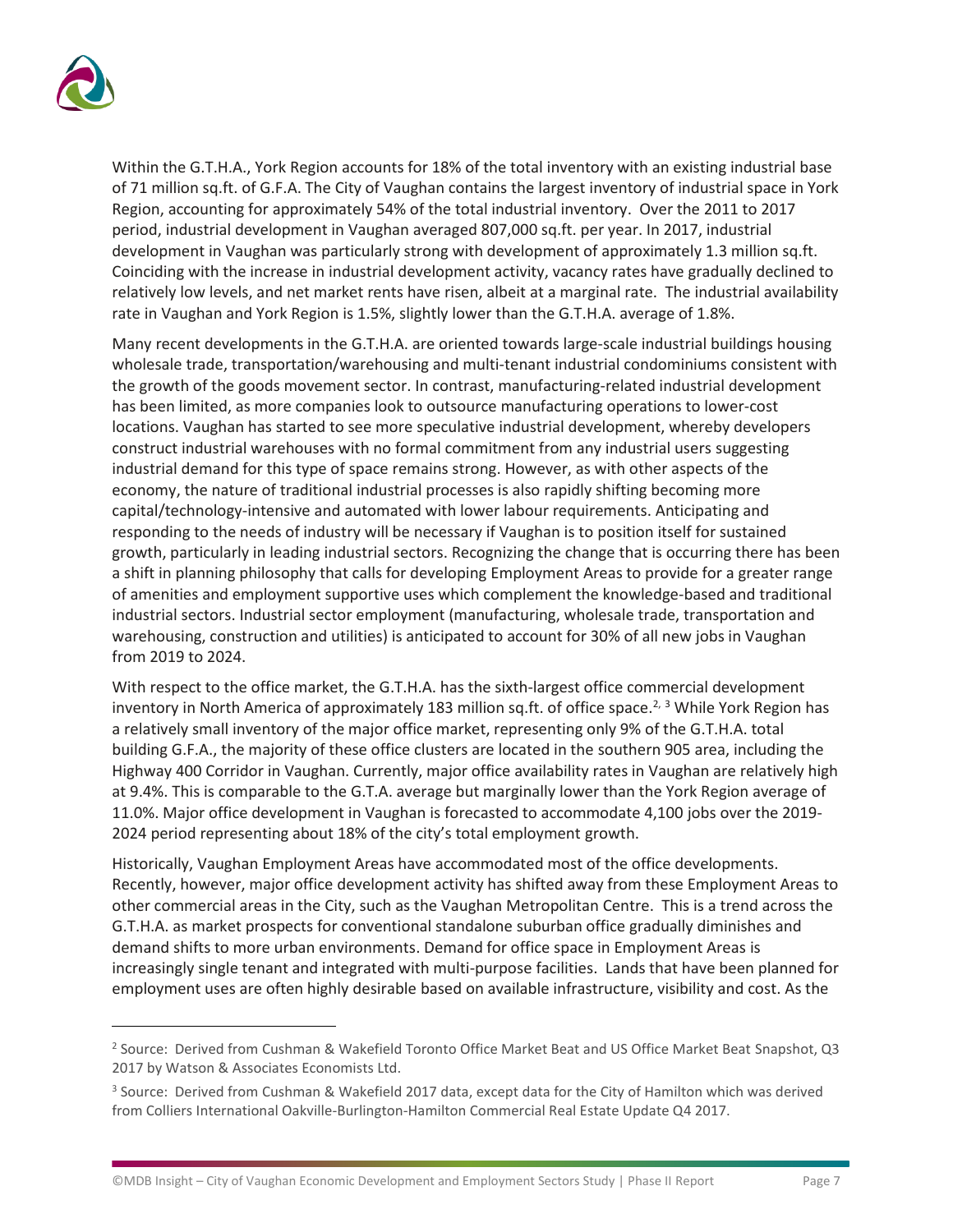

regional and local economy evolves, Vaughan must consider how its Employment Areas transition from traditional industrial activity to accommodate more knowledge-based sectors likely to be attracted to this type of location.

# <span id="page-9-0"></span>2.3 Diversity of Employment Areas is Integral to the Growth of Vaughan's Economy

The availability and quality of Vaughan's employment lands have been an integral part of Vaughan's economic development success in the attraction of business and employment to the city. Vaughan is home to a large and diverse cluster of Employment Areas that have seen strong employment land absorption over the last decade that includes growth in major office and industrial development, particularly in the transportation and warehousing sectors. The most active Employment Area for industrial development is the Vaughan Enterprise Zone as it has the largest inventory of vacant and shovel-ready employment lands, as well as having access to a range of major highways, the Canadian Pacific Railway (C.P.R.) Vaughan Intermodal Facility and Toronto Pearson International Airport.

Vaughan accounts for approximately 40% of the total vacant employment lands in York Region with a total of 2,575 net acres of land. While this represents a significant land supply, market choice of shovel ready employment lands and potential for future expansion are key factors in the industrial site selection process. Currently, only 8% of the land area has Regional and local services in place and are not constrained by capacity issues. Based on net vacant employment land supply Vaughan has approximately 687 net acres of shovel ready employment land which only accounts for near and shortterm development opportunities within the city.

While Vaughan is meeting the requirement for sites with good transportation access and proximity to major highway interchanges and other major transportation infrastructure, the market choice is considered somewhat limited. There is a healthy supply of small to medium-sized parcels (< 13 acres (5ha)) but a limited number of larger sites (>13 acres (5ha)). For Vaughan to continue to be competitive and in the attraction of larger industrial employers, such as large-scale manufacturers and logistics and distribution centres, the City will need to provide a greater number of larger serviced or shovel-ready industrial sites.

# <span id="page-9-1"></span>2.4 Employment Growth Needs to Reflect a Knowledge-Based Economy

As the Region's economy shifts from goods-producing sectors to the services-producing sector, its employment base has also shifted. Since 2011 the fastest-growing employment sectors were primarily in the services-producing sector including real estate and rental and leasing; finance and insurance; health care and social assistance; accommodation and food services; arts, entertainment and recreation; and professional, scientific and technical services. Of the industrial sectors, construction, wholesale trade, and transportation and warehousing exhibited the strongest employment growth.

Over the same period, the fastest-growing employment sectors in Vaughan were primarily in the services-producing sector including health care and social assistance, information and cultural industries, public administration, real estate and rental and leasing, finance and insurance and professional, scientific and technical services. Of the industrial sectors, the construction and wholesale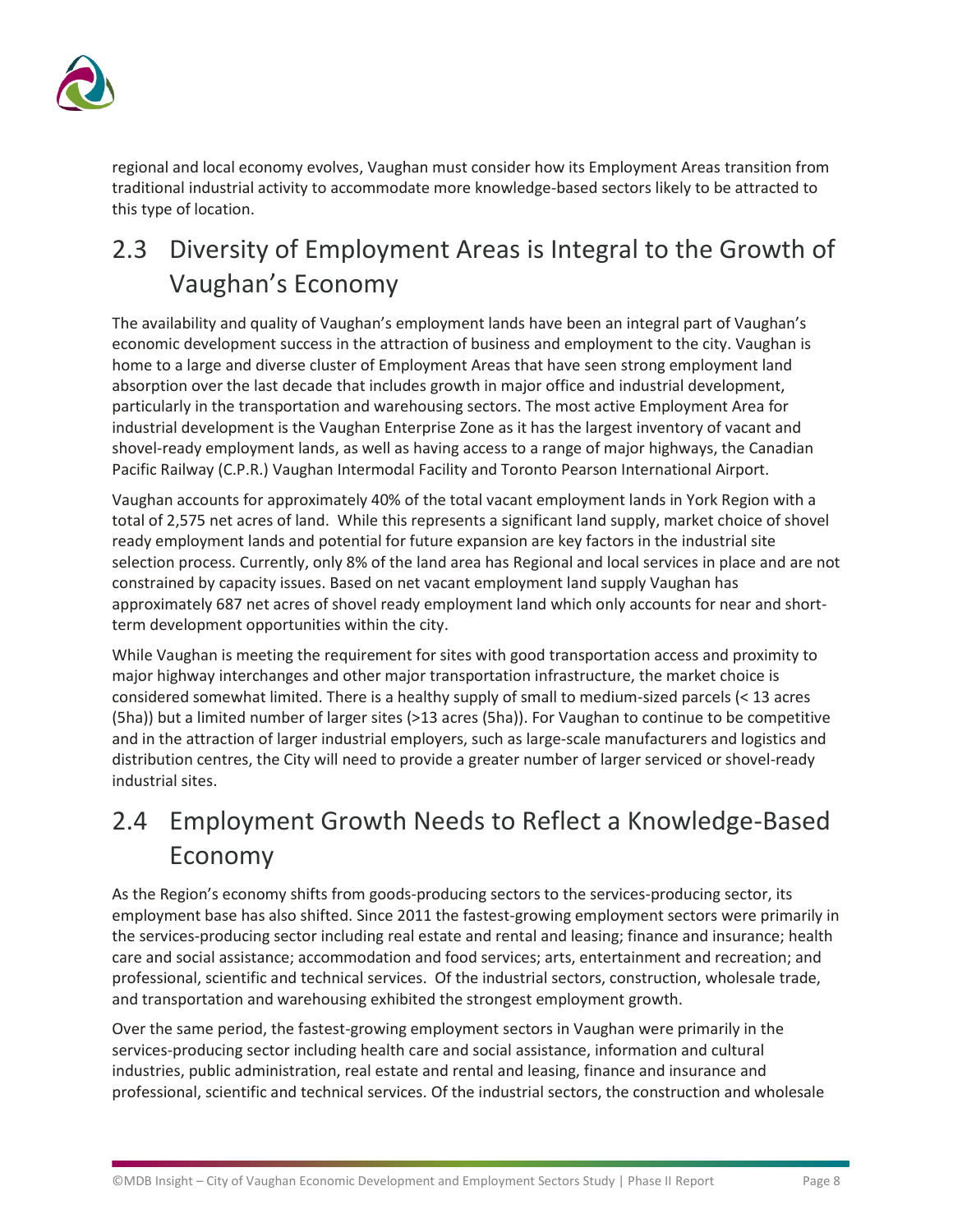

trade sectors demonstrated strong employment growth while transportation and warehousing, as well as manufacturing, exhibited more moderate growth.

Vaughan's employment base in 2017 was approximately 233,000 jobs. Jobs in the city have grown by 44% from approximately 162,200 jobs in 2006 to 233,300 jobs in 2017. Since 2006, employment growth has averaged 3.7% annually in Vaughan, slightly higher than the growth rate in York Region.<sup>4</sup> The City's employment activity rate<sup>5</sup> has increased from 65% in 2006 to 75% in 2017, indicating that the local employment base is increasing at a faster rate than the local population base. As of 2017, Vaughan's employment activity rate was above that of the York Region average.<sup>6</sup>

Despite the employment opportunities in the city, approximately 57% of the Vaughan workforce commutes to employment outside of the city primarily in finance and insurance, educational services, health care and social assistance and professional scientific and technical service. Vaughan is a net importer of workers in sectors such as manufacturing, construction, trades, and transportation and warehousing. This suggests that Vaughan's local economy may be at odds with the talent and skills that reside within the community. A further concern is that at present knowledge workers make up only 27.7% of the city's total workforce as compared to Toronto at 44%, placing the city last among its peer communities in the G.T.H.A.

The City's population is anticipated to increase by a further 44,100 people between 2019 and 2024. Population growth will drive demand for future commercial/population-related employment growth in the City. This includes employment generated from the anticipated opening of the Mackenzie Vaughan Hospital in 2020. Population-related employment growth over the 2019 to 2024 period is expected to total 11,700, representing 52% of overall employment growth in the City. Population-related employment includes employment in institutional and commercial sectors not accommodated in major office buildings or within the city's Employment Areas.

# <span id="page-10-0"></span>2.5 Placemaking is Key to Attracting and Retaining Talent

The Vaughan Metropolitan Centre (VMC) is the City of Vaughan's new downtown. Provincial, regional and city planning policies and guidelines all support it as the city's downtown and as a major growth centre for the region. There is clear intent on the part of all levels of government to create a highdensity mixed-use, transit-supportive city centre that is vibrant, attractive and amenity-rich that will attract residents, business and visitors. It will provide current and future residents with opportunities to work close to where they live and provide optimal conditions to support knowledge-based employment growth in the city considered key to its long-term economic growth.

The VMC is a 442-acre development, located east of Highway 400 and west of Creditstone Road, north of Highway 407 and south of Portage Parkway/ Chrislea Road. A Community Improvement Plan (CIP), currently provides financial incentives and planning tools to support office development projects greater than 7,000 square metres and since 2010, the City has issued over \$10.8 billion in building construction

<sup>4</sup> Based on Watson & Associates Economists Ltd.'s estimate, 2006 to 2017 employment growth in York Region has averaged 3.6% annually.

<sup>&</sup>lt;sup>5</sup> An employment activity rate is defined as the number of local jobs in a municipality divided by the resident population.

<sup>6</sup> York Region's employment activity rate was 54% in 2016, derived from Statistics Canada Labour Force data and custom order Statistics Canada Place of Work data.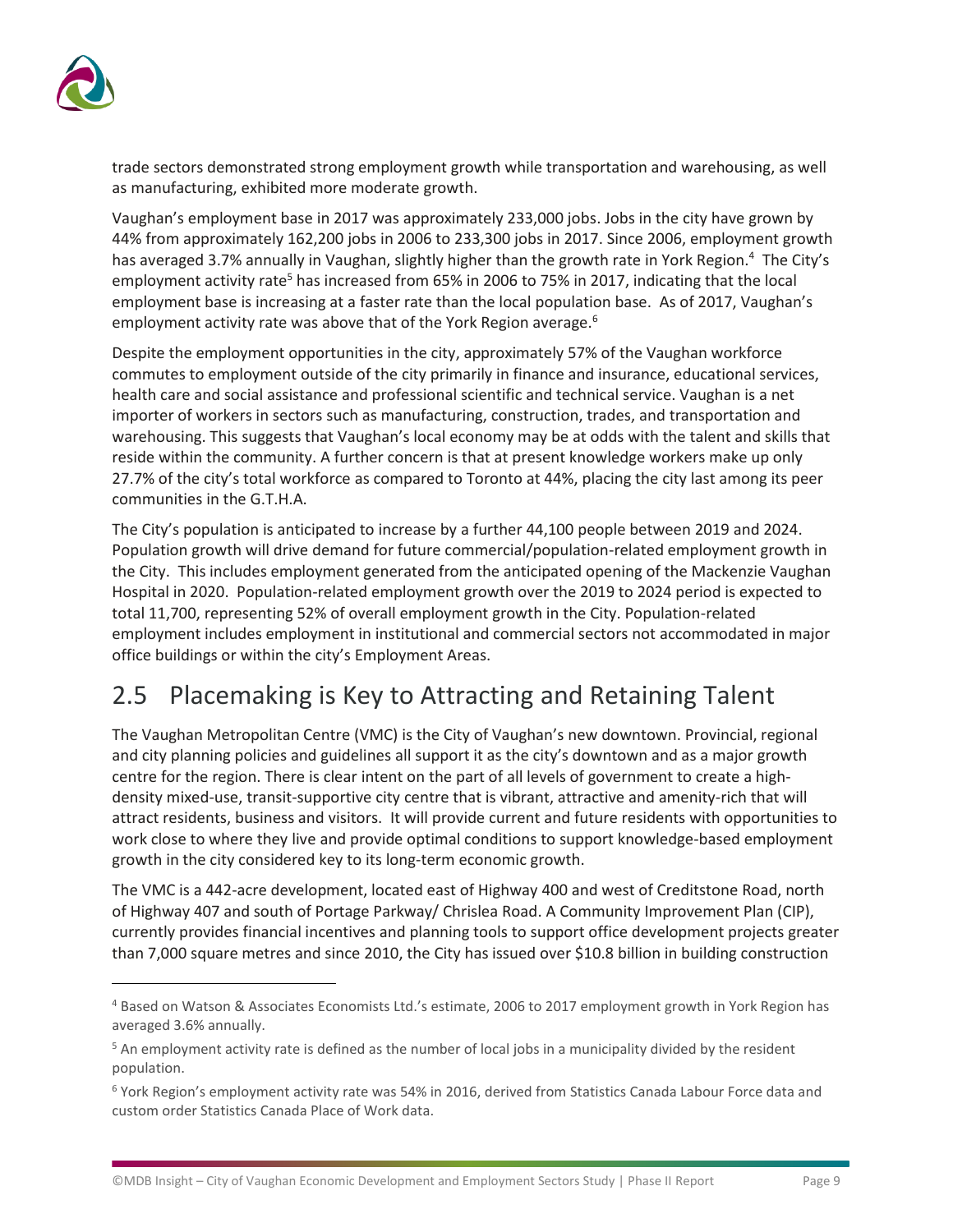

permits in the VMC. The Centre has attracted the likes of KPMG, PwC, Miller Thomson, GFL Environmental and Harley Davidson Canada. The opening of the Vaughan subway station and H2 Bus Rapid Transit vivaNext rapidsway will continue to spur high-density development and further investment in the Centre's public realm.

The plan for the VMC is part of a larger regional trend of creating compact urban downtown development in the G.T.A. However, by creating unique and identifiable districts; recognizing and making visible the natural heritage elements of the site; and by positioning the VMC as Vaughan's creative hub produces the type of location that should attract and cater to the younger urban, entrepreneurial class with the ability to live and invest in the community.

In addition to the VMC, the City of Vaughan is also advancing the planning for city-owned lands surrounding the Mackenzie Vaughan Hospital, which is due to open in 2020. When complete the Hospital will be the first in Canada to feature fully integrated smart-technology systems and medical devices that can speak directly to one another to maximize information exchange. The 82-acre parcel, referred to as the Vaughan Healthcare Centre Precinct (VHCP) provides opportunities to create active frontages along Jane Street and Major Mackenzie Drive, offers visual exposure to Highway 400 and is well-positioned to attract a range of healthcare-related uses that could include a long-term care facility, supportive community housing, research, education and training facilities, community health uses and related medical office space.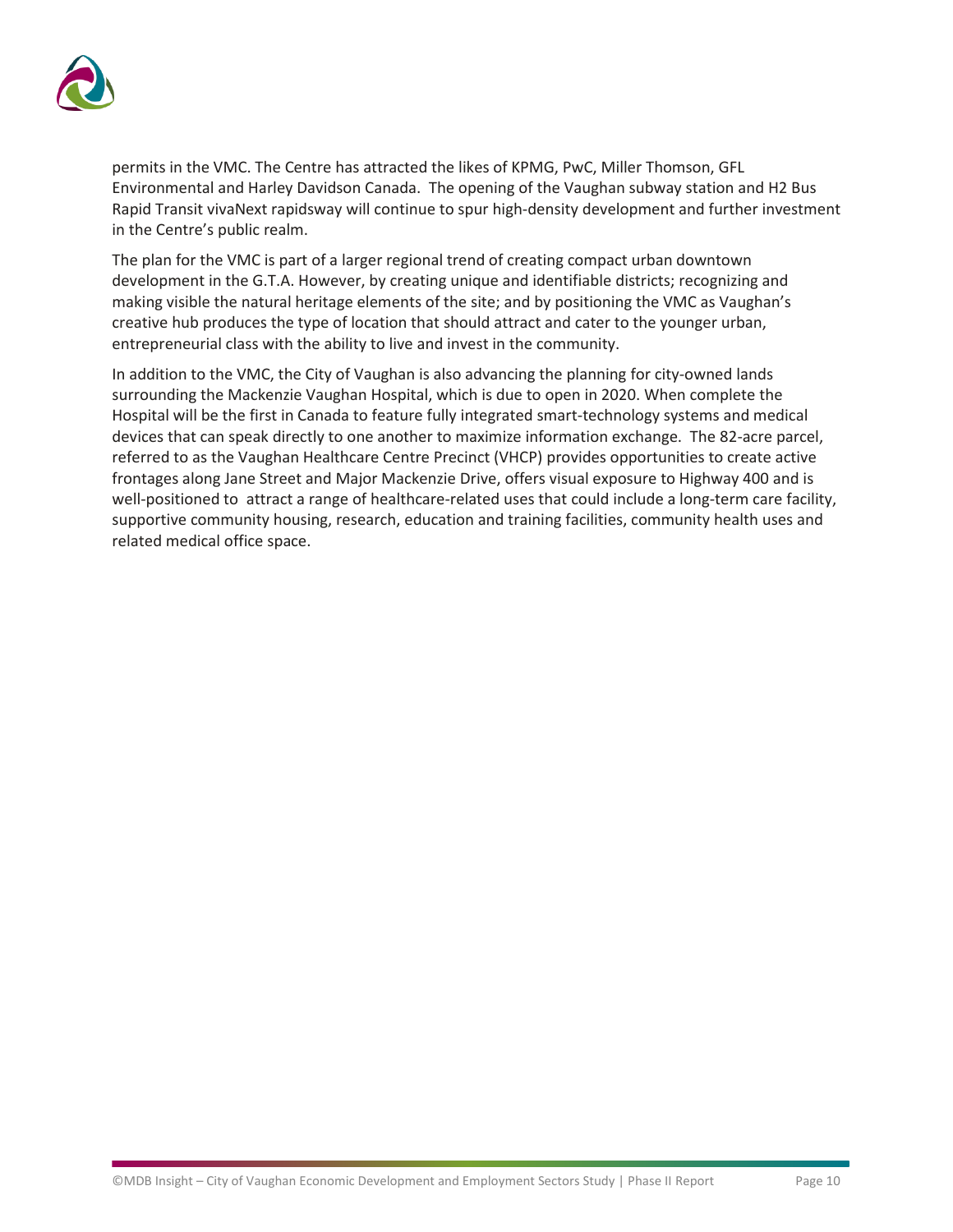

# <span id="page-12-0"></span>3. Global Trends, Local Opportunities

Changes in the global economy have always had a direct impact on the growth and life of cities. For this reason, the City's Strategic Economic Development Action Plans also needs to reflect on the larger global trends that are likely to have a lasting economic impact on the economic performance of Vaughan. As Vaughan continues to position itself as a major urban centre and as an investment destination of choice within the G.T.H.A., the City must understand the implications of international trade policies, industry trends and technological and cultural movements that will shape the trajectory of economic growth. Taking a macro-lens to those large-scale changes while looking more closely at local better practices can help the City of Vaughan position itself for the road ahead.

## <span id="page-12-1"></span>3.1 Smart City Technologies

'Smart City' is broadly defined as the use of digital technology, data and the internet of things to enhance the functioning and innovation of a city to improve the quality of life for residents and visitors. The Smart City movement in Canada has been largely influenced by the federal government and the Smart Cities Challenge, which was a national competition aimed at encouraging Smart City planning and initiatives. While the Smart Cities Challenge was a limited duration competition, the movement of communities to adopt Smart City technologies continues to ramp up as more efficient and effective ways of delivering public services are developed. Key smart cities infrastructure investment opportunities include smart mobility and traffic management, affordable housing and rental properties, smart utilities, and renewable energy, clean energy vehicle charging stations, green buildings etc. With the creation of a Smart City Task Force, the City of Vaughan has an opportunity to drive innovation and creativity within the City administration and the local business community.

### 3.1.1 City of Mississauga - Virtual Campus and Planning Information Hub

- The City of Mississauga has embraced the Smart City movement through a variety of initiatives that support business investment and workforce development. Through a partnership with the University of Toronto Mississauga (UTM) and Sheridan College, the City of Mississauga has made Eduroam available across the entirety of the City's public Wi-Fi network. Eduroam (Education Roaming) provides secure and seamless internet access to students, faculty and researchers at partner institutions across the world. The entirety of the City has become a virtual campus with access to Eduroam available throughout.
- The City of Mississauga maintains a Planning Information Hub on its municipal website. The Planning Information Hub provides a wide variety of publicly available data points on an interactive GIS platform. GIS mapped data can be found on growth forecasts, population and business data and employment data. The Planning Information Hub also provides data on land development and employment land sites including a vacant land registry, pending development applications with status and ongoing municipal infrastructure projects.

# <span id="page-12-2"></span>3.2 Digital Disruption and e-Commerce

Digital disruption has and will continue to have a profound effect on how residents, employees and businesses behave. The traditional business models for how companies have operated has been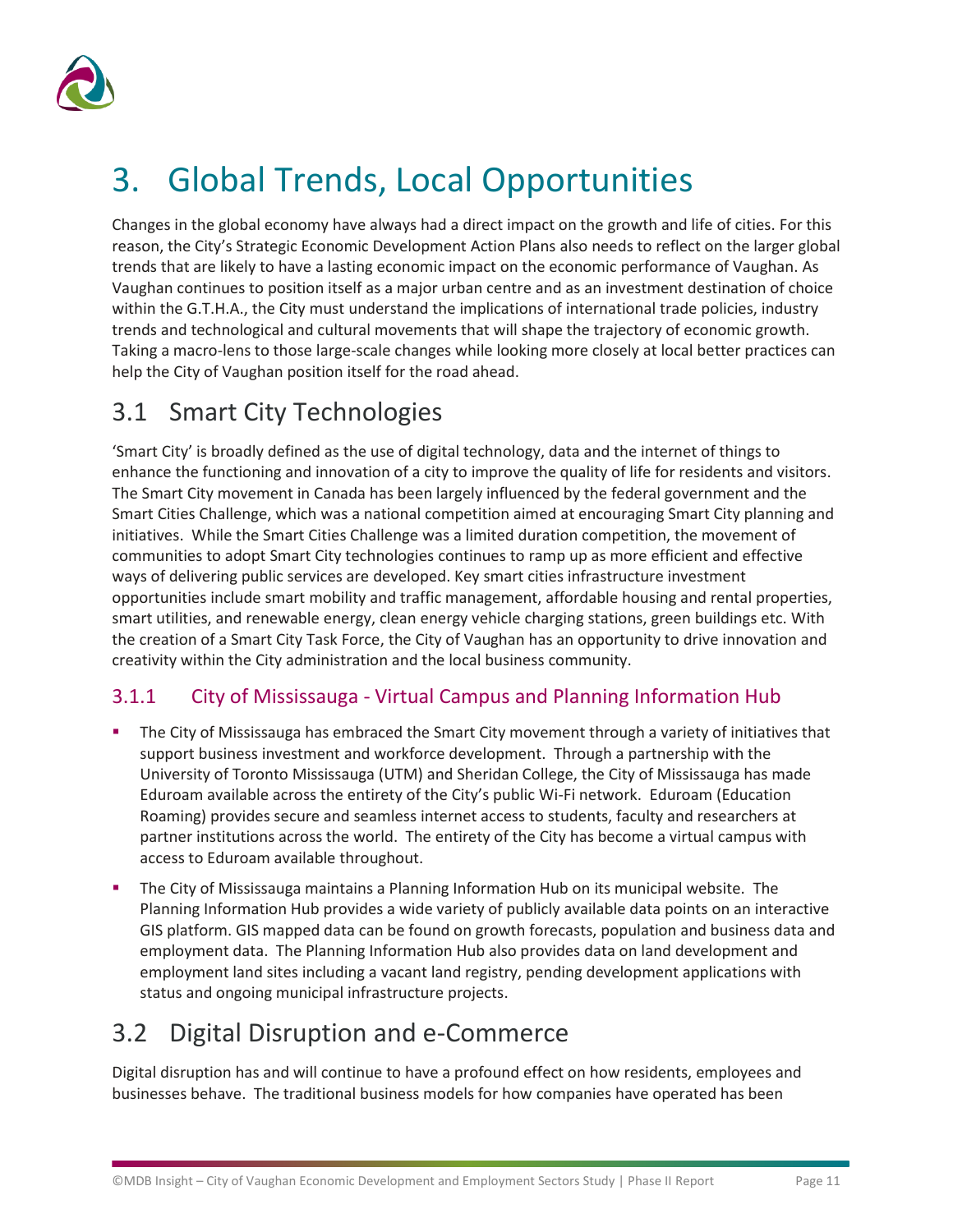

disrupted by new and evolving business models that are more and more innovative and less predictable. The traditional method of establishing and investing capital in a production or commercial facility and recovering those costs over the lifetime of the asset is coming under pressure from online sales and distribution models, automation of business processes and the sharing economy which allows many businesses to operate without having a traditional business footprint in a community or even owning assets. Instead, they are providing data and connectivity services that enable others to deliver the service. The shift from traditional storefronts to online retail channels has had a significant impact on downtowns and commercial centres across all jurisdictions. While this shift to e-commerce channels has resulted in decreasing reliance on low wage retail workers, it is increasing the need for highly skilled and highly trained talent that design, operate and maintain the digital and technological infrastructure behind the online purchase and fulfilment model.

Digital disruption is fundamentally changing the way economic development is done and the tools the City of Vaughan must develop to take advantage of this shifting landscape. Programs exist at the local, provincial and federal level to help businesses innovate, commercialize new products and go digital in new ways. The continued success of traditional bricks and mortar stores will largely rely on their ability to offer products and services across multiple channels, including e-commerce and having an online presence.

### 3.2.1 Digital Main Street

- The Digital Main Street (DMS) Program offers an opportunity for new and existing businesses in Vaughan to take part in the digital disruption rather than being bystanders to it. Through DMS approved providers, businesses gain access to assessment, training and tools that help them take advantage of online and e-commerce opportunities. The DMS program starts with an assessment to determine a business's readiness to undertake a digital transformation. Following the assessment, the suite of tools and services available include training on increasing web presences, funding for developing an e-commerce platform and even basic online necessities such as internal business photos to help a retail store increase its profile on a basic Google search. Although the program originally started in the City of Toronto, it's success and support from the Province of Ontario has enabled its expansion into communities such as Kitchener-Waterloo, Port Hope, Hamilton, and Thunder Bay. Each of these cities has embraced the Digital Main Street model to ensure the vitalization of their commercial cores and become local leaders and advocates for the program.
- The City of Toronto's IMIT Program also provides an example of a municipality that has embraced digital disruption by creating a program to specifically target those industries most affected. This has direct application for the City of Vaughan as it looks to attract knowledge-based services and businesses to the VMC.

### 3.2.2 City of Toronto - Imagination, Manufacturing, Innovation and Technology (IMIT) Program

The City of Toronto has created a targeted incentive program designed to meet the needs of companies at the forefront of the digital disruption movement. The IMIT Program provides incentives of up to 77% of the increased municipal taxes over a 10-year period in the following sectors: Biomedical Operations, Creative Industries, Financial Services, Information and Communications Technology, Manufacturing and Tourist Attractions. Eligible building construction and expansion are generally in one of the following uses: Broadcasting, Call Centres, Computer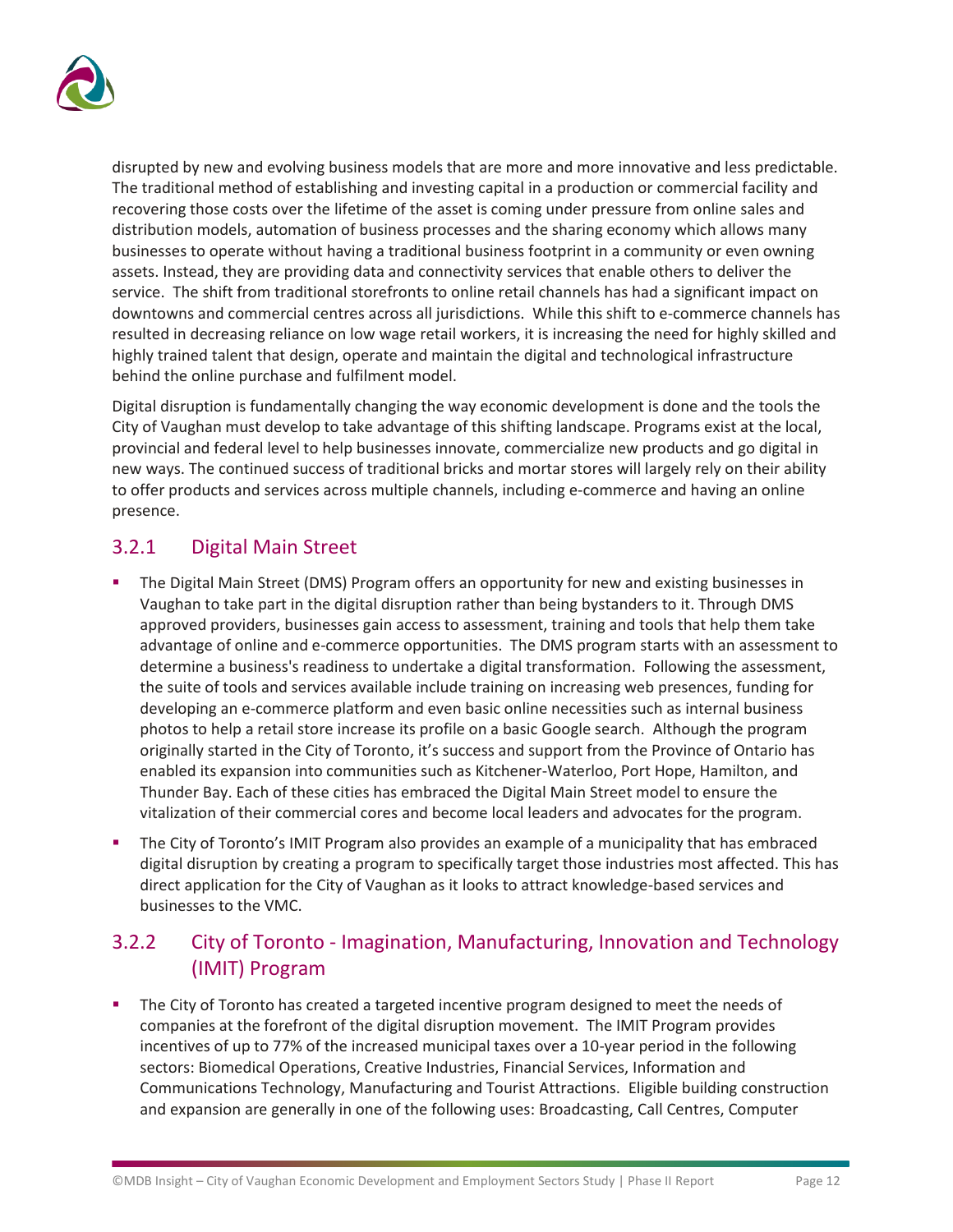

Systems Design and Services, Convergence Centres, Corporate Office, Corporate Headquarters, Film Studio Complex, Food and Beverage Wholesaling, Office Building, Incubators, Information Services and Data Processing, Scientific Research and Development, Software Development and Transformative Projects (over \$250 million). Through the IMIT Program and three Community Improvement Plans that overlay the city, Toronto has put in place a framework that incentivizes companies at the forefront of digital disruption when making decisions on where to locate or expand their business.

# <span id="page-14-0"></span>3.3 FDI Patterns/Canadian Trade Policies

Studying the changing trade landscape and examining Foreign Direct (FDI) Investments patterns provides valuable context for the City of Vaughan as it looks to become an investment destination of choice within the G.T.H.A. Ontario has proven itself to be a top performer in attracting capital investment with investment topping \$6.9 billion in 2017 and \$5.4 billion in 2018 respectively. The G.T.H.A. has benefitted from these FDI inflows absorbing the largest proportion of the overall Ontario inflow. 2017 saw over \$2.3 billion of FDI into the G.T.H.A. and over \$3.4 billion in 2018. This massive inflow into the G.T.H.A. was led by software and IT firms, which represented 29% of all investment. This inflow by the ICT sector is closely related to digital disruption as many of the firms investing in the G.T.H.A. are on the cutting edge and leading the development of disruptive technologies across a wide range of industries.

The top three source countries for FDI inflow were the US, Germany and France. With the establishment of recent trade agreements and trade policies, it seems reasonable to imagine that these FDI trends will continue for the most part and offer the greatest opportunity to the City of Vaughan in their investment attraction efforts. The U.S.M.C.A. (United States, Mexico, Canada) Free Trade Agreement may pose some additional challenges for Canadian industry including some higher rules of origin implications and a higher de minimis amount for tariff-free imports into Canada which some businesses fear may allow greater advantages for large online retailers like Amazon, eBay, etc. The Canada-European Union Comprehensive Economic and Trade Agreement will also help to reinforce the FDI patterns that exist as Germany and France will enjoy favourable trading status compared to other destinations. The City of Hamilton has been a leader in attracting high-value jobs through FDI with over 1,400 jobs created through \$288 million in investment from January 2013 – November 2018. In Oakville, over \$1 billion in FDI over the same period created just over 1,200 jobs according to fDi Intelligence reporting. The 'Soft-Landing' program created in partnership with the City of Hamilton Economic Development Office, Innovation Factory and McMaster University and McMaster Innovation Park is an example of leveraging local partners in FDI.

### 3.3.1 City of Hamilton – Soft Landing Program

Hamilton's Soft-Landing Program is designed to help foreign companies locate in Hamilton. Through collaboration with McMaster University, McMaster Innovation Park, Hamilton's Economic Development Office, and Innovation Factory, Hamilton is able to offer resources to reduce the time, cost and risk of market entry and provide collaboration opportunities for companies. Each partner brings a unique set of skills and expertise to the program with the City leading overall coordination, McMaster providing access to space and research and development support and Innovation Factory providing a network of volunteer mentors with expertise in all sectors of business, including CleanTech, Information and Communication Technologies (ICT), Consumer Packaged Goods (CPG),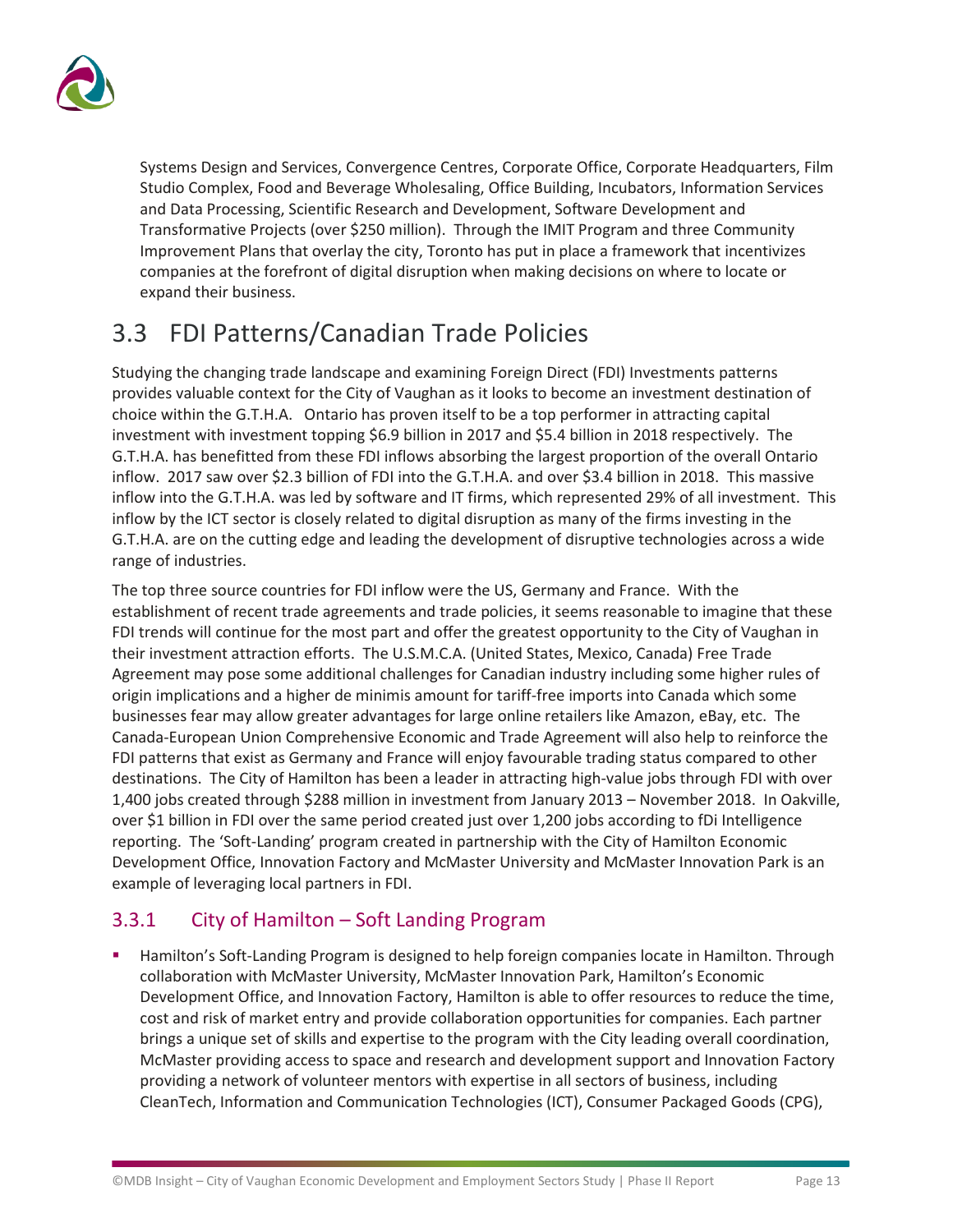

Advanced Manufacturing, and Life and Health Sciences. A coordinated, full suite of service enabled Hamilton to take advantage of FDI inflow and industry growth sectors.

# <span id="page-15-0"></span>3.4 Immigration of Foreign Skilled Talent

The changing economic and industrial landscape caused by digitalization and the increasing use of technology and data-driven enterprises will require a new type of workforce. The global shift towards a knowledge-based and service-driven economy over the traditional goods-producing economy means that talent attraction and retention will continue to be a critical factor for businesses looking to locate in the G.T.H.A. and Vaughan. This competition for talent is a global one and requires businesses to take a broad approach and look across municipal, provincial or national borders.

Looking at Vaughan's talent base through the lens of knowledge workers, educational attainment and creatives provide an indication of where Vaughan has relative strength and why foreign skilled talent is required to drive the next evolution of Vaughan's economy. Vaughan's share of the total workforce employed in occupations considered knowledge-based (27.7%) is lower than any of the comparable communities in the G.T.H.A. and the G.T.H.A. average of 39.1%. Vaughan does have a relatively high educational attainment with 70.3% of the population 25 years and older with a post-secondary degree which trailed only Oakville and Richmond Hill in the G.T.H.A. However, the extent to which those individuals with post-secondary degrees had their major field of study in a creative discipline (science and engineering fields, the art and humanities, or business) was 35.3% which put it just above the G.T.H.A. average of 34.2%.

The opportunity for skilled immigrant talent to bolster Vaughan's next phase of development is further strengthened by the fact that Vaughan has historically been a less likely destination for new immigrants than many of the neighbouring communities and the G.T.H.A. region. Vaughan's share of the population with new immigrant status was 3.5% compared to a GTHA average of 6.1% and 7.5% in Mississauga, which was the leader among individual municipalities.

Talent attraction and retention cannot be simply about employment opportunities. Skilled workers' needs extend beyond employment and include housing options, transportation, access to amenities and ultimately attachment to the community if they are to be retained. Current housing options in Vaughan are dominated by low density (73%) and owners (90%) rather than renters. This profile of housing options suggests there is some potential need for more diverse housing options to accommodate incoming talent.

### 3.4.1 Government of Canada Global Skills Strategy

The Global Skills Strategy was launched in 2017 by the Government of Canada. The Strategy provides a fast and predictable process for companies in Canada to access highly skilled talent from abroad. A collaborative effort across Federal Ministries including Immigration, Refugees and Citizenship and the Ministry of Innovation, Science and Economic Development, the Global Skills Strategy promises processing times of as little as two weeks for companies looking to import highly skilled talent. Applicants for occupations in type 0 (managerial) or skill level A (professional) of the National Occupational Classification (NOC) are eligible to apply for the fast-tracked process. Spouses, common-law partners and children/dependents are also eligible for the two-week application processing turnaround. Employers making significant investments in Canada are also eligible for enhanced customer service, including a dedicated case manager to assist with the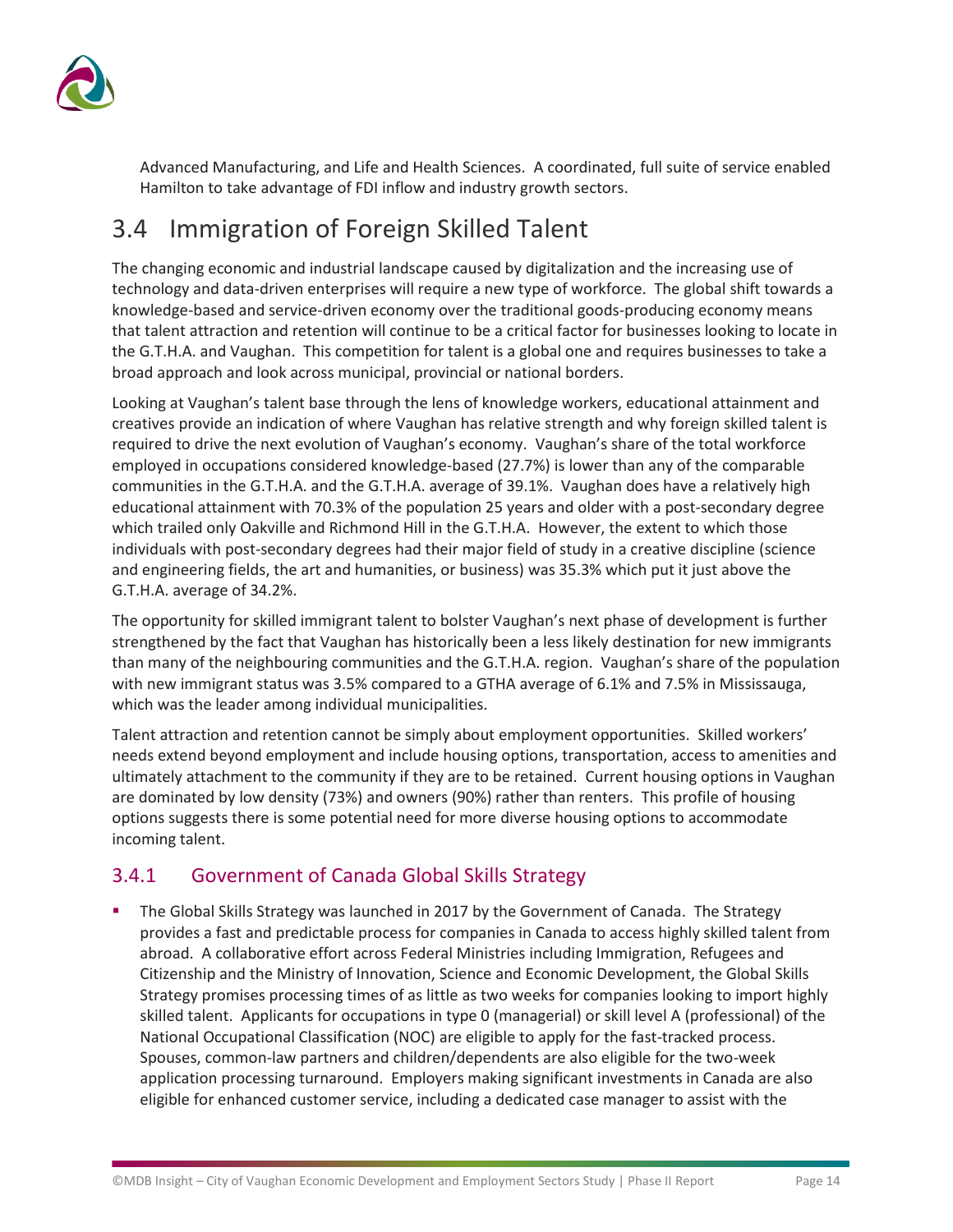

process through the Dedicated Service Channel (DSC) system. Entry into the DSC system requires a referral from an approved referral partner which includes the Region Municipality of York. Exploring enhanced partnership with the Region on making referrals for Vaughan-based companies can provide an opportunity to enhance talent attraction with the accelerated processes that the Global Skills Strategy offers to employers.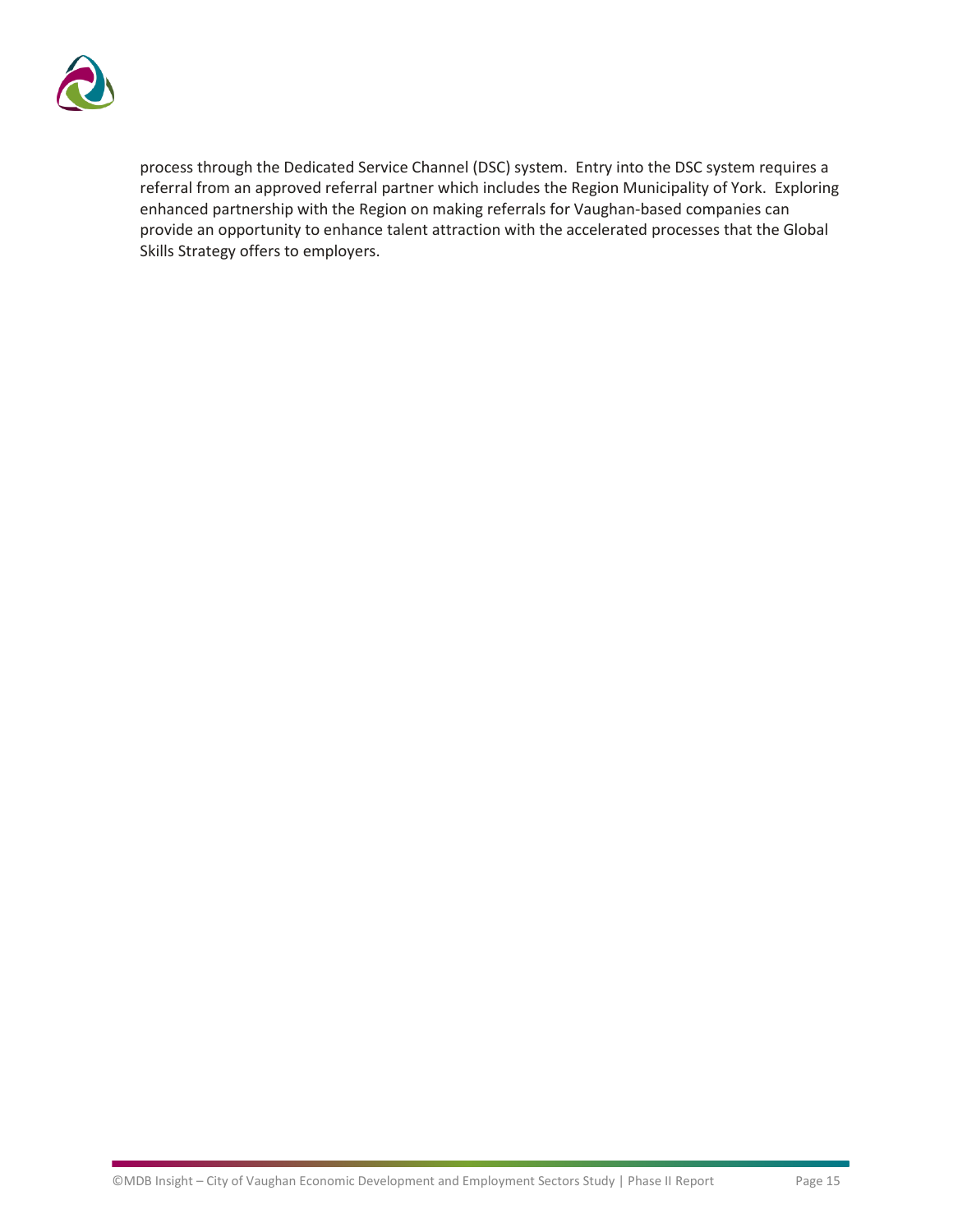

# <span id="page-17-0"></span>4. Strategic Economic Development Action Plans

Where the Economic Development and Employment Study Phase I Background Report provided an understanding of Why Vaughan? This part of the study provides a modernized economic vision for the city built around 4 strategic initiatives together with objectives and desired outcomes. The resulting actions are built on evidence-based economic and market research and analysis and seek to differentiate Vaughan from competitive communities. The actions also incorporate the findings of the Business Satisfaction / Needs Survey (developed/implemented under a separate contract) and the input received from the various workshops with business and community stakeholders. Building on Phase I, it is envisioned that the following Action Plans answers the How and When questions based on the major themes articulated below.

### Strategic Initiatives

#### **Enhancing the Entrepreneurial and Innovation Ecosystem**

- Objective 1 Provide entrepreneurs with a pipeline of tools, skills, connections and resources required to succeed.
- Objective 2 Encourage the development and integration of attractive collaborative space and smart city objectives to support market led innovation within Vaughan's business community.
- Objective 3 Work with community partners to ensure entrepreneurs in Vaughan have access to incentives, capital and required infrastructure needed to thrive.

 $\blacksquare$ 

#### **Growing the Tourism and Creative Economy in Vaughan**

- Objective 4 Introduce a creative brand that illustrates the impact of the city's creative industries in order to attract new creative, tourism and cultural industries to Vaughan.
- Objective 5 Nurture cultural and tourism assets to build creative capacity and capability in the city.

#### **Focusing International Business Development**

- Objective 6 Foster FDI investment, trade and export development opportunities for small and medium sized enterprises that support the growth of Vaughan's key sectors in both goods producing and service-based industries.
- Objective 7 Improve the effectiveness of Vaughan's global relationships to enhance trade and investment prospects.

#### **Supporting Commercial and Experiential Development in the Vaughan Metropolitan Centre**

- Objective 8 To provide business development, marketing and incentive programs that contributes to timely and transformative development in the VMC.
- Objective 9 To provide arts and cultural programming and amenities that advances the VMC's place-making efforts and cultural framework objectives.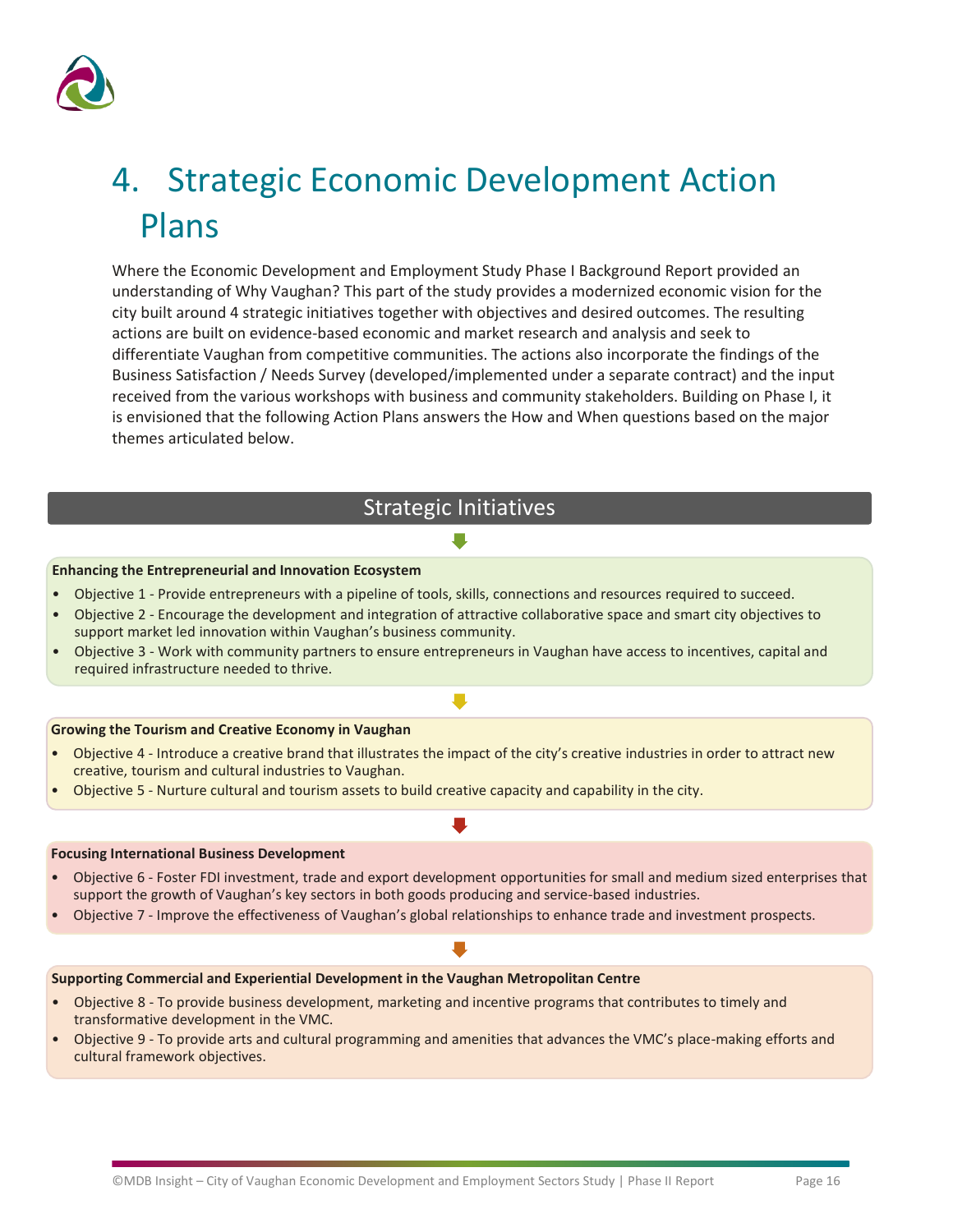

# <span id="page-18-0"></span>4.1 **Strategic Initiative|** Enhancing the Entrepreneurial and Innovation Ecosystem

### **4.1.1 What Do We Mean?**

Enhancing the entrepreneurial and innovation ecosystem means improving the current network of services and support systems available by Vaughan and its partners to reflect the business solutions being adopted by today's leading start-ups and established companies. It includes introducing new and emerging business models to entrepreneurs and established industries that focus on the use of artificial intelligence and big data systems, health and human sciences technology, sharing and e-commerce finance systems, research and development activities, and social enterprise and social innovation ideologies.

Improving the entrepreneurial and innovation ecosystem also requires Vaughan's business environment reflect the changes in how businesses today are moving from ideation to commercialization. This means ensuring that start-up and scale-up services offered by Vaughan and its partners reflect market trends and that current and strategically planned infrastructure investments (smart city agenda, VMC, fibre optic network, etc.) prepare and position entrepreneurs and industries to succeed in today and the future's economy.

Lastly, the enhancement of the entrepreneurial and innovation ecosystem needs to ensure ease of access for entrepreneurs and small business, regardless of their segment of society (i.e. newcomer, youth, gender). This means expanding the City's role as a coordinator for entrepreneurs and small business operators by ensuring they are connected to the right sources, the right networks, and the right markets that give them the best opportunity at improving their business or launch a new idea.

### **4.1.2 Why Is It Important?**

Entrepreneurial companies can come in many sizes and providing timely access to services and support programming can impact their viability in an economy. Entrepreneurial companies can be small business-focused, in which the company primarily serves local markets, have lower needs for capital investment and has modest growth expectations, or can be export-oriented focused, in which the company requires higher levels of capital investment, greater dependence on research and development processes and has high growth potential.

Both types of entrepreneurial companies provide a unique opportunity for a city like Vaughan. For example, small business owners and entrepreneurs, while providers of employment opportunities, also contribute to a community's sense of place. They can be comprised of distinctive retailers, unique restaurants, and coffee shops, adding vibrancy to a neighbourhood and helping to build unique identities. When these businesses cluster along mixed-use corridors with a concentration of residential units, hotels and other commercial uses, it helps to attract other firms – ranging from professional services firms to tech companies – often becoming a magnet to keep young talent in a community. Export-oriented entrepreneurs, while requiring more time and resources to scale-up, can add hundreds of new jobs to the local economy and with it millions of dollars of new capital investment to support the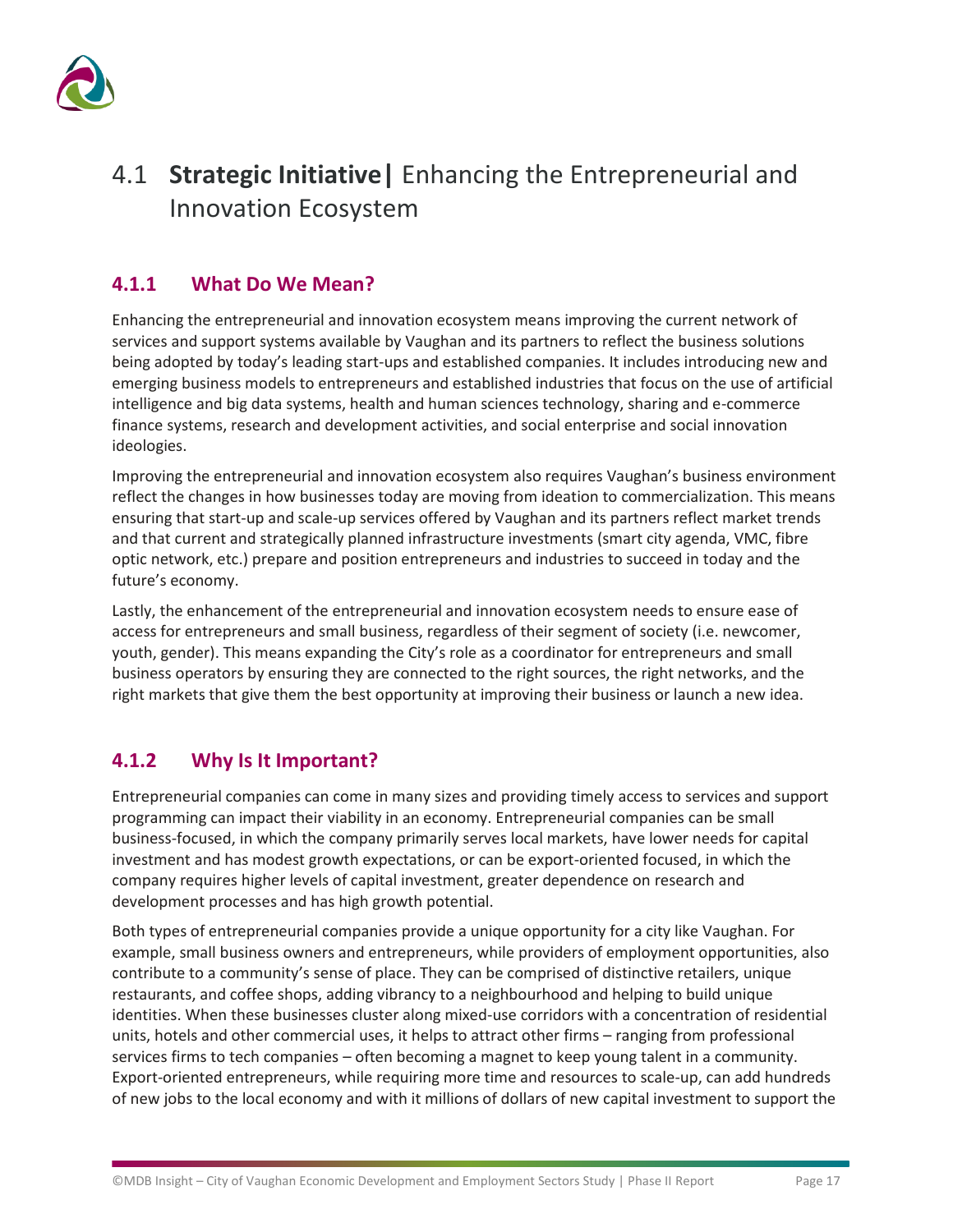

local tax base.

Over the past decade, Vaughan and York Region has placed a high value on the connection between entrepreneurship and innovation; supporting entrepreneurs transition ideas to prototypes to commercialization. Working in tandem with its various community partners, Vaughan through its Small Business Enterprise Centre has linked entrepreneurs with innovative programs emerging from the Regional Innovation Centre (ventureLAB), linked entrepreneurs with campus-based incubators and accelerators (York Entrepreneurship Development Institute, LaunchYU, HELIX by Seneca College), provided platforms and events for entrepreneurs to network and share success stories (Business Expo, Small Business Week) and invested in creation spaces within its Civic Centre Resource Library and Pierre Burton Resource Library to provide entrepreneurs with the tools and space to test products. The Test City Program by Vaughan also provides entrepreneurs access to the City's infrastructure, data, equipment and land to test new products in real-life settings. Vaughan's well-planned employment and office development lands have also created a strong position (location-wise and connectivity throughout Vaughan and York Region) to leverage the growth of an entrepreneurial and innovative ecosystem through planning policies (ex. Section 37 bonusing, adaptive re-use, incentive planning).

Notwithstanding these investments, stakeholder input noted that businesses in Vaughan are challenged in understanding how to navigate available entrepreneurial services. Some of the challenges identified included the lack of knowledge on where to access services, a lack of knowledge on the type of services that are available, a lack of an entrepreneurial brand that businesses can associate themselves with (as ambassadors of Vaughan), and a desire by businesses to increasingly seek and support co-working spaces and alternate work arrangements (telework, work from home, work online). These identified challenges are further concerning when a recent business community survey indicated that 67% of Vaughan's businesses are spending significant dollars on new and innovative solutions for their businesses.

Enhancing the entrepreneurship and innovation ecosystem has become a viable economic development strategy across North America. A strong ecosystem has the potential to boost local economies by tapping local talent and resources and can contribute to the diversification of an economy, making it more resilient to economic downtowns. While many of the necessary ingredients are in place, Vaughan's support for entrepreneurial companies should include three vital components, including identifying and promoting the entrepreneurial tools and networking opportunities that exist in Vaughan and the surrounding region, encouraging the development and integration of attractive collaborative space - aligned with smart city objectives, and ensuring access to capital and infrastructure. Embracing a focused entrepreneurship strategy as a core component of this economic development action plan is essential to Vaughan's future prosperity.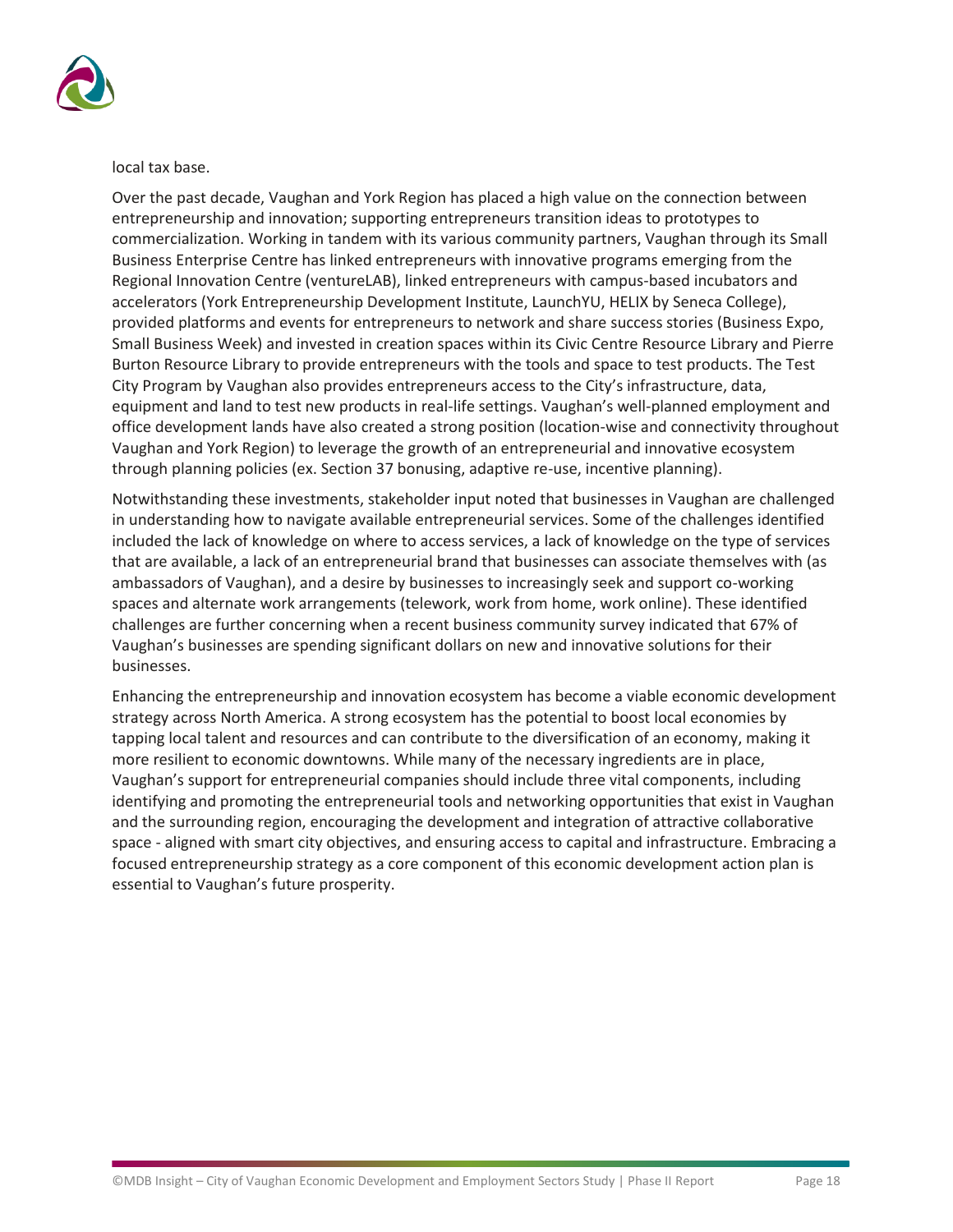

### **4.1.3 Objectives, Outcomes and Action Plan**

### **Objective 1**

*Provide entrepreneurs with a pipeline of tools, skills, connections and resources required to succeed.*

### **Outcome**

*A strategic coverage model, mapping the full continuum of services, networks, and tools available in Vaughan to support businesses to move a product from an idea to prototype to commercialization.*

### **Alignment with Service Excellence Strategic Plan 2018-2022**

| <b>Actions</b> |   | <b>Timeline (Months)</b>                                                                                                                                                                                                                                                                                                                                                                                                                                                                                                                                                                                                                                                                                                                                                 |           |           | <b>Resource Requirements</b> |                        |
|----------------|---|--------------------------------------------------------------------------------------------------------------------------------------------------------------------------------------------------------------------------------------------------------------------------------------------------------------------------------------------------------------------------------------------------------------------------------------------------------------------------------------------------------------------------------------------------------------------------------------------------------------------------------------------------------------------------------------------------------------------------------------------------------------------------|-----------|-----------|------------------------------|------------------------|
|                |   | $0 - 12$                                                                                                                                                                                                                                                                                                                                                                                                                                                                                                                                                                                                                                                                                                                                                                 | $12 - 36$ | $36 - 60$ |                              |                        |
| Α              | п | Build a Smart City Task Force comprised of leaders from<br>the business community, regional post-secondary<br>institution accelerators and incubators, providers of<br>collaborative spaces, and ventureLAB to provide<br>strategic advice and direction, support and place<br>commitment to overseeing initiatives designed to<br>strengthen the entrepreneurship and innovation<br>ecosystem in Vaughan.<br>Connect the Task Force to the planned<br>ш<br>development of Vaughan's Hospital Precinct to<br>recognize the highest opportunity on the city-<br>owned lands.<br>In cooperation with VentureLab, launch incubator<br>ш<br>and co-working space to enhance tech<br>entrepreneurship, attract new investment, spark<br>innovation and create new businesses. |           |           |                              | <b>Staff Time</b><br>п |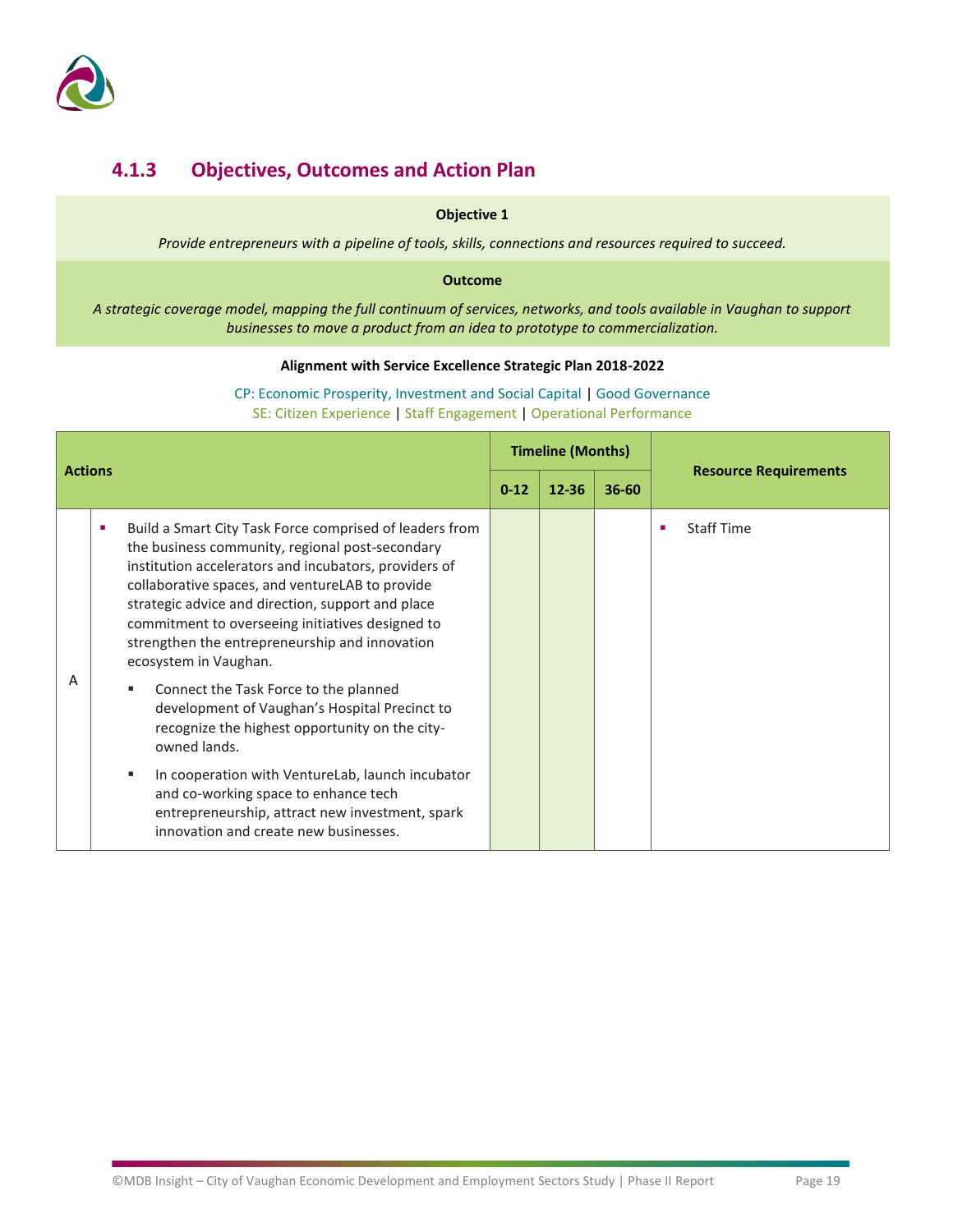

*Provide entrepreneurs with a pipeline of tools, skills, connections and resources required to succeed.*

#### **Outcome**

*A strategic coverage model, mapping the full continuum of services, networks, and tools available in Vaughan to support businesses to move a product from an idea to prototype to commercialization.*

### **Alignment with Service Excellence Strategic Plan 2018-2022**

| <b>Actions</b> |                                                                                                                                                                                                                                                                                                                                                                                                                                                                                                                                                                                                                                                                                                                                                                 | <b>Timeline (Months)</b> |       |       | <b>Resource Requirements</b>                              |
|----------------|-----------------------------------------------------------------------------------------------------------------------------------------------------------------------------------------------------------------------------------------------------------------------------------------------------------------------------------------------------------------------------------------------------------------------------------------------------------------------------------------------------------------------------------------------------------------------------------------------------------------------------------------------------------------------------------------------------------------------------------------------------------------|--------------------------|-------|-------|-----------------------------------------------------------|
|                |                                                                                                                                                                                                                                                                                                                                                                                                                                                                                                                                                                                                                                                                                                                                                                 | $0 - 12$                 | 12-36 | 36-60 |                                                           |
| B              | Working with local and regional innovation partners,<br>٠<br>create a central database of information for start-ups<br>and small business operators in Vaughan. The central<br>repository should include PDFs of current<br>entrepreneurial and innovating programming, a listing<br>of available entrepreneurial and innovation related<br>partners within the community and region, a brochure<br>on how to capture current available capital from<br>various levels of governments and local angel investors,<br>a brochure of any new and upcoming civic<br>infrastructure investment, and an open RFP database of<br>large Vaughan corporations seeking subcontracting or<br>vendor services to provide opportunities for young and<br>emerging companies. |                          |       |       | <b>Staff Time</b><br>$\blacksquare$                       |
| C              | Conduct an ongoing audit of the entrepreneurship<br>٠<br>support mechanisms in Vaughan. Evaluate, by<br>surveying, how small businesses access the resources<br>and support they need. In addition, assess whether the<br>ability of Vaughan's and surrounding region's<br>entrepreneur and innovation support providers serve<br>the needs of local businesses.                                                                                                                                                                                                                                                                                                                                                                                                |                          |       |       | Integrated into future<br>×<br>business community surveys |
| D              | Map Vaughan's high growth potential business sectors<br>٠<br>and expand economic development services to provide<br>more effective outreach to these companies (e.g.<br>technology-based manufacturing, creative industries,<br>information and communications technologies,<br>professional scientific and technical services, life<br>sciences and health care technologies)                                                                                                                                                                                                                                                                                                                                                                                  |                          |       |       | <b>Staff Time</b><br>$\blacksquare$                       |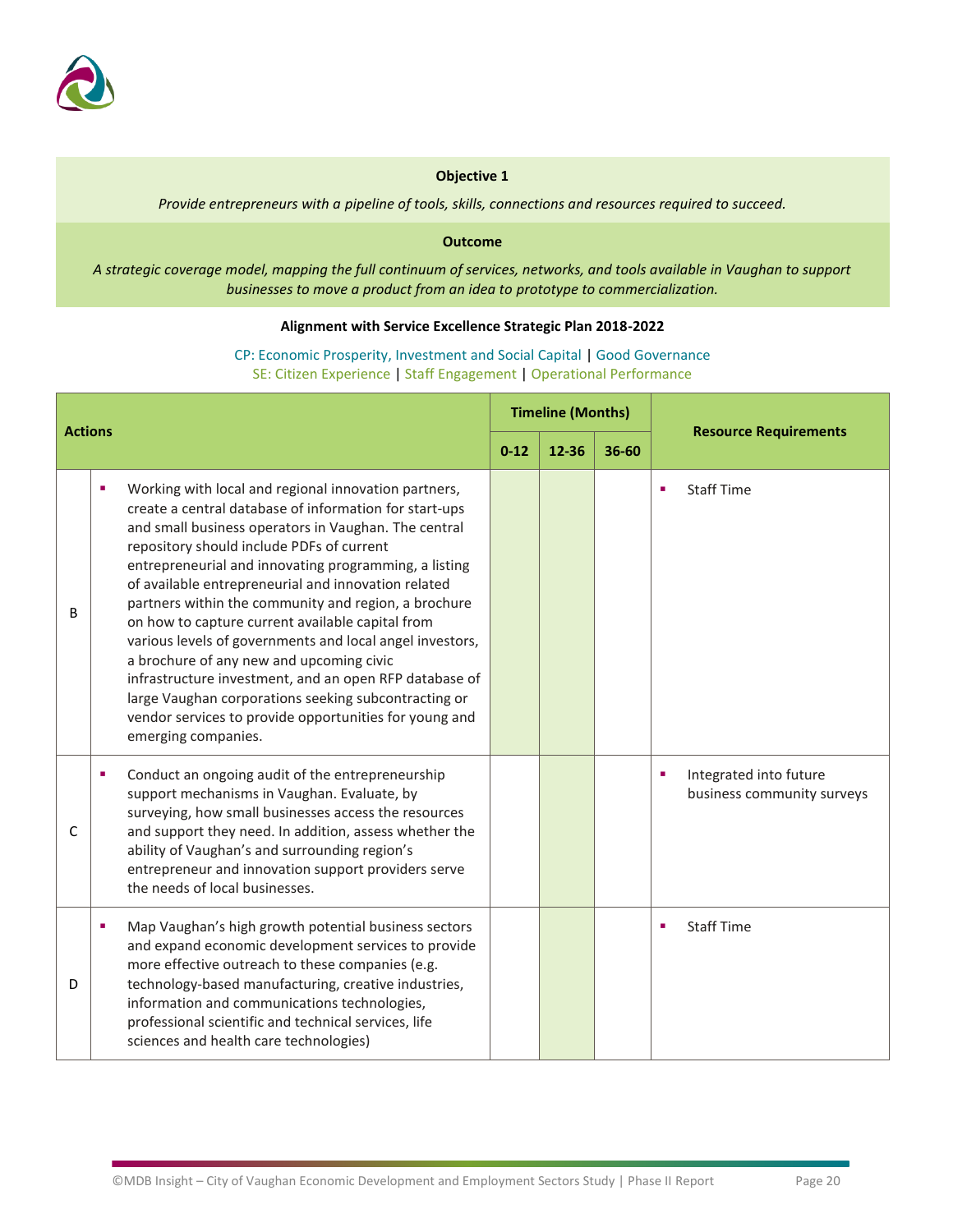

*Provide entrepreneurs with a pipeline of tools, skills, connections and resources required to succeed.*

#### **Outcome**

*A strategic coverage model, mapping the full continuum of services, networks, and tools available in Vaughan to support businesses to move a product from an idea to prototype to commercialization.*

### **Alignment with Service Excellence Strategic Plan 2018-2022**

| <b>Actions</b> |   | <b>Timeline (Months)</b>                                                                                                                                                                                                                                                                                                                                                                                                                                                                           |       |       | <b>Resource Requirements</b> |                                                                                                                                                                                                                                                                                                 |
|----------------|---|----------------------------------------------------------------------------------------------------------------------------------------------------------------------------------------------------------------------------------------------------------------------------------------------------------------------------------------------------------------------------------------------------------------------------------------------------------------------------------------------------|-------|-------|------------------------------|-------------------------------------------------------------------------------------------------------------------------------------------------------------------------------------------------------------------------------------------------------------------------------------------------|
|                |   | $0 - 12$                                                                                                                                                                                                                                                                                                                                                                                                                                                                                           | 12-36 | 36-60 |                              |                                                                                                                                                                                                                                                                                                 |
|                | ٠ | Retain an outside firm to develop a multi-year<br>marketing and branding strategy that communicates a<br>strong local brand and effectively showcases Vaughan's<br>success stories.                                                                                                                                                                                                                                                                                                                |       |       |                              | 60,000 - 80,000<br>п                                                                                                                                                                                                                                                                            |
| E.             |   | Communicate a strong local brand that highlights<br>the start-up and scale-up ecosystem available to<br>local businesses                                                                                                                                                                                                                                                                                                                                                                           |       |       |                              |                                                                                                                                                                                                                                                                                                 |
|                |   | Develop the VMC brand as an emerging creative<br>hub for business, entrepreneurs, residents and<br>visitors to the City.                                                                                                                                                                                                                                                                                                                                                                           |       |       |                              |                                                                                                                                                                                                                                                                                                 |
| F              |   | Expand existing entrepreneur networking and industry<br>events to enable new opportunities for face-to-face<br>connections among Vaughan's startup, tech<br>communities, emerging and established sectors. These<br>networks will help to foster mentorship, solidarity,<br>learning and collaboration. Work with ventureLAB and<br>the post-secondary incubators/accelerators to ensure<br>tech entrepreneurs, young professionals, and workers<br>are aware of networking events and activities. |       |       |                              | $\blacksquare$<br>A standalone industry event<br>would require similar<br>monetary and staff resources<br>to running the Vaughan<br><b>Business Expo</b><br>Local networking events could<br>$\blacksquare$<br>be sponsored by hosts (coffee<br>shops, restaurants, unique<br>local businesses) |
| G              | ٠ | Create a resource group with local entrepreneurs,<br>senior business executives, human resource managers,<br>tech workers and employability stakeholders<br>(Employment Ontario, VPI Working Solutions, DANI<br>Center, COSTI, Welcome Centre) to understand on an<br>ongoing basis what are the existing and potential talent<br>and labour issues in Vaughan and how the issues could<br>be mitigated.                                                                                           |       |       |                              | <b>Staff Time</b><br>л                                                                                                                                                                                                                                                                          |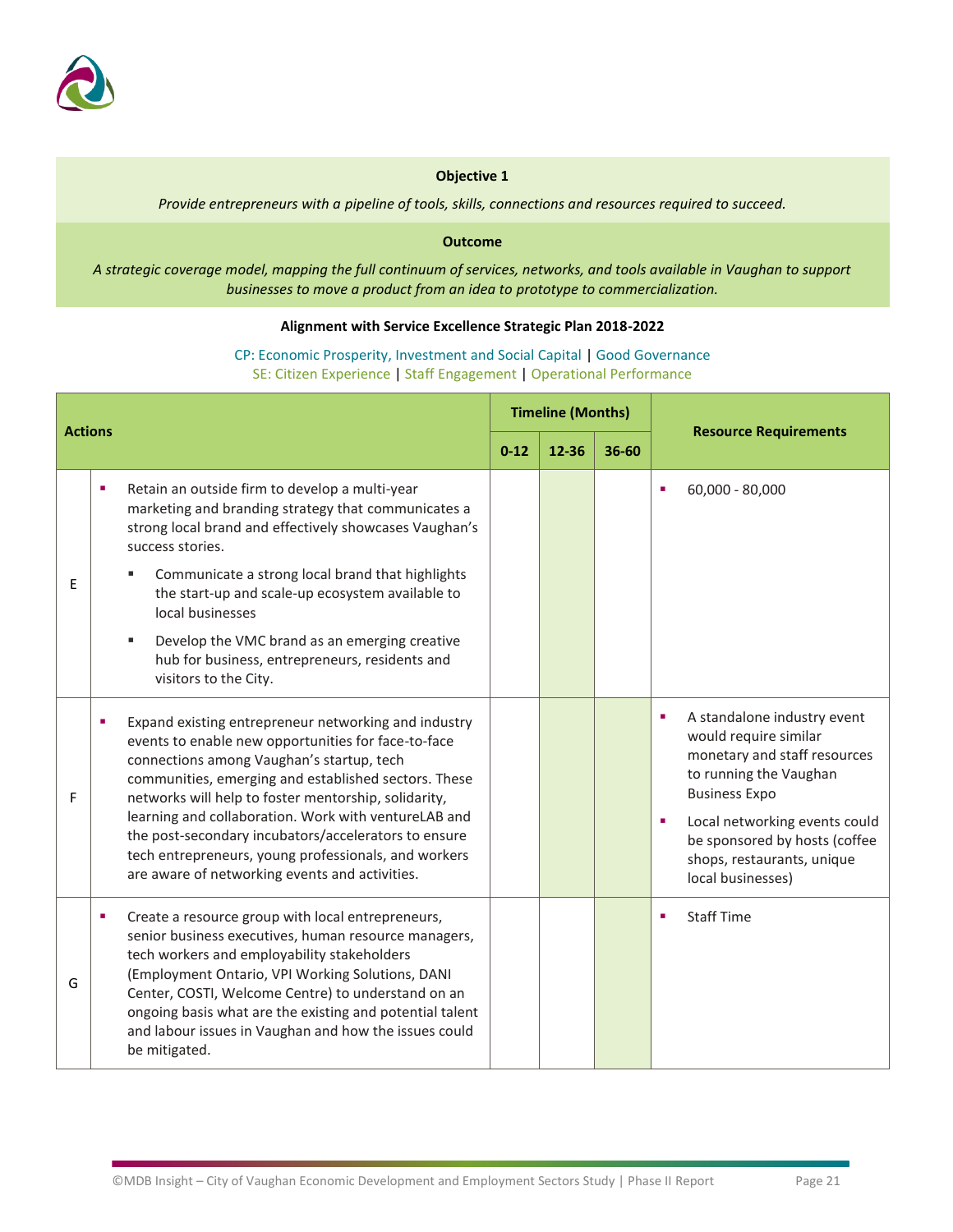

*Encourage the development and integration of attractive collaborative space<sup>7</sup> and smart city objectives to support market-led innovation within Vaughan's business community.*

#### **Outcome**

*Real estate investments that will have the highest long-term impact on business development opportunities, innovation and process efficiencies, and employment growth.* 

### **Alignment with Service Excellence Strategic Plan 2018-2022**

CP: City Building | Economic Prosperity, Investment and Social Capital SE: Operational Performance

| <b>Action and Tactics</b> |   | <b>Timeline (Months)</b>                                                                                                                                                                                                                                                                                                                                                                                                                                                                                                                              |          |       |           |                                                                        |
|---------------------------|---|-------------------------------------------------------------------------------------------------------------------------------------------------------------------------------------------------------------------------------------------------------------------------------------------------------------------------------------------------------------------------------------------------------------------------------------------------------------------------------------------------------------------------------------------------------|----------|-------|-----------|------------------------------------------------------------------------|
|                           |   |                                                                                                                                                                                                                                                                                                                                                                                                                                                                                                                                                       | $0 - 12$ | 12-36 | $36 - 60$ | <b>Resource Requirements</b>                                           |
| A                         | ٠ | Conduct a collaborative space-demand analysis to<br>assess the existing collaborative space market in the<br>region, identify the potential capacity for new<br>collaborative space in Vaughan and provide clear<br>recommendations about ways the City can attract or<br>encourage collaborative space in new and adaptive<br>reused developments. In the request for proposal,<br>request an evaluation and analysis of supply and<br>demand drivers, historical trends, the regulatory<br>environment, potential capacity, and possible locations. |          |       |           | \$50,000 - \$70,000; explore<br>٠<br>collaboration with York<br>Region |
| B                         | ٠ | Identify opportunities to demonstrate smart city<br>technologies through pilot projects in strategic<br>locations around the city. These strategic locations can<br>be branded as "Living Lab" centres where businesses<br>are encouraged to test new technologies to improve<br>the efficiency of delivering municipal services.                                                                                                                                                                                                                     |          |       |           | <b>Smart City Funding</b><br>п                                         |
| C                         | ٠ | Formalize additional public investments that enhance<br>walkability and pedestrian connectivity. Include support<br>for broadband investments that creates a sense of<br>extended connectivity across all devices, both wired<br>and wireless. An example would be a free WiFi Zone.                                                                                                                                                                                                                                                                  |          |       |           | <b>Smart City Funding</b><br>п                                         |

 $7$  Collaborative Space is generally a space that incorporates areas for small teams to freely share knowledge and ideas, balanced by places for focused work. Other terms include Makerspaces, Co-working spaces, Mashup Labs.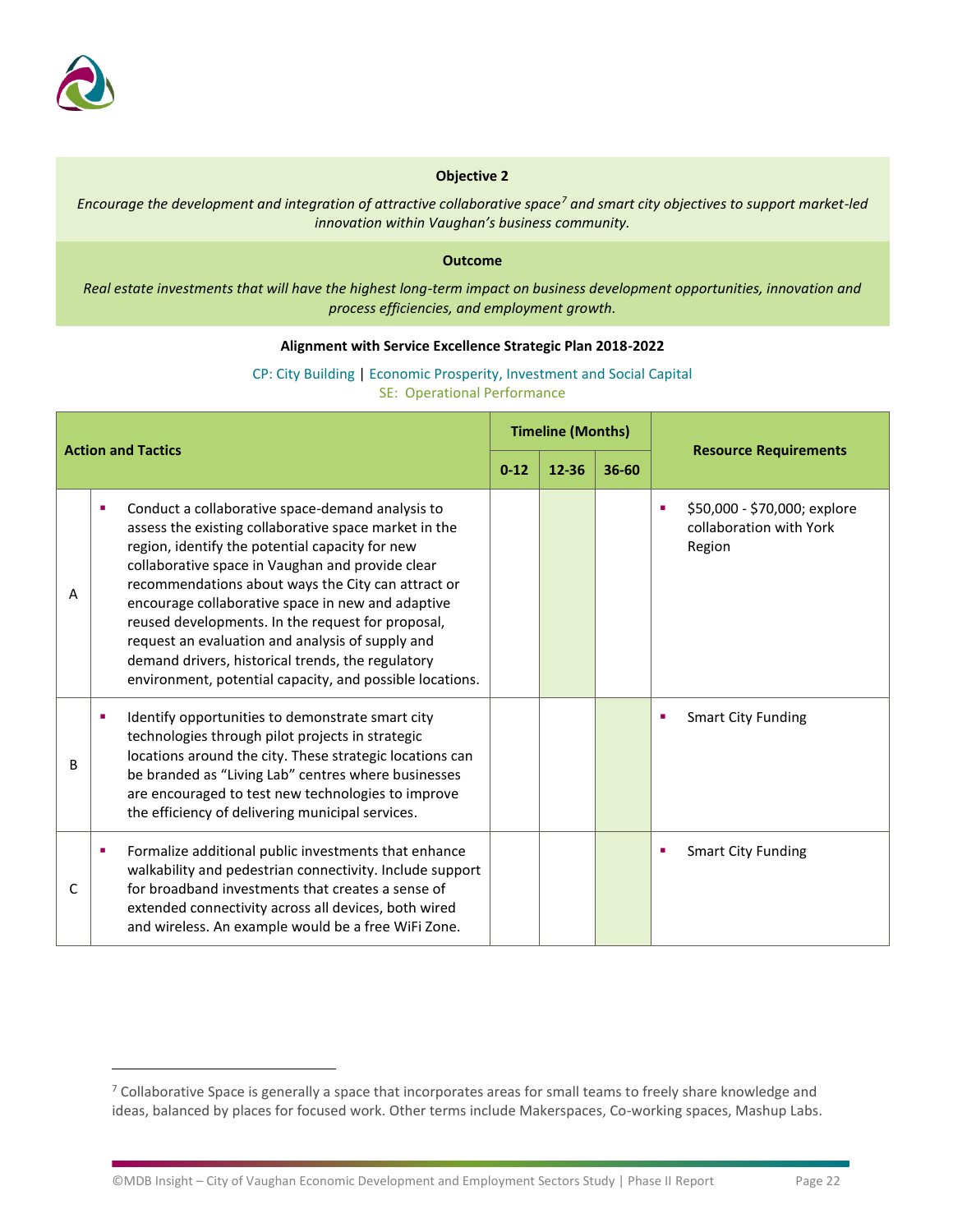

*Work with community partners to ensure entrepreneurs in Vaughan have access to incentives, capital and required infrastructure needed to thrive.*

#### **Outcome**

*Research capacity, technology development, and the formation of new businesses driven by Vaughan's creative incentives and capital investor network.*

### **Alignment with Service Excellence Strategic Plan 2018-2022**

### CP: City Building | Economic Prosperity, Investment and Social Capital | Good Governance SE: Citizen Experience | Operational Performance

| <b>Action and Tactics</b> |                                                                                                                                                                                                                                                                                                                                                                                              | <b>Timeline (Months)</b> |       |           |                                                                                                                                          |
|---------------------------|----------------------------------------------------------------------------------------------------------------------------------------------------------------------------------------------------------------------------------------------------------------------------------------------------------------------------------------------------------------------------------------------|--------------------------|-------|-----------|------------------------------------------------------------------------------------------------------------------------------------------|
|                           |                                                                                                                                                                                                                                                                                                                                                                                              | $0 - 12$                 | 12-36 | $36 - 60$ | <b>Resource Requirements</b>                                                                                                             |
| Α                         | Periodically convene a group of major employers, utility<br>providers, and area real estate developers/brokers to<br>identify gaps or deficiencies in Vaughan's infrastructure<br>that act as a barrier to the growth of existing employers<br>and recruitment of new companies. Work collectively<br>to identify and implement solutions to the most critical<br>infrastructure challenges. |                          |       |           | <b>Staff Time</b><br>٠                                                                                                                   |
| B                         | Track and work with venture capital firms (ex. York<br>Angel Investors) in the region and nationally that have<br>recently funded high-growth, innovative businesses.<br>Additionally, sponsor and potentially host "pitch<br>competitions" <sup>8</sup> that provides a platform for<br>entrepreneurs to capture venture capital.                                                           |                          |       |           | <b>Staff Time</b><br>٠<br>The event would require<br>г<br>similar monetary and staff<br>resources to running large<br>networking events. |
| C                         | Enhance the City's CIP program in the VMC to support<br>٠<br>new construction or expanded construction in targeted<br>economic sectors and further position the VMC as a<br>hub for innovation and creativity. <sup>9</sup>                                                                                                                                                                  |                          |       |           | $$20,000 - $40,000$<br>٠                                                                                                                 |

<sup>&</sup>lt;sup>8</sup> Pitch competitions are events where entrepreneurs can showcase their idea or product to interested investors who can support their venture needs. Examples of pitch competitions include StartUp HERE Toronto and Meet the Investor Dragons events put on by Economic Developers Council of Ontario and the Province of Ontario.

<sup>&</sup>lt;sup>9</sup> Targeted sectors should include professional scientific and technical services, information and communications technologies, creative industries, life sciences and health care technologies.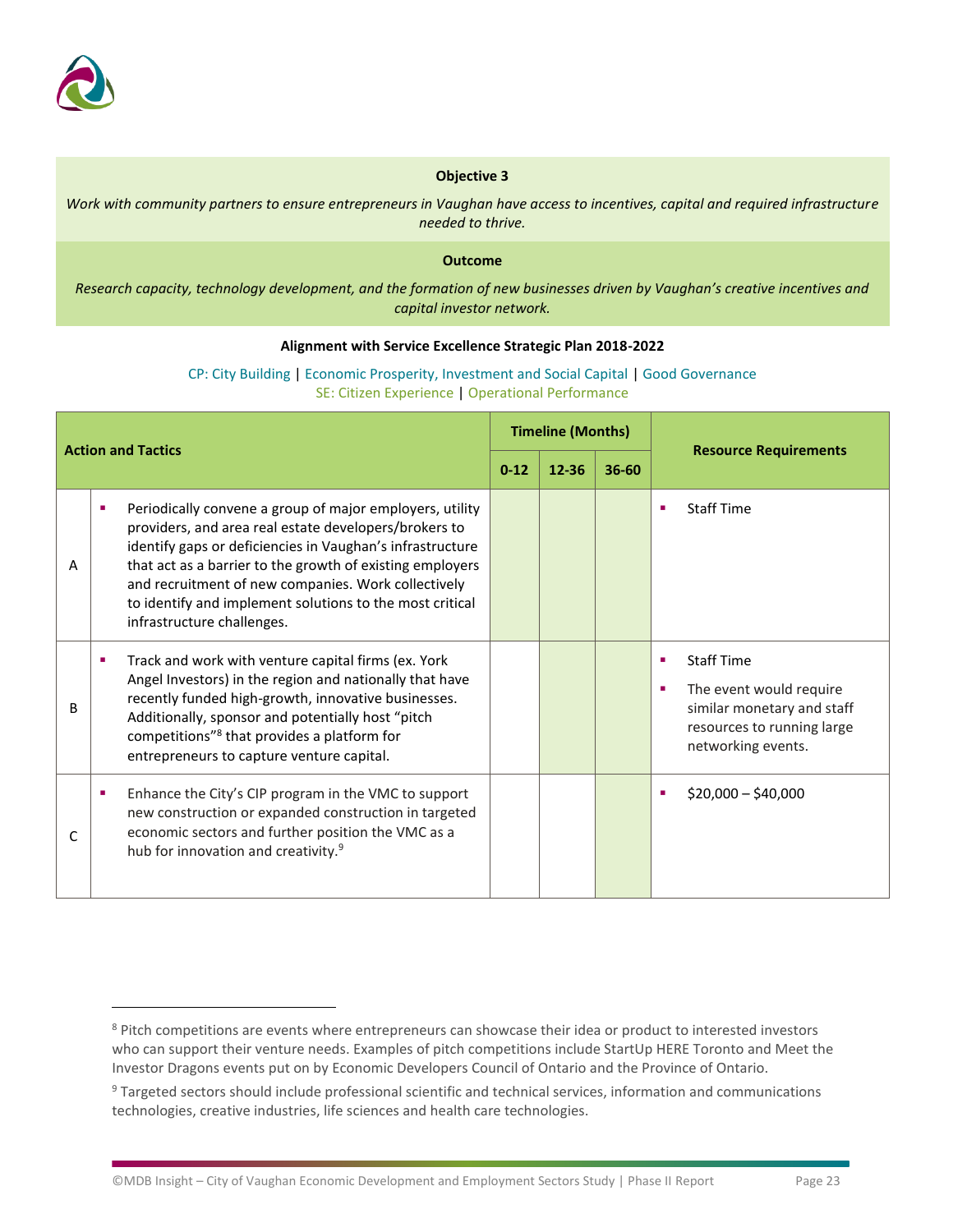

# <span id="page-25-0"></span>4.2 **Strategic Initiative |** Growing the Tourism and Creative Economy in Vaughan

### **4.2.1 What Do We Mean?**

Growing the tourism and creative economy in Vaughan focuses on increasing the local economic development services in arts, culture, tourism and creative economy industries. This includes nurturing and attracting creative, tourism and cultural industries and building creative capacity and capability through platforms and initiatives (festivals, events, public art, placemaking initiatives) for creative, tourism and cultural industries to strengthen, evolve and contribute to the uniqueness of the city.

Creative, tourism and cultural industries as defined in the Creative Together: Vaughan Cultural Plan refers to industries that have a generative process of self-expression or collective thinking which involves the generation and incubation of ideas and the illumination, confirmation and production of something new. Sub-sectors of the creative, tourism and cultural industries include digital industries (ex. film, media, gaming), tourism industries (ex. restaurants, breweries, experience providers), design industries (ex. graphics, fashion, interior, architecture), heritage-focused industries (ex. museums, galleries), arts-based industries (ex. visual arts, performing arts) and music industries (ex. sound production, broadcasting).

### **4.2.2 Why Is It Important?**

Growing the tourism and creative economy is an important strategic focus for Vaughan and its partners because it enhances the livability of Vaughan's residents and improves Vaughan's ability to attract new talent and business. Existing strategies have laid the foundation for building a strong tourism and creative economy in Vaughan. Council's Strategic Priorities, the Cultural Plan, and the VMC Culture and Public Art Framework all emphasize the need to attract, develop and enhance events and experiences, as well as build the necessary infrastructure to advance tourism and cultural programming.

The Cultural Plan, particularly, set out directions to assist the development of creative cultural industries. This includes expanding cultural tourism through the strengthening of festival and event programming, as well as, exploring the concepts of place-branding and place-making – two concepts that look to attract talent and businesses based on a community's unique identity. Additionally, the Cultural Plan also encouraged residents to connect artistically and culturally with Vaughan's growing diverse communities; ensuring that these communities are welcomed to Vaughan to either play, live or work.

Revenue from Vaughan's Municipal Accommodation Tax (MAT) will be used to market the Vaughan tourism experience and brand. The funds may also be used to enhance visitor and resident experience while in Vaughan and may include wayfinding, beautification, and product and infrastructure improvements.

Although there are strategic documents addressing tourism and cultural development opportunities for Vaughan, stakeholder input has suggested that there has been a challenge in expanding and enhancing Vaughan's tourism and cultural assets. Of note is the lack of coordination between cultural and tourism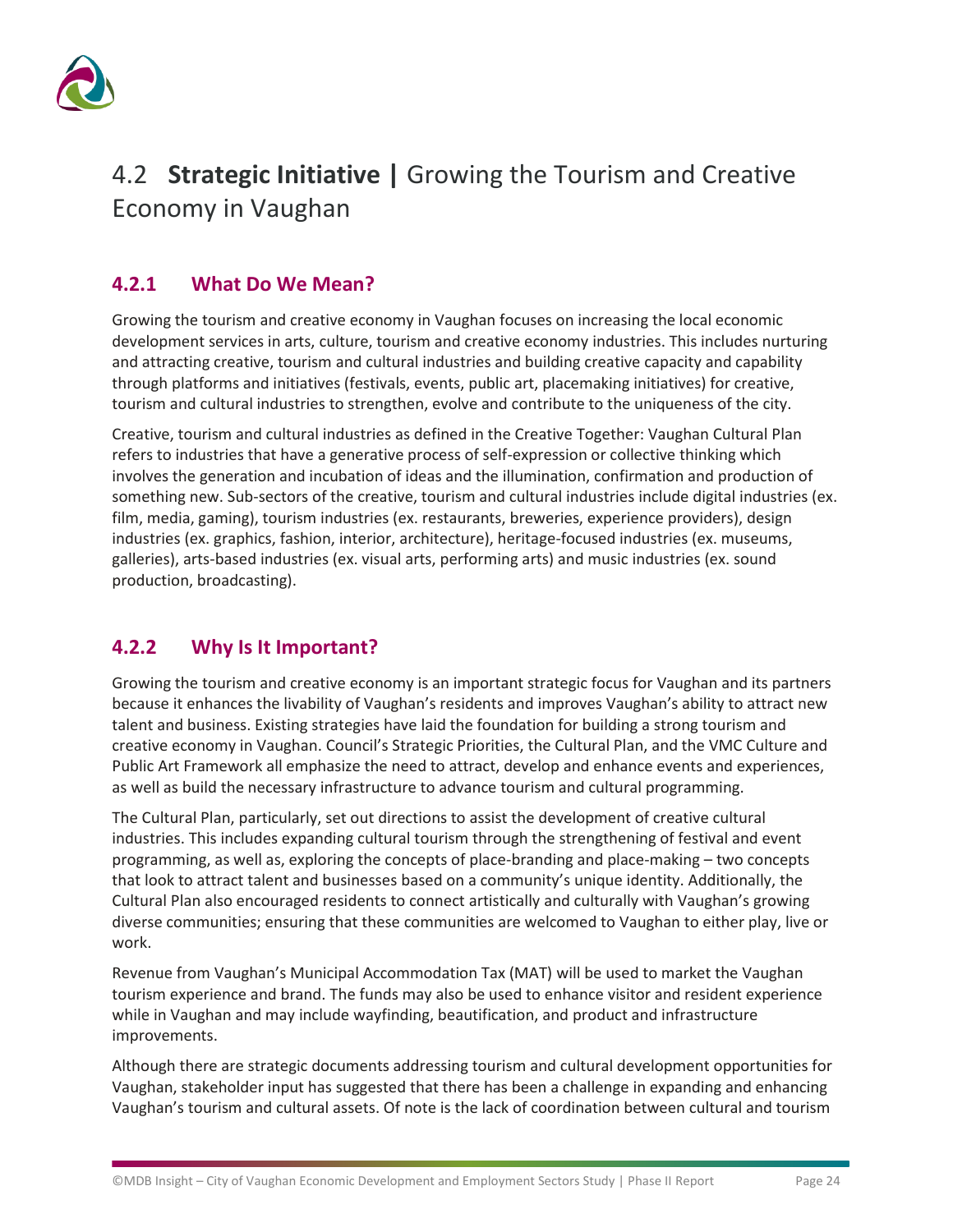

assets and the business community. Stakeholder input suggested that there is a lack of awareness of the opportunities that local creative and tourism industries can access to enhance their operations and facilities. The recent Citizen Satisfaction Survey noted that 57% of residents suggest that there is an appropriate balance of cultural and tourism experiences available to them; 27% of residents suggesting there was not enough. Community input from the Cultural and Public Art Framework also highlighted that the community wants to see Vaughan as an Art and Culture Hub, citing initiatives such as an incubator for artists and provision of studios and creative residences to support the development of young creatives and to attract related industries and institutions to Vaughan.

Investing in the tourism and creative economy has become increasingly recognized as an economic driver for a community. Aside from the economic benefits associated with tourism spending (ticket sales, goods and services provided), the importance of the growth of the tourism and creative economy provides in terms of the quality of place is as equally essential. According to the Harvard Business Review, place will eventually become more important than incentives in business expansion decisions. Growing the tourism and creative economy in Vaughan should include two distinct components: Improve the current brand and relationships associated with creativity and tourism in Vaughan in the hopes to attract creative and tourism industries; and expand, with the help of partners, the current tourism and cultural programming offerings in Vaughan.

### **4.2.3 Objectives, Outcomes and Action Plan**

### **Objective 4**

*Introduce a creative brand that illustrates the impact of the city's creative industries in order to attract new creative, tourism and cultural industries to Vaughan.*

### **Outcome**

*A recognizable brand that showcases the city's creative, tourism and cultural industries and the city's ability to support the growth of new creative talent and tourism offerings.* 

### **Alignment with Service Excellence Strategic Plan 2018-2022**

CP: Economic Prosperity, Investment and Social Capital | Active, Safe and Diverse Communities SE: Citizen Experience | Operational Performance

| <b>Action and Tactics</b> |  | <b>Timeline (Months)</b>                                                                                                                                                                                                                                                                                                                                                |           |           | <b>Resource Requirements</b> |                   |
|---------------------------|--|-------------------------------------------------------------------------------------------------------------------------------------------------------------------------------------------------------------------------------------------------------------------------------------------------------------------------------------------------------------------------|-----------|-----------|------------------------------|-------------------|
|                           |  | $0 - 12$                                                                                                                                                                                                                                                                                                                                                                | $12 - 36$ | $36 - 60$ |                              |                   |
| А                         |  | Actively manage and influence the image of Vaughan<br>portrayed through online and social media channels. As<br>part of this action, ensure that Vaughan's entry on<br>Wikipedia is regularly updated with accurate and<br>positive information because this is often the first (and<br>sometimes only) source of information people use to<br>learn about a community. |           |           |                              | <b>Staff Time</b> |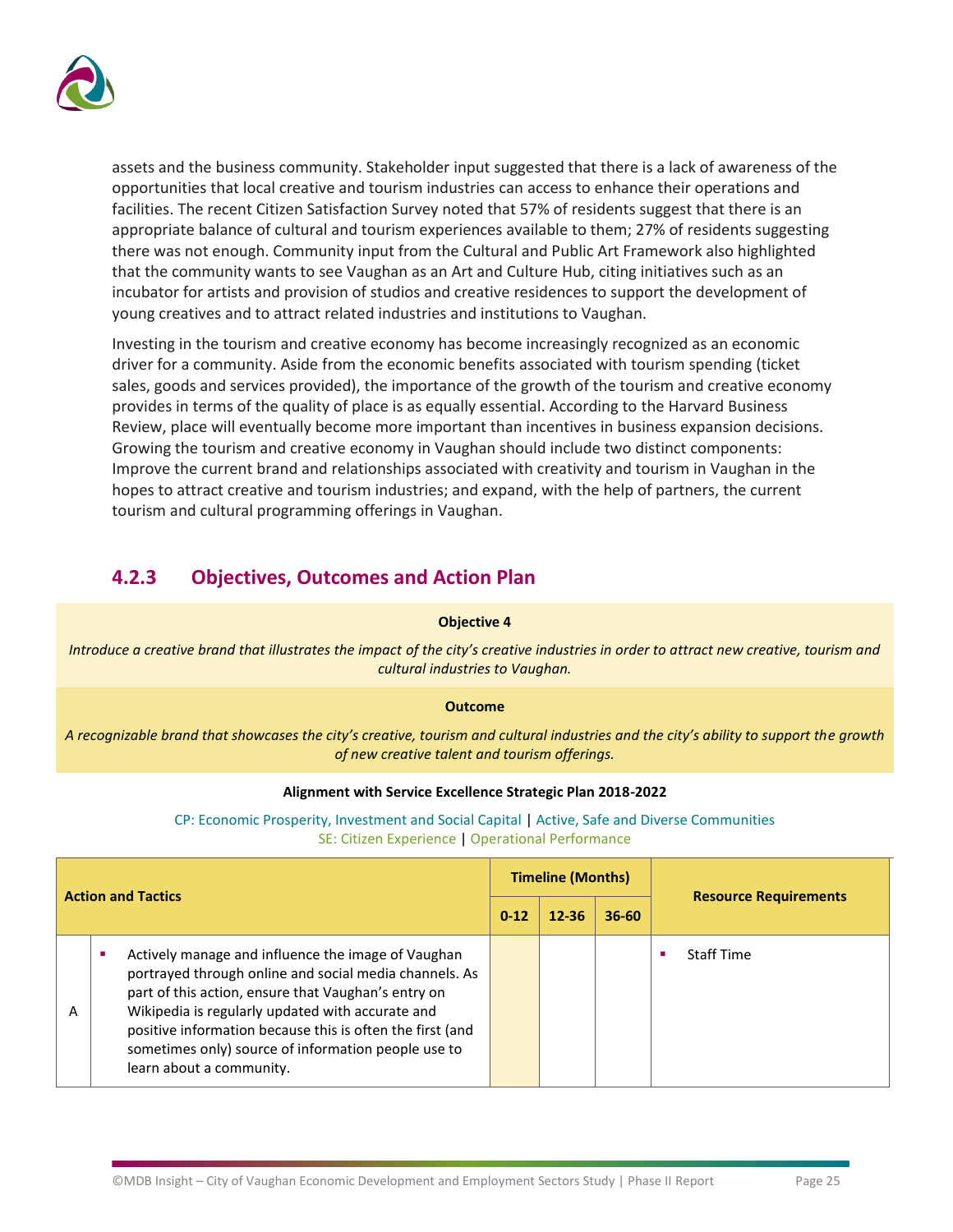

*Introduce a creative brand that illustrates the impact of the city's creative industries in order to attract new creative, tourism and cultural industries to Vaughan.*

### **Outcome**

*A recognizable brand that showcases the city's creative, tourism and cultural industries and the city's ability to support the growth of new creative talent and tourism offerings.* 

### **Alignment with Service Excellence Strategic Plan 2018-2022**

### CP: Economic Prosperity, Investment and Social Capital | Active, Safe and Diverse Communities SE: Citizen Experience | Operational Performance

| <b>Action and Tactics</b> |                                                                                                                                                                                                                                                                                                                                                                                                                                                                                                                                                 |          | <b>Timeline (Months)</b> |       | <b>Resource Requirements</b>                                     |
|---------------------------|-------------------------------------------------------------------------------------------------------------------------------------------------------------------------------------------------------------------------------------------------------------------------------------------------------------------------------------------------------------------------------------------------------------------------------------------------------------------------------------------------------------------------------------------------|----------|--------------------------|-------|------------------------------------------------------------------|
|                           |                                                                                                                                                                                                                                                                                                                                                                                                                                                                                                                                                 | $0 - 12$ | 12-36                    | 36-60 |                                                                  |
| B                         | Work with local organizations to use Facebook, Twitter,<br>and other social media tools to provide up-to-date<br>information about local businesses, developments,<br>upcoming events, and other relevant information                                                                                                                                                                                                                                                                                                                           |          |                          |       | <b>Staff Time</b><br>٠                                           |
| C                         | Periodically conduct visitor surveys and use this<br>٠<br>information to enhance marketing efforts, identify<br>product enhancement opportunities, and gain a better<br>understanding of who is visiting the city to inform the<br>brand and talent recruitment and business attraction<br>efforts.                                                                                                                                                                                                                                             |          |                          |       | \$8,000 - \$10,000 per survey<br>٠                               |
| D                         | Leverage Vaughan's unique locations, its diverse<br>communities, and its proximity to Toronto to promote<br>the region as a prime location for film production.<br>Tactics include packaging and promoting Vaughan's<br>unique locations for potential film sets (ex. Canada's<br>Wonderland, Kortright Centre, Legoland, Vaughan<br>Mills). Cultivating relationships and building networks<br>with key stakeholders in the film industry from the<br>Greater Toronto Area to raise the profile of Vaughan as<br>a potential filming location. |          |                          |       | <b>Staff Time</b><br>ш<br><b>Promotional Material Costs</b><br>ш |
| E                         | Celebrate local achievements in the form of an annual<br>٠<br>gathering, with awards or recognition of local<br>excellence that promote local talent and skills.                                                                                                                                                                                                                                                                                                                                                                                |          |                          |       | <b>Staff Time</b><br>٠<br><b>Promotional Material Costs</b><br>٠ |
| F                         | Develop partnerships with recognized regional cultural<br>industries in order to attract investment into Vaughan's<br>existing cultural amenities and public spaces.                                                                                                                                                                                                                                                                                                                                                                            |          |                          |       | <b>Staff Time</b><br>ш                                           |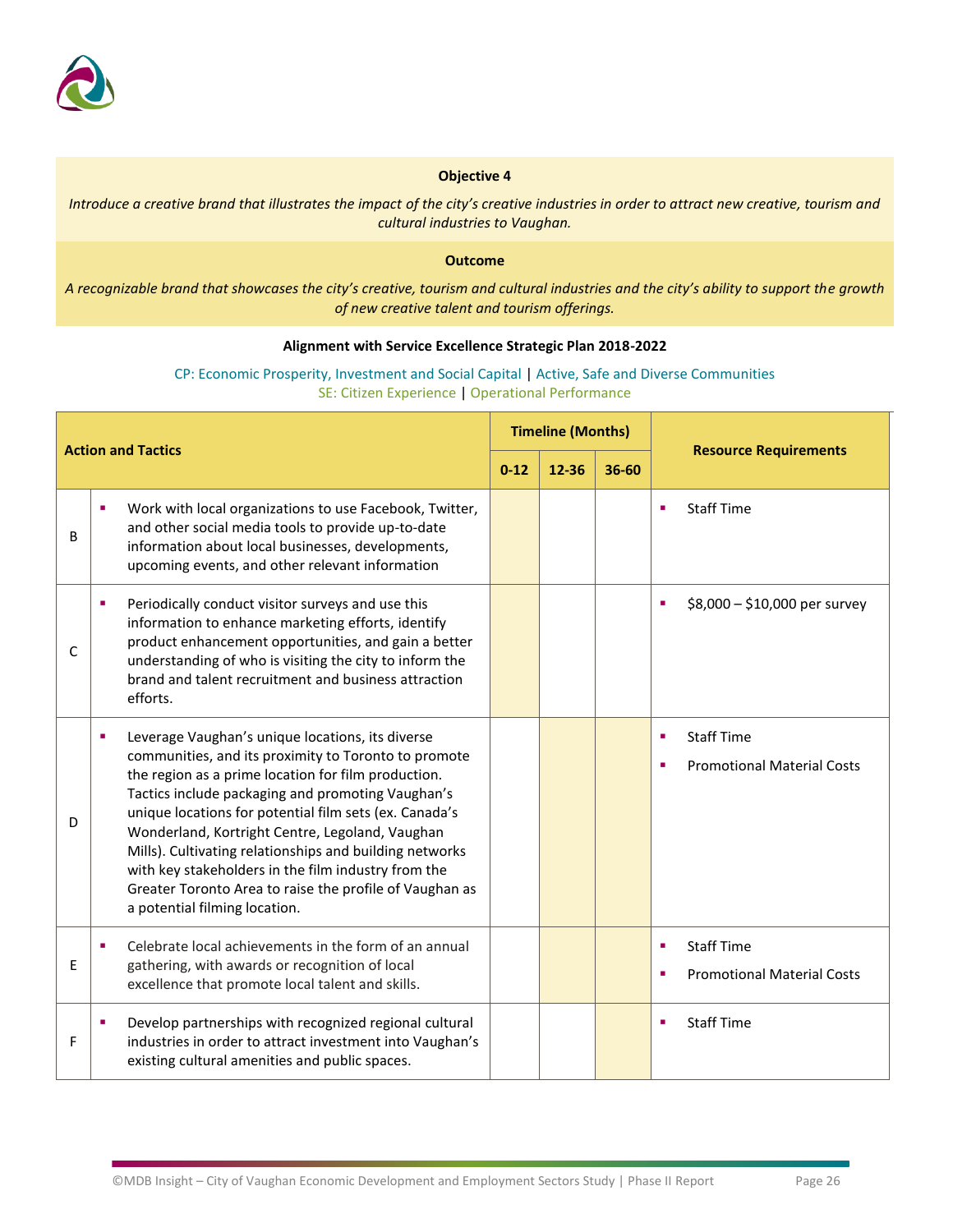

*Nurture cultural and tourism assets to build creative capacity and capability in the city.*

#### **Outcome**

*Generate positive recognition for Vaughan as a desirable place to set up a business, visit and live within the Greater Toronto Area.*

### **Alignment with Service Excellence Strategic Plan 2018-2022**

### CP: City Building | Economic Prosperity, Investment and Social Capital | Active, Safe and Diverse Communities SE: Citizen Experience

| <b>Action and Tactics</b> |   | <b>Timeline (Months)</b>                                                                                                                                                                                                                                                                                                                                                                                                                             |          |       | <b>Resource Requirements</b> |                                                                                  |
|---------------------------|---|------------------------------------------------------------------------------------------------------------------------------------------------------------------------------------------------------------------------------------------------------------------------------------------------------------------------------------------------------------------------------------------------------------------------------------------------------|----------|-------|------------------------------|----------------------------------------------------------------------------------|
|                           |   |                                                                                                                                                                                                                                                                                                                                                                                                                                                      | $0 - 12$ | 12-36 | 36-60                        |                                                                                  |
| А                         | × | Identify local employers who regularly bring in visitors<br>requiring hotels and meeting space, and secure written<br>commitments regarding the number of monthly hotel<br>nights and meeting space they would support to<br>accommodate business travel to their Vaughan<br>facilities.                                                                                                                                                             |          |       |                              | <b>Staff Time</b><br>×                                                           |
| B                         | п | Working with innovation and small business partners,<br>provide specialized entrepreneurship support/business<br>skill development for creative industries. Provide<br>programming and support on sales development,<br>business to business networking and business<br>matching. Consider surveying creative and cultural<br>sector skills needs.                                                                                                   |          |       |                              | \$8,000 - \$10,000 (Could be<br>п<br>part of the same survey<br>proposed in 4-C) |
| C                         | ٠ | Raise awareness among local retailers of tourism and<br>cultural assets and events and encourage retailers to<br>tailor hours and offerings to specific events.<br>Additionally, create an opt-in email distribution list to<br>quickly and easily communicate with retailers about<br>specific data and events.                                                                                                                                     |          |       |                              | <b>Staff Time</b><br>×                                                           |
| D                         | ٠ | Provide one-stop shopping for promoters, with advice<br>on permits, hours, policing, licensing, media and the<br>coordination of potentially competing festivals through<br>the Tourism Development Officer, who would also work<br>with venues and chamber of commerce on the<br>marketing of a live entertainment scene in specific<br>areas, and with creatives on educational events for<br>career development, finding grants, networking, etc. |          |       |                              | <b>Staff Time</b><br>п                                                           |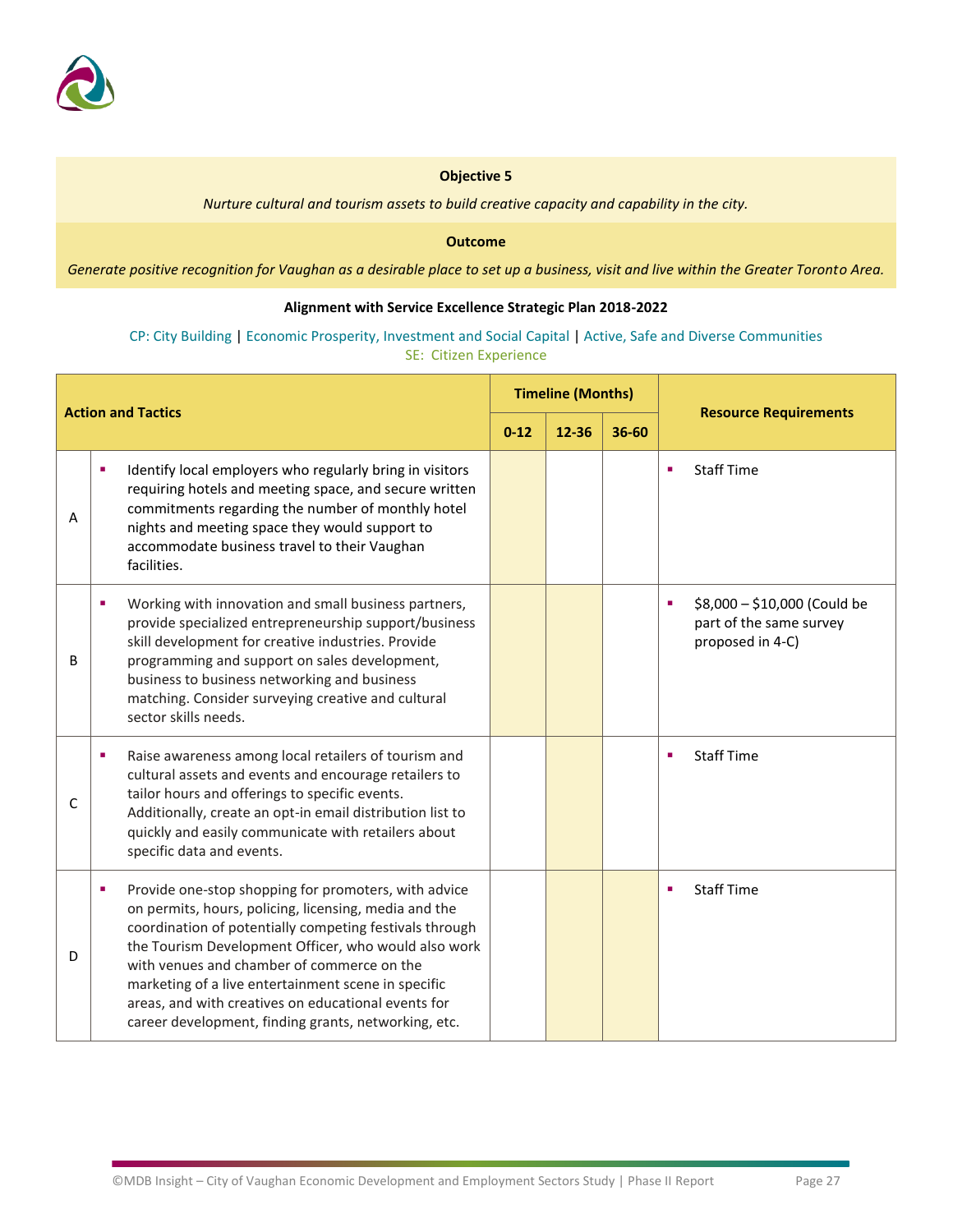

*Nurture cultural and tourism assets to build creative capacity and capability in the city.*

#### **Outcome**

*Generate positive recognition for Vaughan as a desirable place to set up a business, visit and live within the Greater Toronto Area.*

### **Alignment with Service Excellence Strategic Plan 2018-2022**

### CP: City Building | Economic Prosperity, Investment and Social Capital | Active, Safe and Diverse Communities SE: Citizen Experience

| <b>Action and Tactics</b> |                                                                                                                                                                                                                                                                                                                                                                                                                                         | <b>Timeline (Months)</b> |       |           |                                                        |
|---------------------------|-----------------------------------------------------------------------------------------------------------------------------------------------------------------------------------------------------------------------------------------------------------------------------------------------------------------------------------------------------------------------------------------------------------------------------------------|--------------------------|-------|-----------|--------------------------------------------------------|
|                           |                                                                                                                                                                                                                                                                                                                                                                                                                                         | $0 - 12$                 | 12-36 | $36 - 60$ | <b>Resource Requirements</b>                           |
| Ε                         | Pursue the feasibility to support the attraction and<br>development of a new multipurpose event and creative<br>space in the VMC. The incentives could include<br>infrastructure improvements or a public/private model<br>to finance and operate a type of creative hub. The<br>Creative Hub should be a location where creatives can<br>network, test services/products, market and create<br>experiences for residents and visitors. |                          |       |           | Feasibility study costs<br>г<br>(\$50,000 to \$70,000) |
| F                         | Remove barriers to location shooting in Vaughan by<br>п<br>aligning policies with the Toronto Film Office and<br>increase the marketing and promotion of location<br>shooting in Vaughan; address any perceptions<br>regarding Vaughan as a film shooting destination and<br>highlight the strength of Vaughan's film supply chain<br>potential (ex. Carpentry, lighting, animation, post-<br>production).                              |                          |       |           | <b>Staff Time</b><br>п                                 |
| G                         | Create new destinations and amenities that draw<br>٠<br>additional visitors into Vaughan and make the city more<br>attractive for talented workers. Actions include<br>supporting feasibility studies for an arts and culture<br>centre or the creation of a creative industries incubator<br>and encouraging the growth of destination restaurants<br>in key development areas.                                                        |                          |       |           | <b>MAT</b> investment<br>×                             |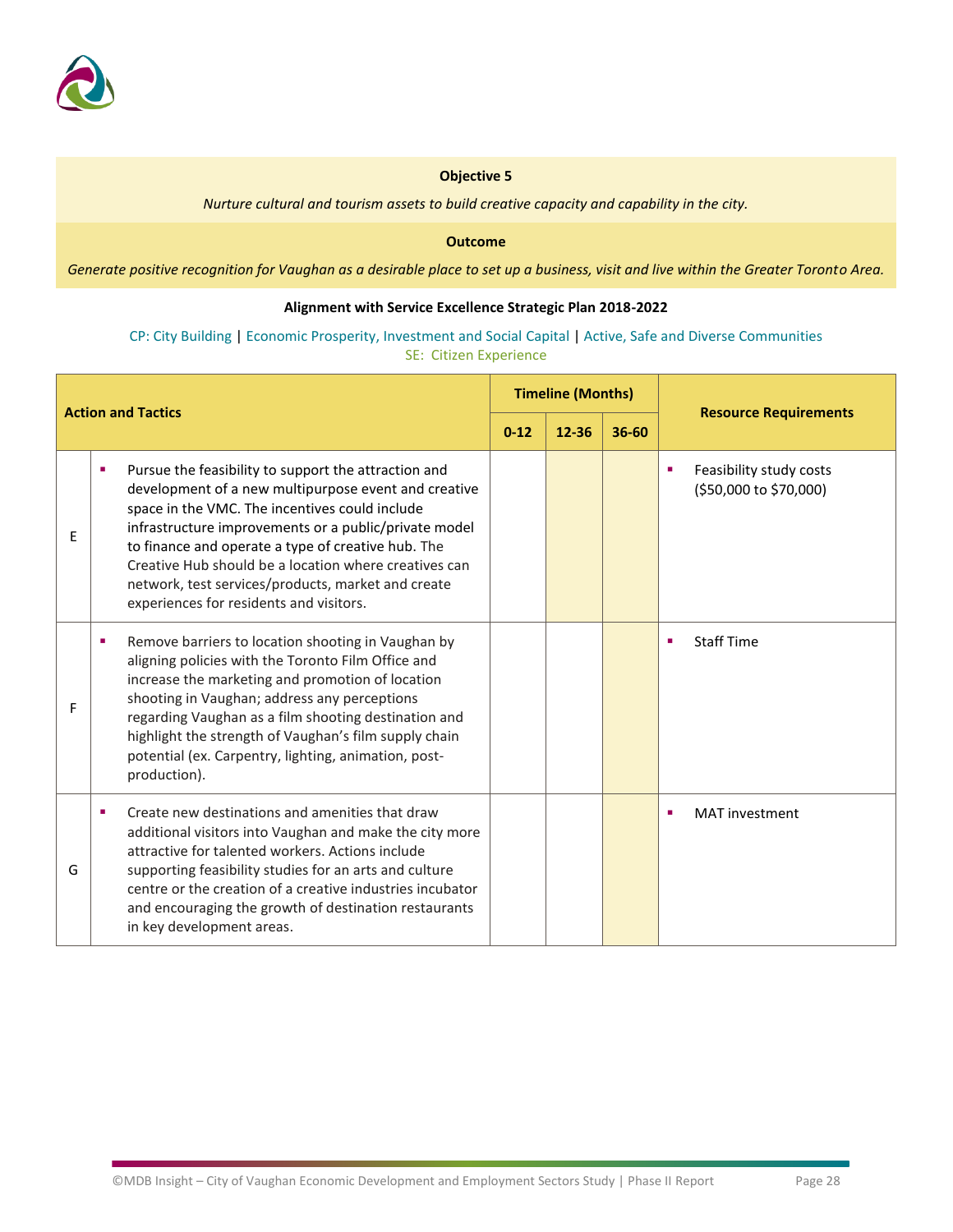

*Nurture cultural and tourism assets to build creative capacity and capability in the city.*

### **Outcome**

*Generate positive recognition for Vaughan as a desirable place to set up a business, visit and live within the Greater Toronto Area.*

### **Alignment with Service Excellence Strategic Plan 2018-2022**

### CP: City Building | Economic Prosperity, Investment and Social Capital | Active, Safe and Diverse Communities SE: Citizen Experience

| <b>Action and Tactics</b> |                                                                                                                                                                                                                                                                                                                                                                                                                                                                                                                | <b>Timeline (Months)</b> |           |           | <b>Resource Requirements</b> |
|---------------------------|----------------------------------------------------------------------------------------------------------------------------------------------------------------------------------------------------------------------------------------------------------------------------------------------------------------------------------------------------------------------------------------------------------------------------------------------------------------------------------------------------------------|--------------------------|-----------|-----------|------------------------------|
|                           |                                                                                                                                                                                                                                                                                                                                                                                                                                                                                                                | $0 - 12$                 | $12 - 36$ | $36 - 60$ |                              |
| н                         | Support the ongoing success and growth of existing<br>events across Vaughan and develop new events that<br>could lead to additional visitor spending and greater<br>awareness of Vaughan among business executives and<br>creative workers. Look to expand existing major events<br>such as Art and Design week, Vaughan of a Kind Art and<br>Crafts Show, Small Business Week, Business Expo and<br>Creative Industries Summit into various day events/<br>conferences and/or semi-annual events/conferences. |                          |           |           | MAT investment               |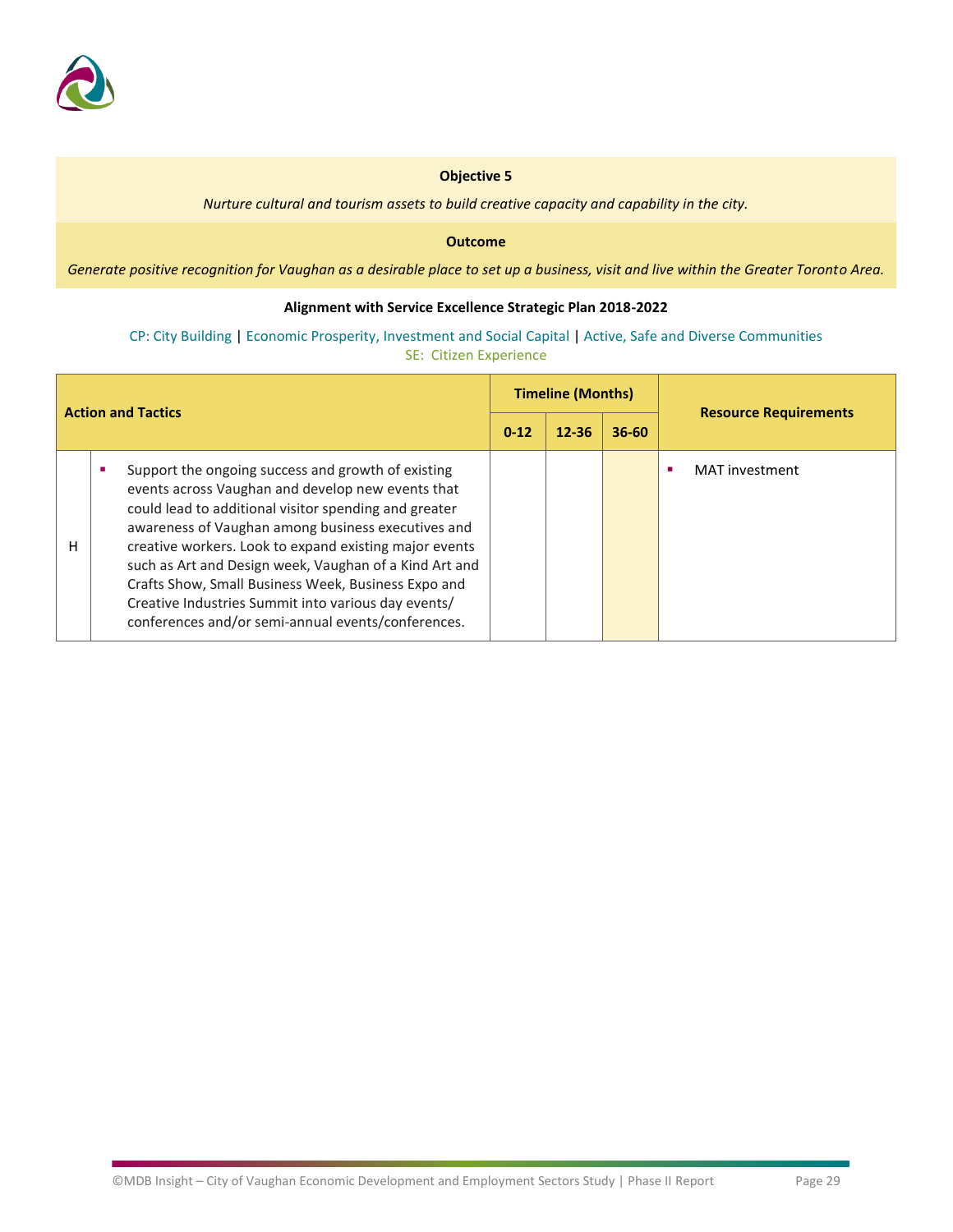

# <span id="page-31-0"></span>4.3 **Strategic Initiative |** Focusing International Business Development

### **4.3.1 What Do We Mean?**

Focusing international business development means devising a Vaughan first strategy that will leverage existing strategic alliances along with trade, and promotion and investment attraction activity taking place in York Region and the Greater Toronto Area. This includes collecting and analyzing market intelligence provided through a range of relationships (ex. Toronto Global, York Region, Toronto Board of Trade) and locally-based international firms to improve the understanding of the city's market position so it can support business access to emerging export markets and increase foreign direct investment in Vaughan. It also means redefining the current international development program to support targeted business attraction, retention and expansion goals. This includes understanding how Vaughan should be engaging its local businesses and supporting their export aspirations, as well as, understanding how Vaughan should approach foreign direct investment (FDI) attraction given the ongoing efforts of Toronto Global and the Province of Ontario.

The federal government and Province of Ontario currently provide strong support services and programs for companies looking to export, but these services and programs frequently go unnoticed by local firms that are either not exporting or contemplating export opportunities. While good at promoting and delivering their trade programs, without local conduits, they are unable to connect with a business interested in expanding into international markets or exporting for the first time. As a result, they rely on municipal economic development organizations to identify local SMEs that may be interested in exporting or should be ready to export but have not had the time or resources to consider the opportunity.

### **4.3.2 Why Is It Important?**

International business development represents a significant opportunity for Vaughan. Vaughan is already home to several foreign-based firms and is now connected directly (by a short subway ride) to Canada's largest international investment centre. Additionally, Vaughan is a short drive of the mosttravelled international airport in Canada, which now flies to over 150 international destinations. Vaughan's population also includes a high concentration of foreign-born residents (representing over 45% of the total population) that supports its position as a place that welcomes international residents and businesses and offers opportunities for city-to-city alliances.

In addition to its strategic position, Vaughan has also been invited to and supported strategic alliances (ex. Toronto Global / York Region's FDI team) that have encouraged international business development in the Greater Toronto Area. These strategic alliances have focused on three key activities: internationally-selling and marketing the region's value proposition and competitiveness; conducting research and analytics on emerging FDI market trends and providing business services to prospective investors to assist them in establishing a physical presence in the region including supply chain knowledge. As part of this effort, Vaughan has received requests from inbound delegations wishing to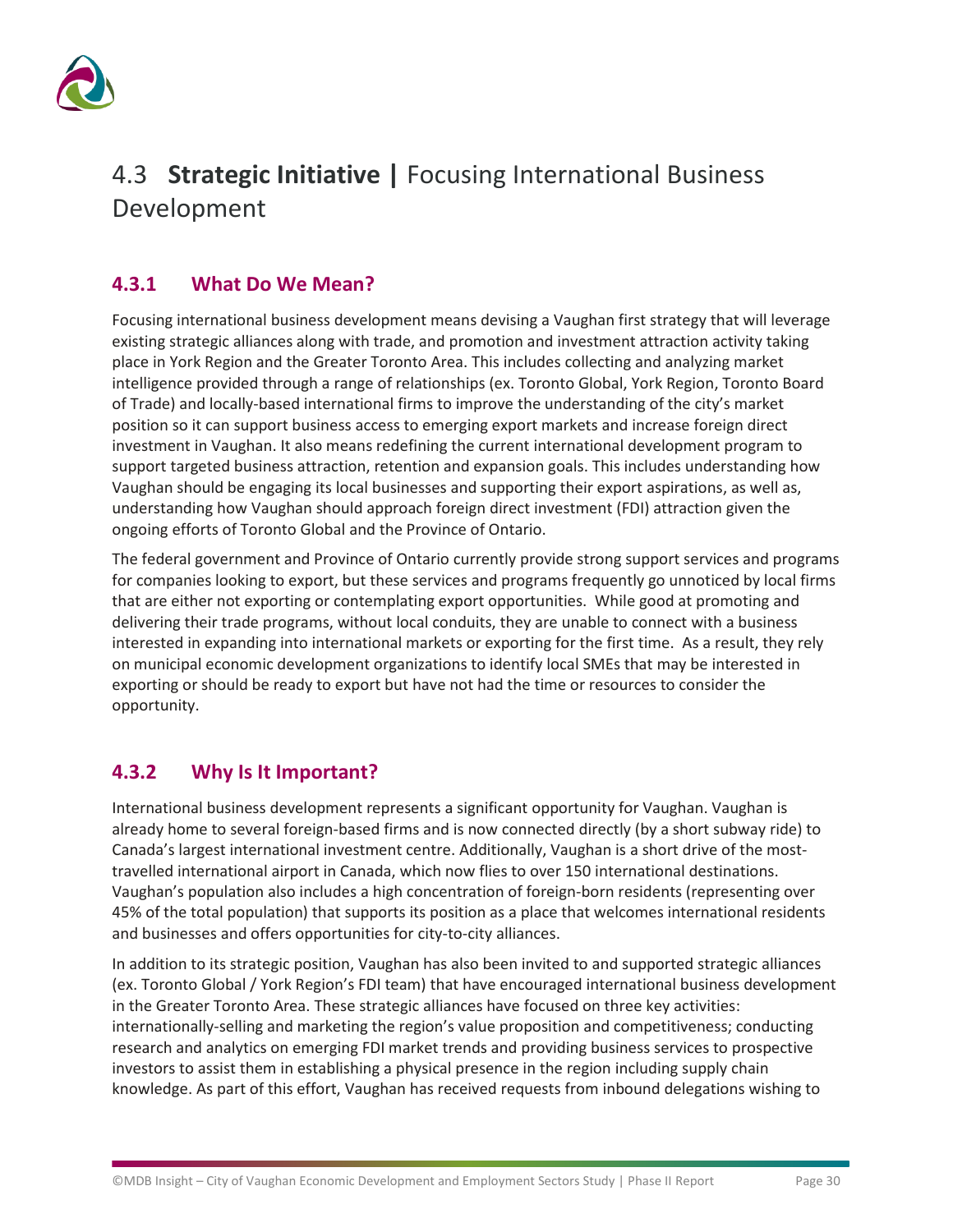

visit City Hall and meet with staff and/or Council and been invited to participate as part of outbound delegations representing the City and the Region.

Notwithstanding the existing alliances, the recent business satisfaction survey identified a general lack of awareness with respect to programs that can assist existing businesses in entering international markets. Stakeholder input also suggested that across the Greater Toronto Area, many communities are moving towards the development of targeted export development programs. To do this, Vaughan needs to improve its existing market intelligence on emerging markets and improve its understanding of what local businesses need in terms of support to enter those markets. The likelihood of increased foreign direct investment into the Greater Toronto Area, also argues strongly that Vaughan needs a strategy to capitalize on this opportunity, particularly centred around two separate elements: fostering FDI investment and trade and export development opportunities for small and medium-sized enterprises; and collecting and sharing international business market intelligence that also supports opportunities for Vaughan businesses to strategically prepare and plan for the future.

### **4.3.3 Objectives, Outcomes and Action Plan**

### **Objective 6**

*Foster FDI investment, trade and export development opportunities for small and medium-sized enterprises that support the growth of Vaughan's key sectors in both goods-producing and service-based industries.*

**Outcome**

*Job creation and economic growth that enhances Vaughan's performance and presence in the international marketplace.*

### **Alignment with Service Excellence Strategic Plan 2018-2022**

| <b>Action and Tactics</b> |                                                                                                                                                                                                                                                                                                                                                                                                                                                                                                                                          |          | <b>Timeline (Months)</b> |           | <b>Resource Requirements</b>       |
|---------------------------|------------------------------------------------------------------------------------------------------------------------------------------------------------------------------------------------------------------------------------------------------------------------------------------------------------------------------------------------------------------------------------------------------------------------------------------------------------------------------------------------------------------------------------------|----------|--------------------------|-----------|------------------------------------|
|                           |                                                                                                                                                                                                                                                                                                                                                                                                                                                                                                                                          | $0 - 12$ | $12 - 36$                | $36 - 60$ |                                    |
| Α                         | Generate investment prospects from non-traditional<br>sources. Two specific non-traditional sources include 1)<br>Google Alerts to notify Economic Development staff<br>about companies interested in moving into the Greater<br>Toronto Area; and 2) lease expiration data for<br>companies in the Greater Toronto Area. Send<br>recruitment marketing materials to target industries<br>whose leases are expiring within 24 months. Findspace<br>is one example of a source that provides this type of<br>commercial real estate data. |          |                          |           | <b>Staff Time</b><br>Data Purchase |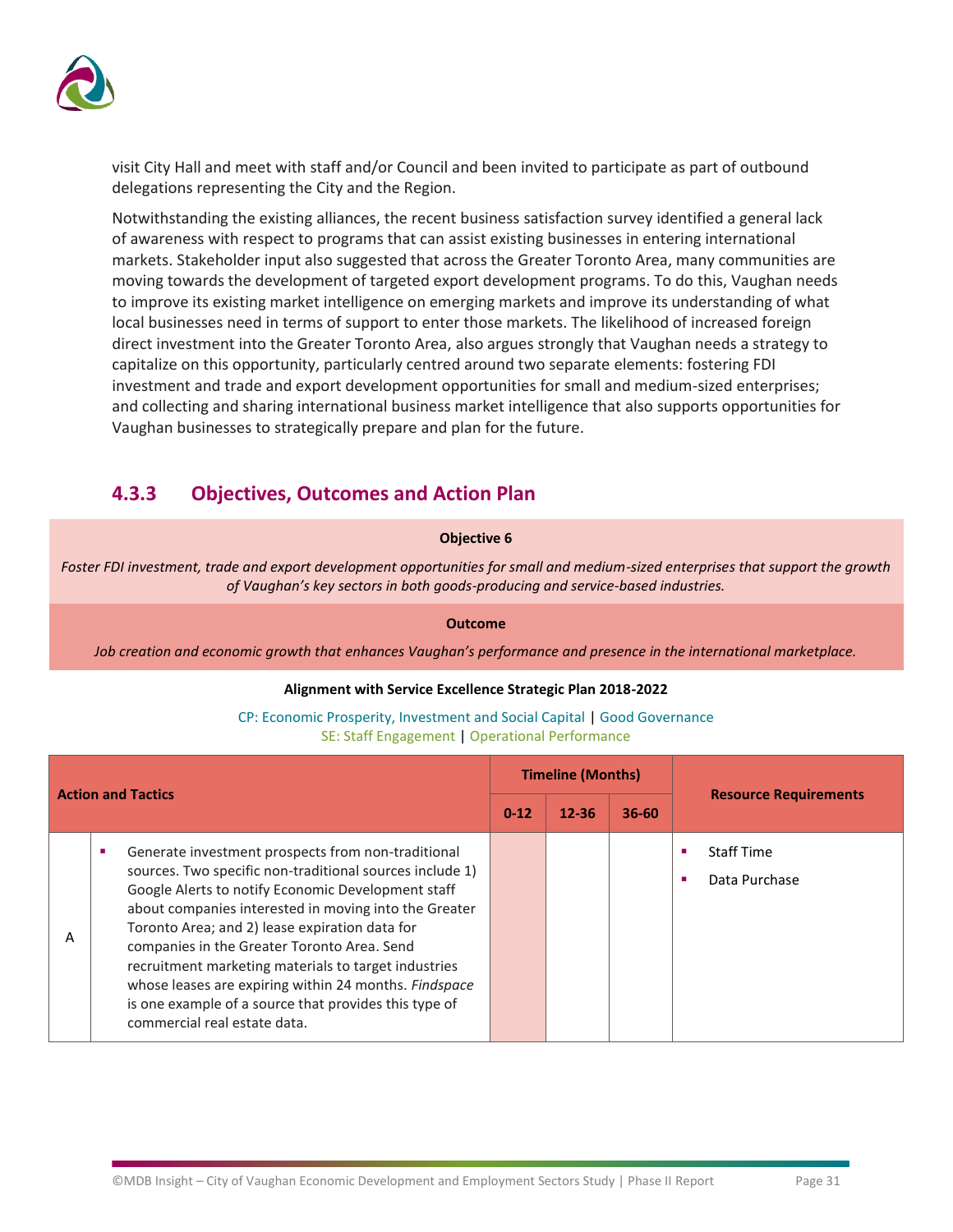

*Foster FDI investment, trade and export development opportunities for small and medium-sized enterprises that support the growth of Vaughan's key sectors in both goods-producing and service-based industries.*

### **Outcome**

*Job creation and economic growth that enhances Vaughan's performance and presence in the international marketplace.*

### **Alignment with Service Excellence Strategic Plan 2018-2022**

| <b>Action and Tactics</b> |                                                                                                                                                                                                                                                                                                                                                                                                 | <b>Timeline (Months)</b> |       |           |   |                                                                                 |
|---------------------------|-------------------------------------------------------------------------------------------------------------------------------------------------------------------------------------------------------------------------------------------------------------------------------------------------------------------------------------------------------------------------------------------------|--------------------------|-------|-----------|---|---------------------------------------------------------------------------------|
|                           |                                                                                                                                                                                                                                                                                                                                                                                                 | $0 - 12$                 | 12-36 | $36 - 60$ |   | <b>Resource Requirements</b>                                                    |
| B                         | Meet representatives of foreign subsidiaries located in<br>٠<br>Vaughan to learn more about their supply chain needs<br>and encourage follow on investment in Vaughan's<br>economy.                                                                                                                                                                                                             |                          |       |           | ٠ | <b>Staff Time</b>                                                               |
| $\mathsf C$               | Implement a marketing campaign to emphasize FDI<br>success stories to inform existing firms and targets<br>outside Canada of Vaughan's potential.                                                                                                                                                                                                                                               |                          |       |           | ٠ | Deliverable of the Economic<br>Development and Tourism<br><b>Branding Study</b> |
| D                         | Increase participation of Vaughan based businesses in<br>п<br>surrounding regional sector-based export development<br>and market entry programs. An example includes<br>partnering with the World Trade Centre - Toronto to<br>host their Export Training Seminars (ex. International<br>Trade Education Program, Canada's Trade Accelerator<br>Program, Market Activation Program) in Vaughan. |                          |       |           | ٠ | <b>Staff Time</b>                                                               |
| E                         | Establish a champion or chief advocate for the<br>establishment of a health-related industry cluster<br>centred on the Mackenzie Vaughan hospital precinct.                                                                                                                                                                                                                                     |                          |       |           | ٠ | <b>Staff Time</b>                                                               |
| F                         | Identify the City's targeted markets based on where<br>п<br>Vaughan already has a relationship, where the<br>Provincial and Federal Government have established<br>representations and where export and trade<br>opportunities align with Vaughan economy.                                                                                                                                      |                          |       |           | п | FDI Strategy \$60,000 -<br>\$90,000                                             |
|                           | Identify specialized sector-specific trade missions that give<br>priority to Vaughan's unique investment attraction<br>opportunities (e.g. Automotive Parts Manufacturing,<br>Fabricated Metal Manufacturing, Food Manufacturing,<br>Human Health Technologies).                                                                                                                                |                          |       |           | ٠ | <b>Staff Time</b>                                                               |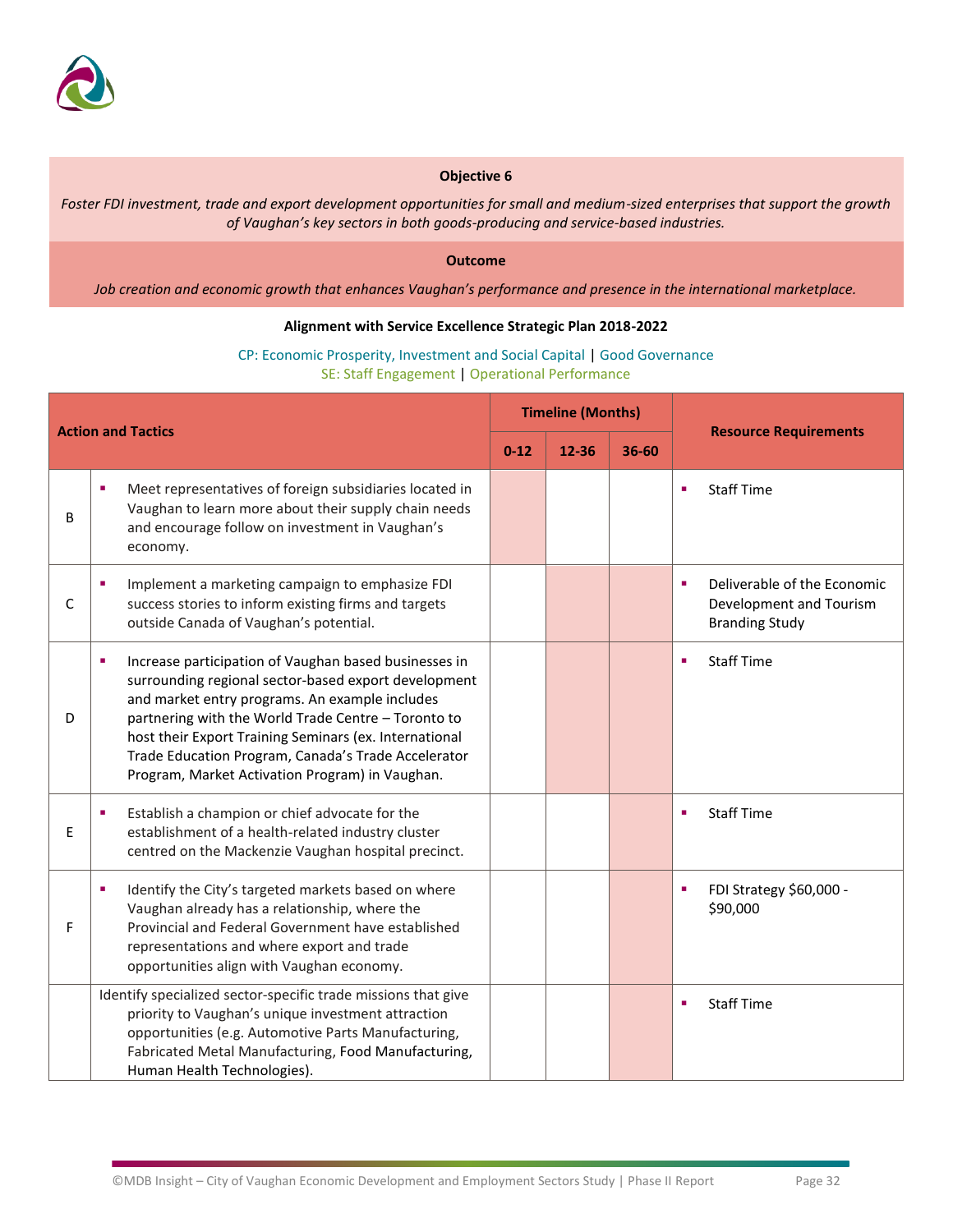

*Improve the effectiveness of Vaughan's global relationships to enhance trade and investment prospects.*

#### **Outcome**

*Collect and share market intelligence on the City's existing and emerging sectors that support opportunities for businesses to strategically plan for the future.*

### **Alignment with Service Excellence Strategic Plan 2018-2022**

CP: Economic Prosperity, Investment and Social Capital SE: Operational Performance

| <b>Action and Tactics</b> |                                                                                                                                                                                                                                                                  | <b>Timeline (Months)</b> |           |       |                                                                              |  |
|---------------------------|------------------------------------------------------------------------------------------------------------------------------------------------------------------------------------------------------------------------------------------------------------------|--------------------------|-----------|-------|------------------------------------------------------------------------------|--|
|                           |                                                                                                                                                                                                                                                                  | $0 - 12$                 | $12 - 36$ | 36-60 | <b>Resource Requirements</b>                                                 |  |
| А                         | Within the CRM platform add information as to a<br>г<br>company's export readiness. Information should<br>identify whether they are an export-oriented business,<br>an emerging export-oriented business, or a well-<br>established export-oriented business.    |                          |           |       | <b>Staff Time</b>                                                            |  |
| B                         | Leverage the City's international alliances and<br>friendship cities, as well as bilateral business<br>associations to establish business-oriented<br>partnerships, develop new markets based on current<br>FDI trends and act as a catalyst for new investment. |                          |           |       | Current international<br>alliances policy renewal<br>underway in 2019 budget |  |
| C                         | Track and analyze foreign direct investment data as<br>part of existing business retention and expansion<br>activities and business community surveys.                                                                                                           |                          |           |       | <b>Staff Time</b>                                                            |  |
| D                         | Participate in global ranking programs for business<br>friendliness, smart city indicators, talent attraction, and<br>start-up culture. Examples of credible ranking providers<br>include Business Insider and FDI Intelligence.                                 |                          |           |       | <b>Staff Time</b>                                                            |  |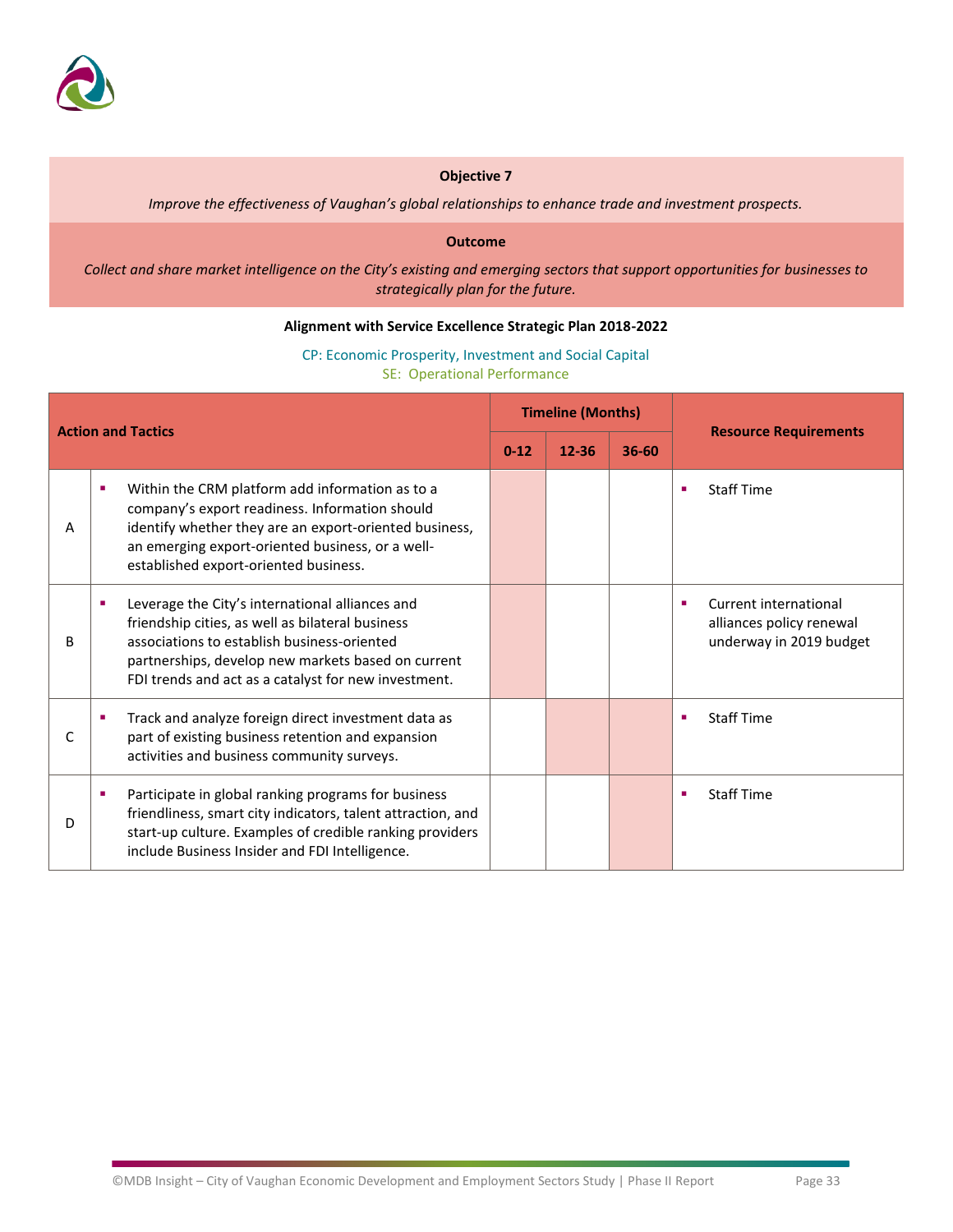

# <span id="page-35-0"></span>4.4 **Strategic Initiative |** Supporting Commercial and Experiential Development in the Vaughan Metropolitan Centre

### **4.4.1 What Do We Mean?**

Supporting commercial and experiential development in the Vaughan Metropolitan Centre means enabling the private sector to build on a dynamic urban environment that embraces and fuels highgrowth businesses in the VMC and social interaction. This includes the marketing and promotion of activities in support of attracting and retaining knowledge-based and creative workers, as well as visitors and business development efforts that entice office development, unique retailers, tourism and cultural amenities to locate in the VMC. It means providing the public realm that infuses the Centre with a unique urban identity.

Additionally, supporting commercial and experiential development in the Vaughan Metropolitan Centre also means improving the VMC's place branding and placemaking activities. This includes working with VMC partners to make creativity and innovation visible and part of the VMC's identity; providing spaces and places that bring people together to work, to engage and to experience the city; ensuring connectivity and mobility within the VMC and between it and the rest of Vaughan; and leveraging the state of the art development that is emerging as a living lab for a new urban downtown.

### **4.4.2 Why Is It Important?**

People are drawn to quality places. Where once people were attracted to the location of the companies they wanted to work for, today companies are attracted to the places their workforce wants to live and where they can retain the talent over the long term.

The vision for the VMC aims to create that opportunity for the city of Vaughan and is well documented and has been well communicated across Vaughan's various municipal departments. At its core, the VMC is intended to offer residents, businesses and visitors to Vaughan an attractive place that is multifaceted and provides a variety of land uses, amenities, and activities within a tightly-knit environment. The VMC is also intended to be a modern take on a vibrant urban core concentrating high-value activity into a thriving district of the city; this includes independent shops and restaurants, office space, housing, entertainment, recreation and nightlife, infrastructure for knowledge-based employment growth in the city considered key to its long term economic growth interlaced together with attractive sidewalks, streetscapes, and public spaces.

The challenge today, however, is not with the vision for the VMC. It is in timely public investments in new and enhanced infrastructure, in the quality of private sector-driven real estate development, and in the communication of the VMC's vision to a broader audience within and outside of Vaughan. Based on stakeholder input, businesses commented that they are concerned with the cost to locate and operate in the VMC and do not have clarity around the advantages of locating their business here. Additionally, surrounding communities are also in the process of investing in the development of either new or existing commercial cores. Like Vaughan, these communities are also encouraging private sector office style development, putting added pressure on the quality of the communications and messaging that is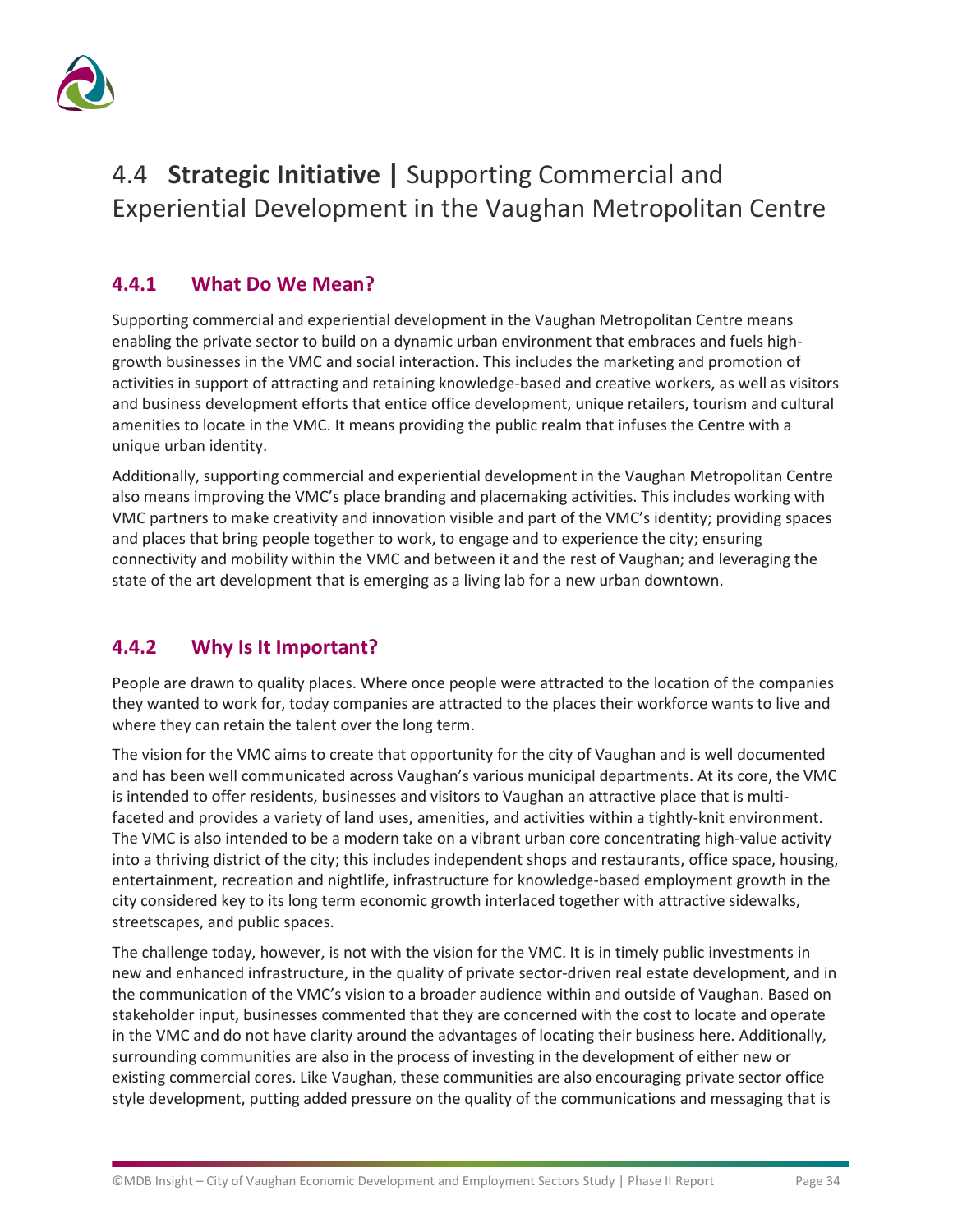

shared with potential residents and business owners. The one advantage that Vaughan currently holds over its neighbouring communities is the TTC subway connection, which provides mobility options for workers in the VMC and direct connections with Toronto's financial and tech-based industries as well as the amenities on offer in Toronto for those that choose to live in the VMC.

To achieve the VMC vision, the mechanics of commercialization and experiential development in the VMC need to be flexible and imaginative. Important tools such as Public-private partnerships (P3s) and Community Improvement Plans that attract businesses and not just built form, where both government and business share development costs, risks, and financial benefits are going to be drivers in shaping the infrastructure and private sector development in the VMC at least in the short term. In addition to P3s and the CIPs, providing arts and cultural programming and amenities that advances the VMC's placemaking efforts and the VMC cultural framework objectives will also need to adapt to and support the changing VMC environment.

### **4.4.3 Objectives, Outcomes and Action Plan**

### **Objective 8**

*To provide business development, marketing and incentive programs that contributes to timely and transformative development in the VMC.*

### **Outcome**

*Vaughan's VMC incentive program and strategic convergence model attracts business investment that includes start-ups, entrepreneurs and the relocation of businesses.*

### **Alignment with Service Excellence Strategic Plan 2018-2022**

| <b>Action and Tactics</b> |                                                                                                                                                                                           | <b>Timeline (Months)</b> |           |           |                                                                |  |
|---------------------------|-------------------------------------------------------------------------------------------------------------------------------------------------------------------------------------------|--------------------------|-----------|-----------|----------------------------------------------------------------|--|
|                           |                                                                                                                                                                                           | $0 - 12$                 | $12 - 36$ | $36 - 60$ | <b>Resource Requirements</b>                                   |  |
| А                         | Convene a group of local and regional developers to<br>canvas opportunities, uncover impediments, and<br>showcase successes related to real estate development<br>and leasing in the VMC. |                          |           |           | <b>Staff Time</b>                                              |  |
| B                         | Continue to promote the Community Improvement<br>Plan for the VMC, enabling a continuum of office<br>development that supports a range of employment<br>opportunities.                    |                          |           |           | $$20,000 - $40,000 / in$<br>ш<br>conjunction with Objective 3- |  |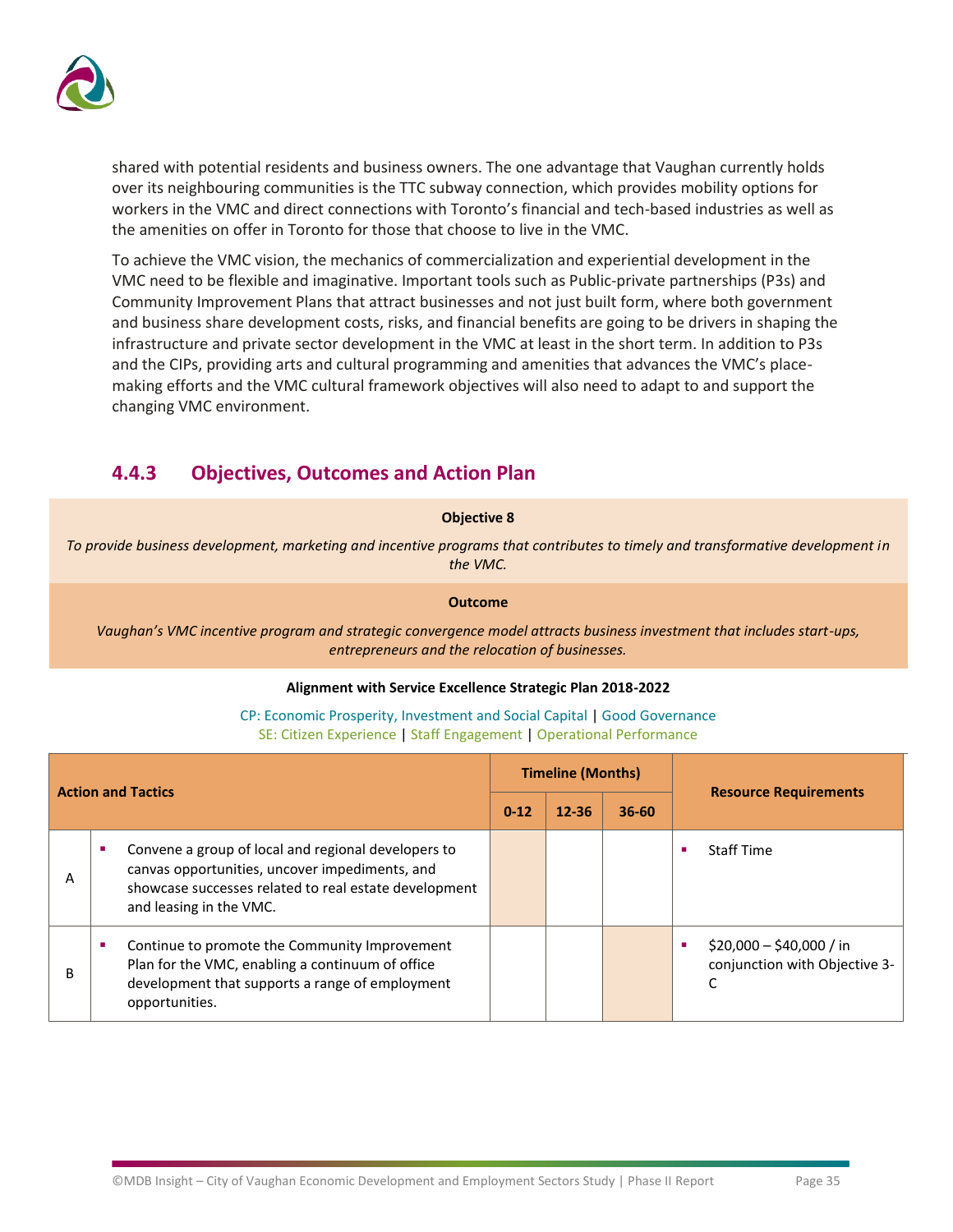

*To provide business development, marketing and incentive programs that contributes to timely and transformative development in the VMC.*

### **Outcome**

*Vaughan's VMC incentive program and strategic convergence model attracts business investment that includes start-ups, entrepreneurs and the relocation of businesses.*

#### **Alignment with Service Excellence Strategic Plan 2018-2022**

### CP: Economic Prosperity, Investment and Social Capital | Good Governance SE: Citizen Experience | Staff Engagement | Operational Performance

| <b>Action and Tactics</b> |                                                                                                                                                                                                                                             | <b>Timeline (Months)</b> |           |           |                                                                                |  |
|---------------------------|---------------------------------------------------------------------------------------------------------------------------------------------------------------------------------------------------------------------------------------------|--------------------------|-----------|-----------|--------------------------------------------------------------------------------|--|
|                           |                                                                                                                                                                                                                                             | $0 - 12$                 | $12 - 36$ | $36 - 60$ | <b>Resource Requirements</b>                                                   |  |
|                           | Create a more formalized public relations campaign to<br>ensure local stories make mainstream media in print<br>and online. This is particularly important for the VMC<br>and in the promotion of the local/regional innovation<br>network. |                          |           |           | Part of the Economic<br>Development and Tourism<br><b>Branding Deliverable</b> |  |

### **Objective 9**

*To provide arts and cultural programming and amenities that advances the VMC's place-making efforts and cultural framework objectives.*

#### **Outcome**

*The VMC is a place of cultural transformation, embracing experiential learning and social interactivity.*

#### **Alignment with Service Excellence Strategic Plan 2018-2022**

### CP: City Building | Economic Prosperity, Investment and Social Capital

SE: Operational Performance

| <b>Action and Tactics</b> |                                                                                                                                                                                                                               | <b>Timeline (Months)</b> |           |           | <b>Resource Requirements</b> |                   |
|---------------------------|-------------------------------------------------------------------------------------------------------------------------------------------------------------------------------------------------------------------------------|--------------------------|-----------|-----------|------------------------------|-------------------|
|                           |                                                                                                                                                                                                                               | $0 - 12$                 | $12 - 36$ | $36 - 60$ |                              |                   |
| A                         | Ensure that placemaking initiatives/programs are<br>accounted for as a separate line item in budgets moving<br>forward. This will allow the City to track the return on<br>investment associated with placemaking activities. |                          |           |           |                              | <b>Staff Time</b> |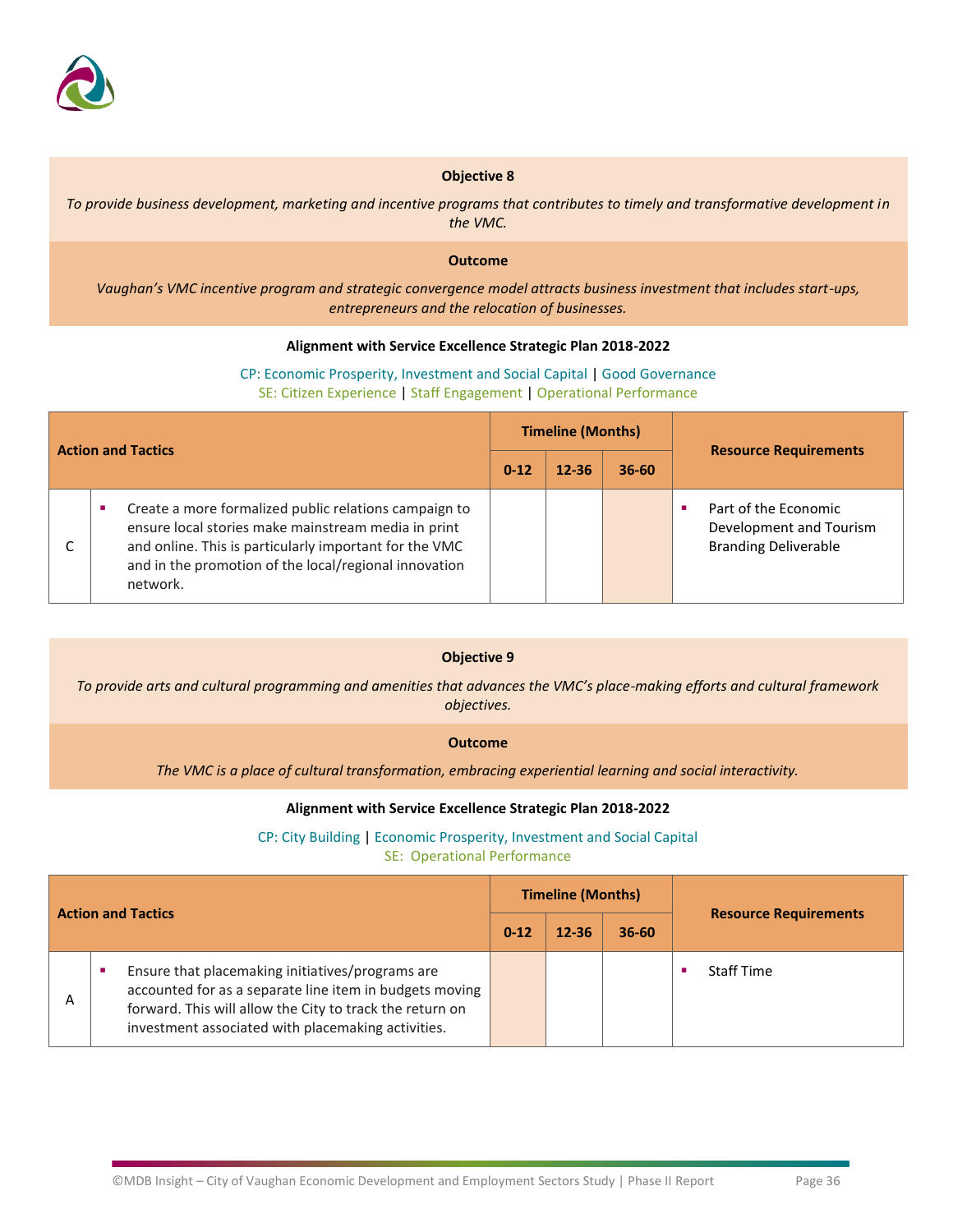

*To provide arts and cultural programming and amenities that advances the VMC's place-making efforts and cultural framework objectives.*

#### **Outcome**

*The VMC is a place of cultural transformation, embracing experiential learning and social interactivity.*

#### **Alignment with Service Excellence Strategic Plan 2018-2022**

| <b>Action and Tactics</b> |                                                                                                                                                                                                                                                                                       | <b>Timeline (Months)</b> |           |           |                                                                               |
|---------------------------|---------------------------------------------------------------------------------------------------------------------------------------------------------------------------------------------------------------------------------------------------------------------------------------|--------------------------|-----------|-----------|-------------------------------------------------------------------------------|
|                           |                                                                                                                                                                                                                                                                                       | $0 - 12$                 | $12 - 36$ | $36 - 60$ | <b>Resource Requirements</b>                                                  |
| B                         | Provide ongoing support to City partners to hold<br>п<br>additional fine arts events and competitions for<br>temporary installations of public art in the VMC<br>throughout the year.                                                                                                 |                          |           |           | <b>Staff Time</b><br>п                                                        |
| C                         | Build on VMC's status as a creative district through<br><b>CO</b><br>creative programming such as "First Fridays" <sup>10</sup> events,<br>live performances and events emphasizing local<br>food/beer, crafts, talent, etc.                                                          |                          |           |           | <b>Staff Time</b><br>Partnerships with local<br>п<br>retailers to host events |
| D                         | Examine the use of Section 37 to support a grant<br>ш<br>program for key arts organizations to meet community<br>arts objectives and retain them in the VMC and<br>strengthen their capacity to attract further funding<br>from other governments and arts and culture<br>supporters. |                          |           |           | <b>Staff Time</b>                                                             |

CP: City Building | Economic Prosperity, Investment and Social Capital SE: Operational Performance

 $10$  First Fridays are citywide events that may take on many purposes, including art gallery openings, and social and political networking. North American cities have promoted such events to bring people to historic areas or creative centres perceived as unknown/uncharacterized, using the "safety in numbers" mentality to combat urban perception. In some cities this monthly event may occur on the first Saturday of each month instead of Friday or on "Third Thursdays"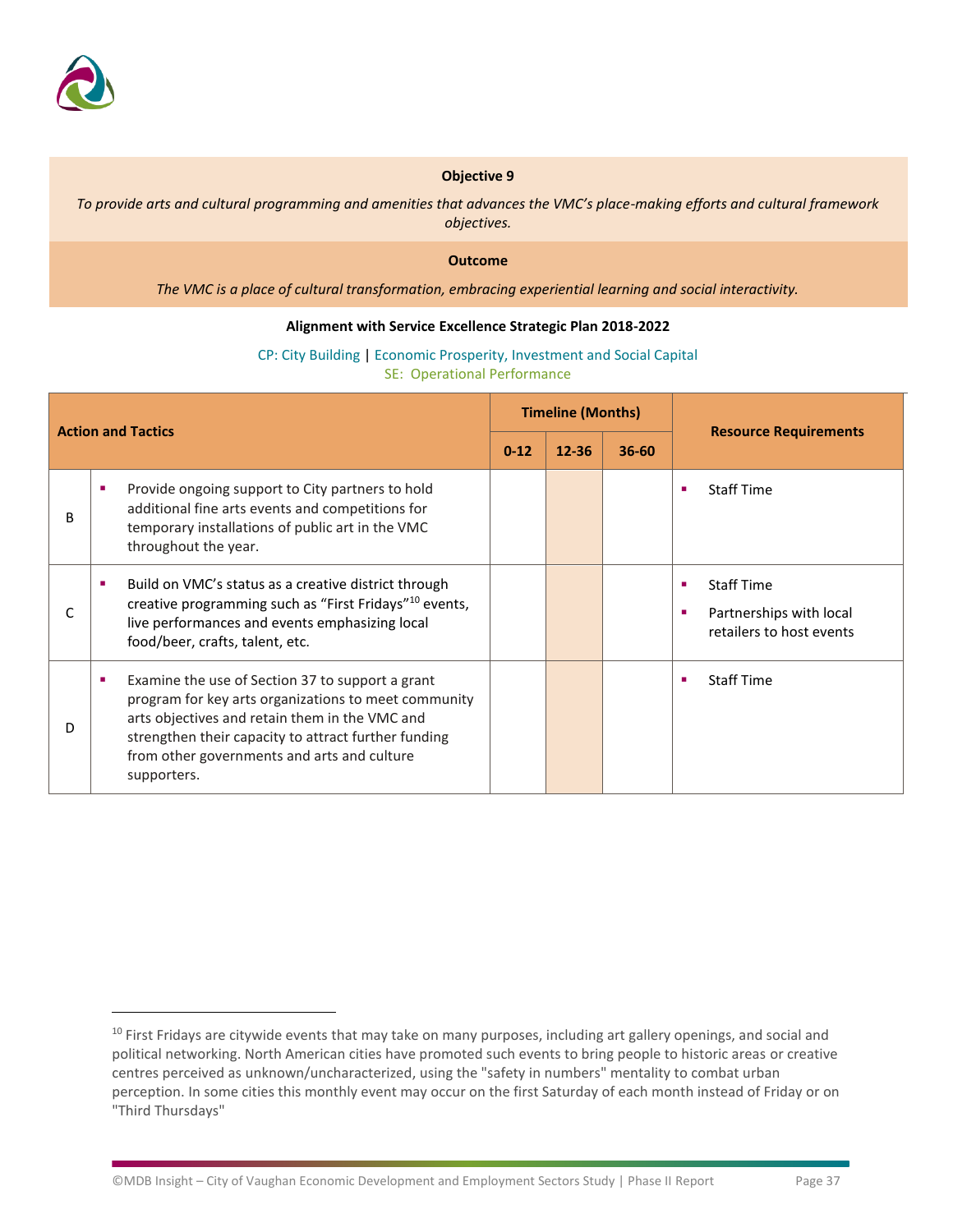

*To provide arts and cultural programming and amenities that advances the VMC's place-making efforts and cultural framework objectives.*

### **Outcome**

*The VMC is a place of cultural transformation, embracing experiential learning and social interactivity.*

### **Alignment with Service Excellence Strategic Plan 2018-2022**

CP: City Building | Economic Prosperity, Investment and Social Capital SE: Operational Performance

| <b>Action and Tactics</b> |                                                                                                                                                                                                                                                                                                                                                                                                                                                                                                                                                                                                                                                                                                                                               | <b>Timeline (Months)</b> |           |           |                                                                                     |
|---------------------------|-----------------------------------------------------------------------------------------------------------------------------------------------------------------------------------------------------------------------------------------------------------------------------------------------------------------------------------------------------------------------------------------------------------------------------------------------------------------------------------------------------------------------------------------------------------------------------------------------------------------------------------------------------------------------------------------------------------------------------------------------|--------------------------|-----------|-----------|-------------------------------------------------------------------------------------|
|                           |                                                                                                                                                                                                                                                                                                                                                                                                                                                                                                                                                                                                                                                                                                                                               | $0 - 12$                 | $12 - 36$ | $36 - 60$ | <b>Resource Requirements</b>                                                        |
| F                         | Support the creation of a live entertainment scene in<br>the VMC, with advice, coordination, promotion and<br>indirect assistance for venues, promoters and festivals.<br>Assistance should include, gaining the support of local<br>business owners in the VMC to host live entertainment<br>(i.e. live music, art exhibits, performing arts); opening<br>up opportunities for themed festivals and pop-up<br>activities in the VMC (i.e. loosening any policies limiting<br>types of activities); advising and assisting producers and<br>promoters with grant applications and sponsorships<br>and partnership investments to provincial and federal<br>bodies for the creation, recording, promotion of live<br>entertainment in the VMC. |                          |           |           | <b>Staff Time</b><br><b>Additional Cultural</b><br>٠<br><b>Coordinator Position</b> |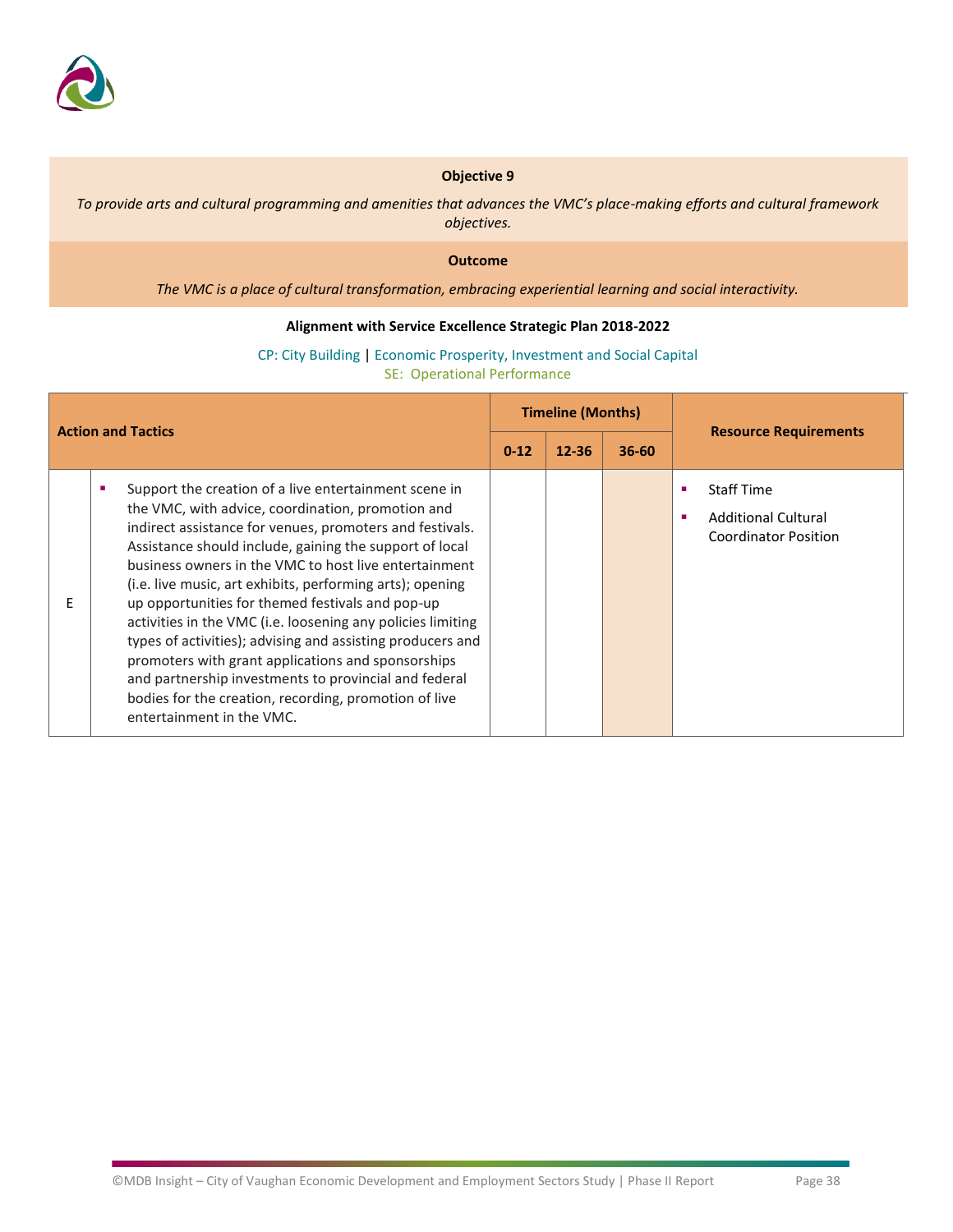

# <span id="page-40-0"></span>4.5 Performance Measures

While it is difficult to directly connect the success of any economic development strategic plan to locallevel macroeconomic statistics (for example, population increase, median household income, etc.), tracking some economic indicators provides a general understanding of the relative economic health of Vaughan.

MDB Insight recommends using the following indicators to measure program effectiveness and economic growth in the community.

| <b>Strategic Initiative</b>                                          | <b>Metric</b>                                                                                                                                  | <b>Data Source</b>                                                                                                         |
|----------------------------------------------------------------------|------------------------------------------------------------------------------------------------------------------------------------------------|----------------------------------------------------------------------------------------------------------------------------|
|                                                                      | Annual attendance at entrepreneurial<br>related events and programs                                                                            | In-house data collection, innovation<br>partner data                                                                       |
| <b>Enhancing the Entrepreneurial</b><br>and Innovation Ecosystem     | The number of new start-up companies<br>per capita                                                                                             | In-house data collection, business<br>interviews, employer surveys                                                         |
|                                                                      | Annual number and dollar value of<br>venture capital and angel investment<br>deals                                                             | In-house data collection, innovation<br>partner data; business interviews,<br>business community surveys, media<br>reports |
|                                                                      | Number and value of new placemaking<br>and place branding projects over five<br>years                                                          | In-house data collection                                                                                                   |
| <b>Growing the Tourism and</b><br><b>Creative Economy in Vaughan</b> | Annual percentage growth of the<br>population aged 25-34                                                                                       | Statistics Canada; citizen surveys                                                                                         |
|                                                                      | Tourism and creative industries' growth<br>over five years                                                                                     | In-house data collection, employer<br>surveys, business counts data, business<br>interviews                                |
|                                                                      | The number of foreign-based business<br>openings by industry sector, investment<br>value                                                       | In-house data collection, business<br>interviews, business community surveys                                               |
| <b>Focusing International Business</b><br><b>Development</b>         | The number of inbound and outbound<br>trade and investment missions and the<br>number of Vaughan businesses<br>participating in those missions | In-house data collection                                                                                                   |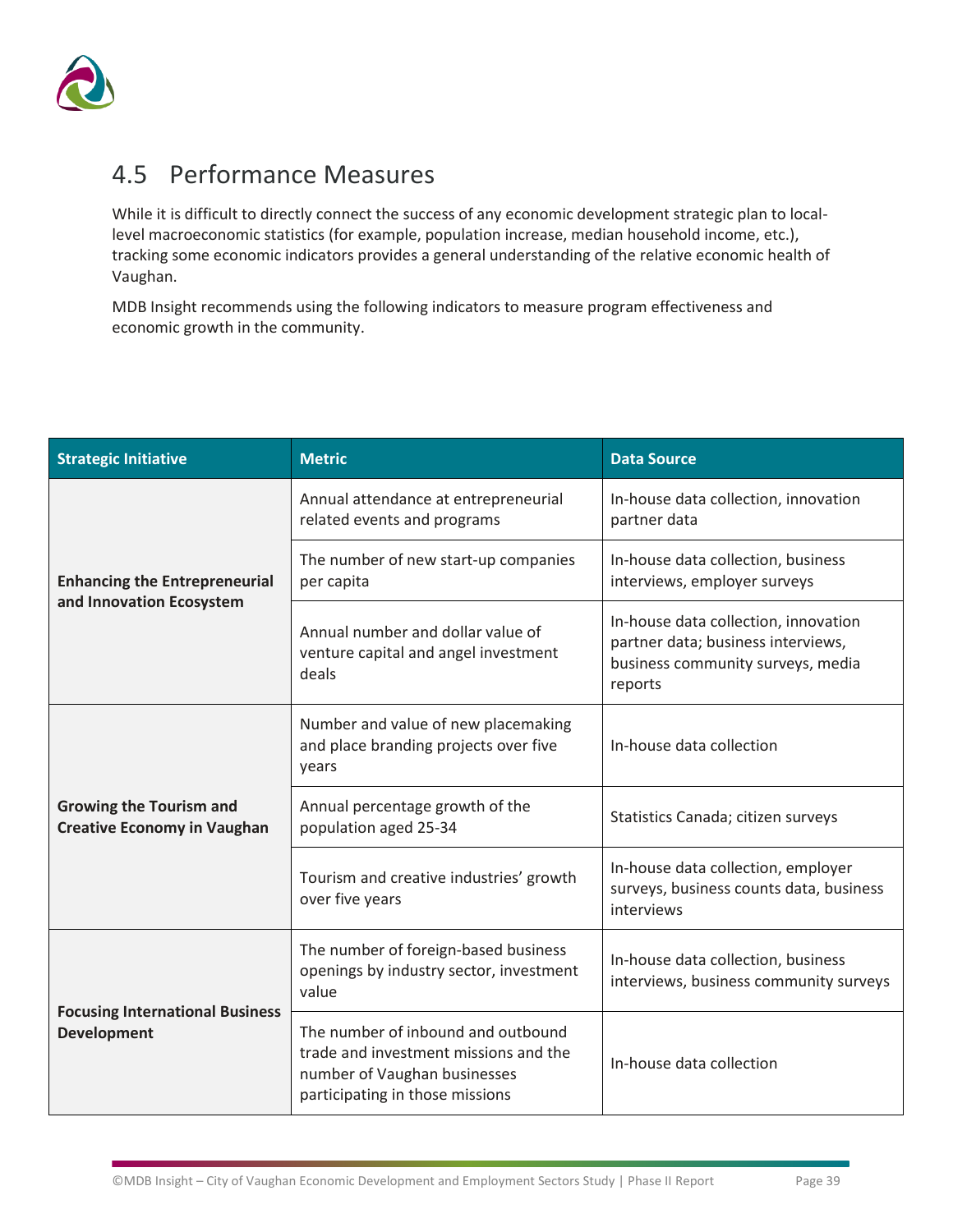

|                                                                                                    | Number of employees of foreign-<br>headquartered firms           | In-house data collection, business<br>interviews, business community surveys |
|----------------------------------------------------------------------------------------------------|------------------------------------------------------------------|------------------------------------------------------------------------------|
|                                                                                                    | Annual growth of private capital<br>investment in the VMC        | In-house data collection, investor<br>interviews, real estate reports        |
| <b>Supporting Commercial and</b><br><b>Experiential Development in</b><br>the Vaughan Metropolitan | The annual number of events taking place<br>in the VMC           | In-house data collection                                                     |
| Centre                                                                                             | Number of new placemaking projects in<br>the VMC over five years | In-house data collection                                                     |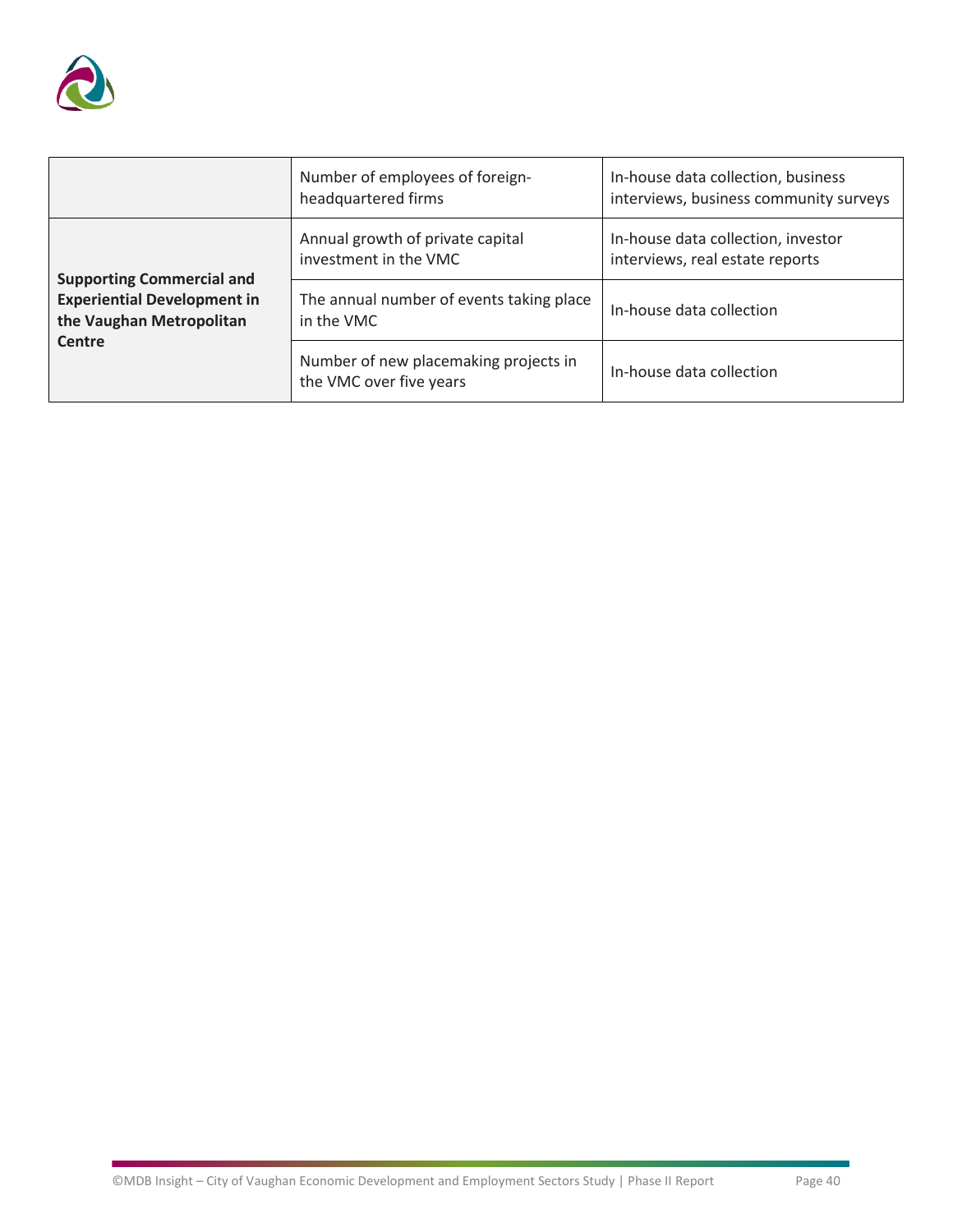

# <span id="page-42-0"></span>5. Appendices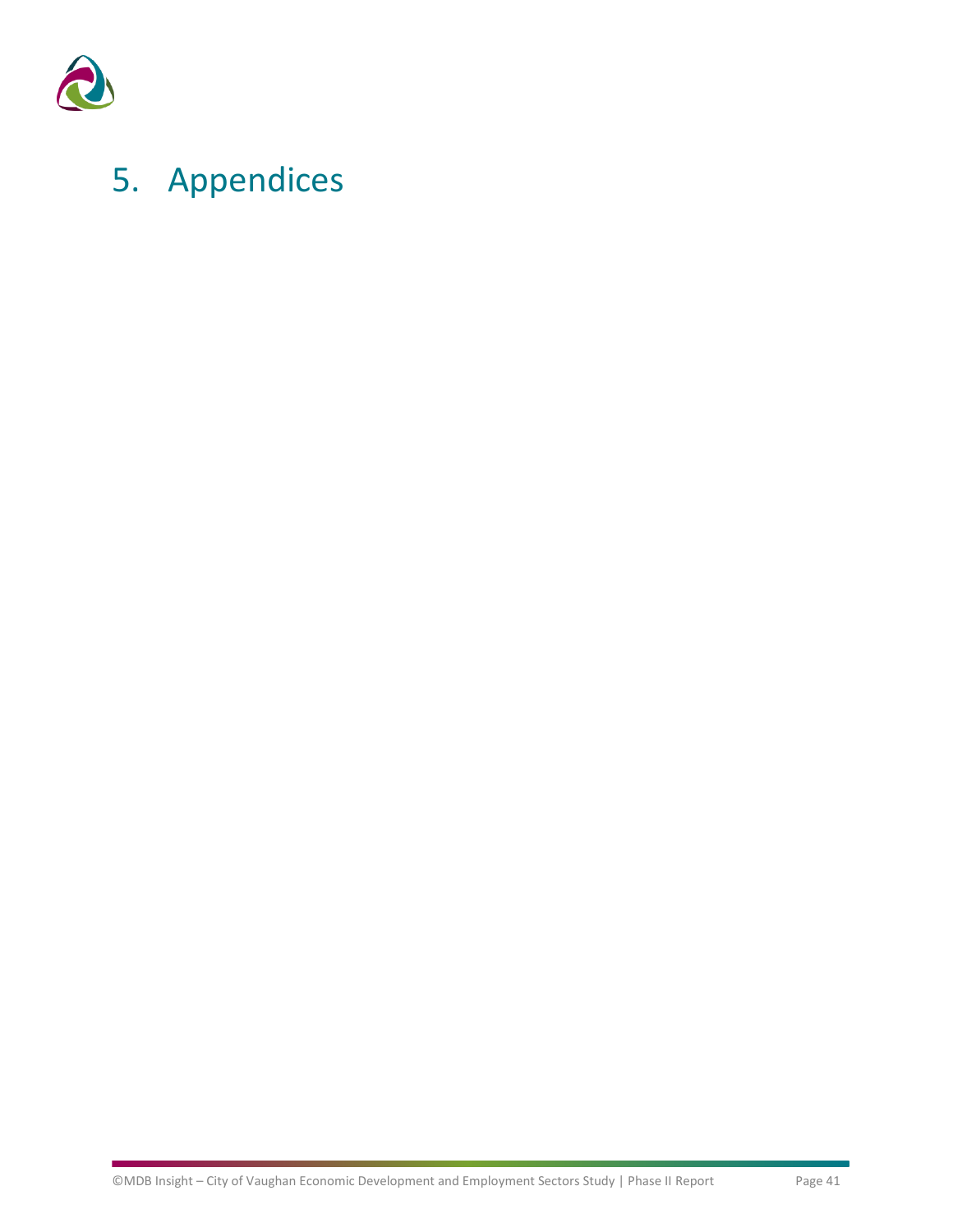

### **Appendix 1: Summary of Participant Input - Theme Based Workshops**

Four consultation workshops were conducted between February and March 2019 in Vaughan. Members of the business community, city staff and other interested stakeholders attended the workshops.

The purpose of these workshops was to reflect on how best to position the City of Vaughan for success in the future, provide insight into the strengths and weaknesses of Vaughan's ability to retain and attract businesses operating in its key business and industry sectors and contribute to development of a framework for a new Economic Development Strategy. The workshops were conducted around four themes, namely,

- Diversify Entrepreneurship, Innovation and Technology Ecosystem
- Arts, Culture, Tourism
- **International Business Development**
- Commercial and Experiential Development in the VMC

The summary of key themes from each of these discussions is presented below.

### Diversify Entrepreneurship, Innovation and Technology Ecosystem

Workshop participants were largely made of business service providers and other government stakeholders. At the beginning of the workshop, there did not seem to be consensus around the challenges faced by the business sector.

Participants indicated that Vaughan's location, proximity to markets and distribution networks, presence of York University and the concentration of tech, engineering, manufacturing and construction companies are assets or advantages that allow Vaughan to grow/attract STEM-related activities and industry.

Participants identified that Vaughan has significant vacant lands and a well-planned, intentional land use planning framework needs to be a focus. Opportunities exist for repurposing industrial land. Adaptive strategies and collaboration with not for profits might also be beneficial in order to buy/leverage provincial lands. The Hospital Precinct is also identified as an opportunity for Vaughan to promote the Health hub and Innovation Corridor. A better understanding of the hospital's vision is needed to achieve this.

Participants identified that a holistic approach to entrepreneurship is needed in order to grow/attract STEM-related activities in the city. In addition, the focus needs to be on improving the quality of life, promoting work/ life balance, including green spaces and a vibrant downtown / centre.

Participants also identified that Vaughan, in general, lacks a STEM-related focus. Labour supply shortage and workforce misalignment are challenges that need to be addressed. Although York University is identified as an asset, participants indicated that York University is not viewed as a leading engineering school (although they do have an engineering program). Vaughan needs to nurture an innovative culture; STEM should be promoted beginning at the high school level. Vaughan has the potential to support an innovation centre. This development can occur in tandem with VMC development.

When asked for 2-3 key priorities for inclusion in the action plan, some of the recurring ideas and those that gained traction among participants included: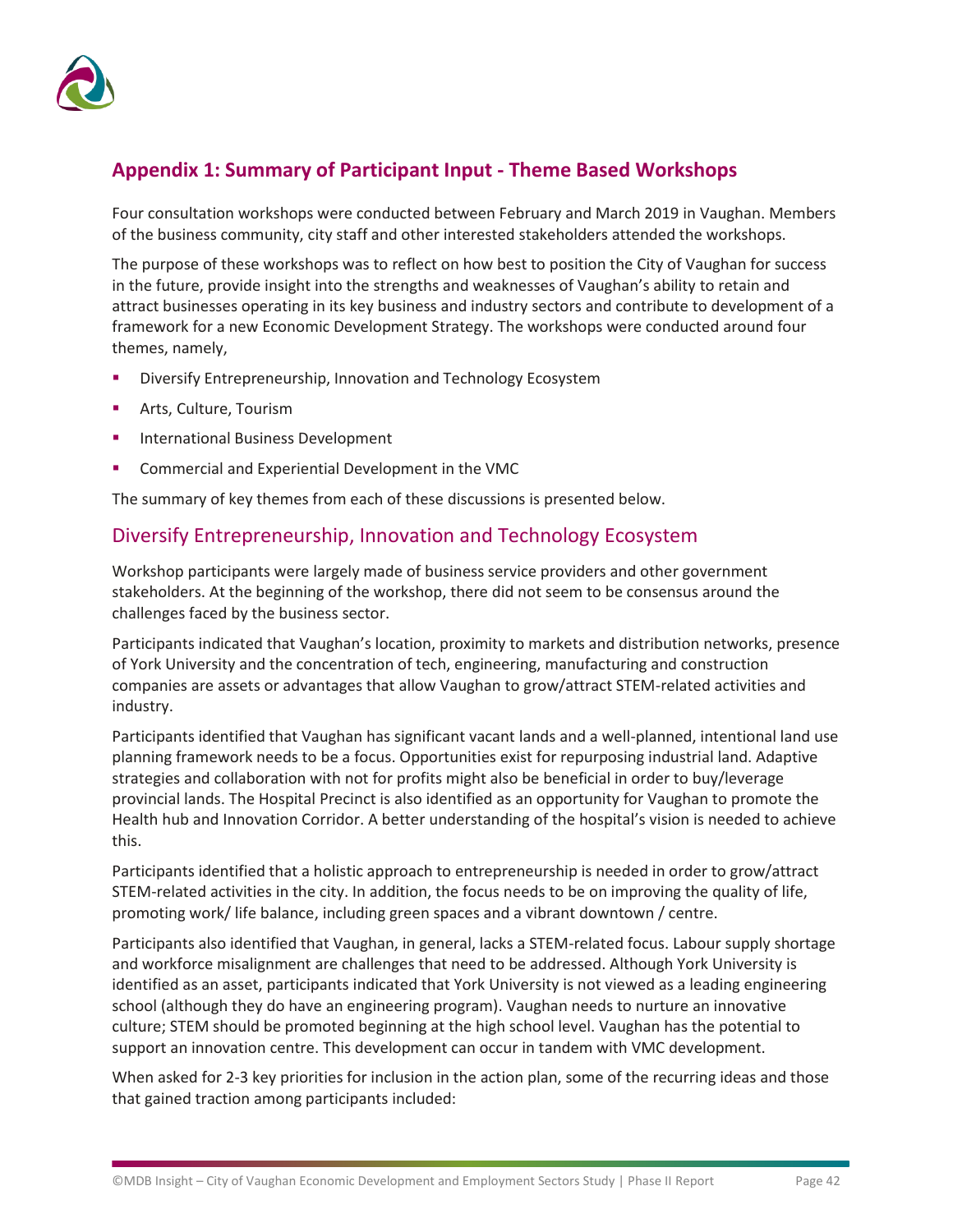

- **Better transit connections**
- Define Vaughan's special niche; articulate what Vaughan has to offer. Focus on success stories
- Select a specific industry focus and zero in on that; alternatively, the focus could be on a certain stage in a company lifecycle (i.e. focus on start-ups, growth-stage companies)
- focus on strengths relative to Toronto
- Creation of an innovation centre
- Support expanded STEM education at all levels, collaboration and programming with post-secondary and other municipalities
- Develop a communications plan (Strategy) to support Vaughan's branding efforts; focus on marketing STEM opportunities in the city to both attract talent and generate an overall awareness
- Focus on the integration of tech into existing manufacturing processes
- Focus on integration of tech with entrepreneurial opportunities

### Arts, Culture, Tourism

Participants identified that Vaughan needs to focus and leverage its own strengths. Assets indicated as important include Canada's Wonderland, existing public art and Culture Days. In addition, participants also indicate that Vaughan has some unique cultural and artistic neighbourhoods.

Vaughan has over 300 banquet halls and a 'gala' mindset which is preventing millennials from engaging with arts, culture and tourism. This 'gala' approach to arts and culture need to evolve into more organic forms of arts and culture activities. In addition, it is important to think about the experiences and services needed to attract millennials and the infrastructure needed to support the people in the future.

Participants identified that the City should act as an enabler of arts, culture and tourism. It should define and connect the arts. Currently, many of the stakeholders in the arts and culture space are working in silos. However, participants are optimistic that Vaughan can learn from other cities and leverage their unique identities and neighbourhood. For example, the City of Toronto has festivals that are unique to each culture. Blog TO was another example identified by participants to promote the City. Participants are interested in understanding the outcomes of the Municipal Accommodation Tax (MAT).

The need for a cultural space or an artist hub/residency space was a common theme that participants highlighted. A discussion among participants identified that a banquet hall in Vaughan could be repurposed as a cultural centre. In addition to physical space, artists need to feel supported. A common theme that business owners indicated was that the city does not have streamlined services or programming to support growth. The lack of funding was identified as a hindrance to artists looking to pursue their passions. City staff identified that a division of Economic Development does provide funding supports, but most participants were not aware of this.

As the Hospital Precinct and development of the VMC help diversify the economy, at the same time, Vaughan needs to draw residents from Toronto and provide them with the cultural experiences that will make them stay.

Participants identified that arts, culture and tourism have evolved in the city and continue to evolve. However, a current lack of communication between the City and local businesses affects experiential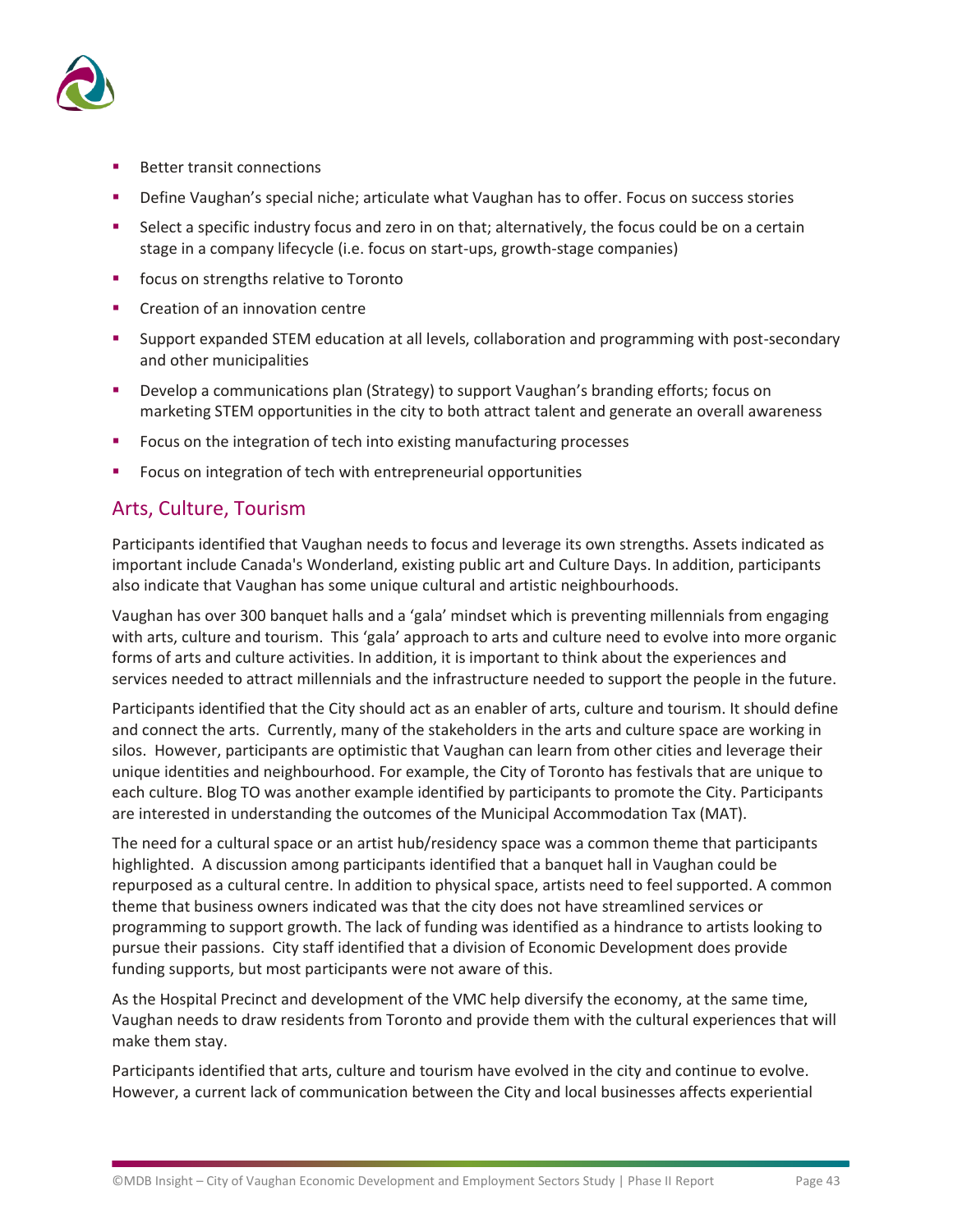

development. Tourism operators indicated that they are not aware of Vaughan's strategy for Tourism. In addition, inadequate transportation infrastructure is limiting experiences. People are not aware of the assets, and a lack of community 'buy-in' is affecting Arts, Culture and Tourism in Vaughan.

When asked for 2-3 key priorities for inclusion in the action plan, some of the recurring ideas and those that gained traction among participants included:

- Improved transportation connections
- Innovative funding examples for Vaughan. For e.g., Toronto arts gala
- Innovative communication strategy could be the development of a blog or other unique voice for Vaughan arts and culture
- VMC could be promoted as a potential cultural centre/hub
- Activation of arts, culture and tourism, create niche identity
- **•** Partnerships and synergies are critical, must be developed as overall experience
- Leverage the library
- The importance of arts, culture and tourism is not being seen by the community; should gain prominence as part of this strategy

### International Business Development

Participants identified that businesses have not taken full advantage of free trade agreements (Canada is the only G7 country that has free trade agreements with all other G7 countries). This might be because free trade agreements are not well understood; support services are fragmented and do not necessarily complement or align with other municipalities. Canada has the potential to be the export hub for countries who don't have access to free trade agreements; need to leverage and promote this. While many businesses are focussed on exporting to the US; other international markets are not considered. In addition, companies don't know or understand the benefits and utilization of the full supply chain.

Participants identified a general lack of awareness with respect to international business development programs; programs are not clear enough. Other challenges identified include the lack of coordination, connectivity, barriers to capital and funding, employment lands shortage, lack of affordable housing and barriers to entry including language, time zone and culture.

Vaughan is generally considered as a bedroom community. Participants identified that the city should play an advocacy/enabler role in attracting FDI and driving international business. The need to promote Vaughan's assets, including manufacturing, business headquarters, and the hospital precinct as strengths. In addition, the need to explore opportunities with Toronto Global and the provincial government was identified. The focus should be on marketing the VMC and Vaughan as a Smart City and exploring opportunities for city-owned lands.

When asked for 2-3 key priorities for inclusion in the action plan, some of the recurring ideas and those that gained traction among participants included:

- Focus on developing a Smart City brand
- Focus on workforce and supporting a strong talent pipeline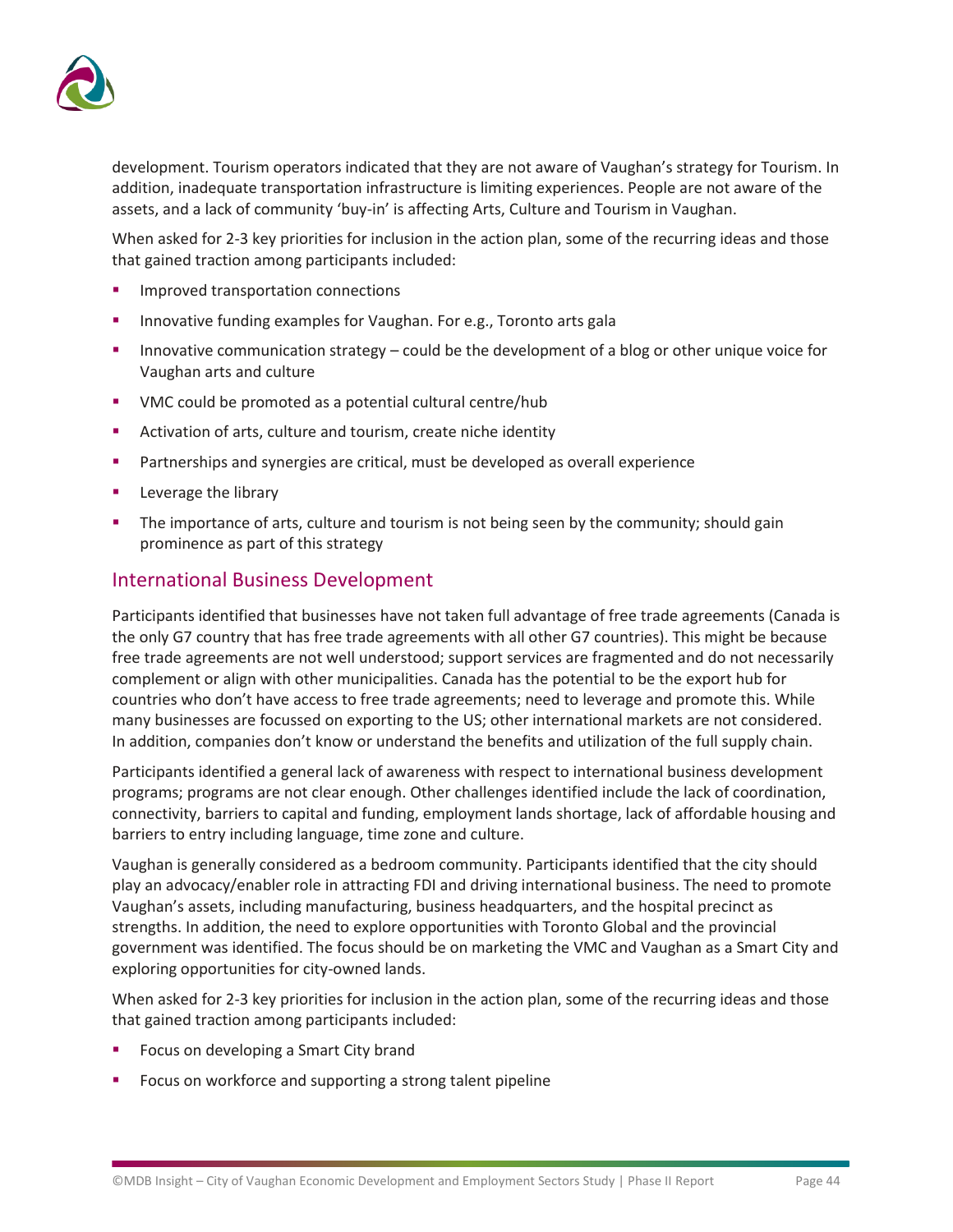

- Focus on infrastructure and business-friendly environment. Build clusters in food & beverage, pharma, software, green tech
- Collaboration Work as a team with the rest of GTHA
- Continued support for prospective investors
- Leverage success stories and recent investments

### Commercial and Experiential Development in the VMC

The VMC needs to be lively 24/7; participants identified that the VMC is missing the PLAY piece (the amenities, cultural facilities and social capital needed for 'place-making').

Participants identified the need to learn from cities such as Paris and Rome – can replicate spaces such as the piazzas. The focus should be on developing high quality open public spaces in the VMC. The VMC has the advantage of a small number of landowners, this will allow for creating highly unified public spaces with synergies in architecture, urban design and tenants. Along with quality employment (professional services & creatives), the vision for the VMC is to have walkability and amenities, to promote the quality of life. SmartCentres and QuadReal are focused on building well-defined open spaces.

Along with PLAY, the VMC needs the LEARN component. The city needs to shift perception from an industrial centre towards a knowledge-based place and promote SMART city technologies similar to what the City of Toronto has done with Google's Sidewalk Lab.

Highway 7 connectivity is an issue (currently not walkable). There is a need to develop unique opportunities to connect both sides of the VMC. For example, the PATH system in Toronto provides connectivity and elevates property value. The Bridges in Calgary are another example.

The lack of awareness is identified as a hindrance to the commercial or experiential development in the VMC. People in Vaughan and the surrounding region do not understand the advantages of the VMC, including having partnerships with SmartCentres, other tenants, subway stop, ease of commute compared to Toronto and the availability of office spaces to attract businesses. To realize Vaughan's vision for the VMC, the city needs to work on marketing and branding. VMC needs to overcome the draw of millennials to downtown Toronto and also activate current residents of Vaughan. Need to think ahead to what people want, 20 years from now, and plan for it.

Incentives need to be leveraged to bring in regional offices. Vaughan has a CIP; however, it competes with Toronto's Imagination, Manufacturing, Innovation and Technology (IMIT) business incentive. Incentives are currently minimal in Vaughan, and diverse incentive are needed to promote not just offices. Other opportunities to promote the VMC include leveraging BIA's, incentivizing incubators, identifying co-working spaces and developing partnerships with cultural spaces.

When asked for 2-3 key priorities for inclusion in the action plan, some of the recurring ideas and those that gained traction among participants included:

- Develop partnerships with cultural groups such as Mirvish, National Ballet, Canadian Opera Company, etc.
- Promote Smart City agenda in Vaughan and the VMC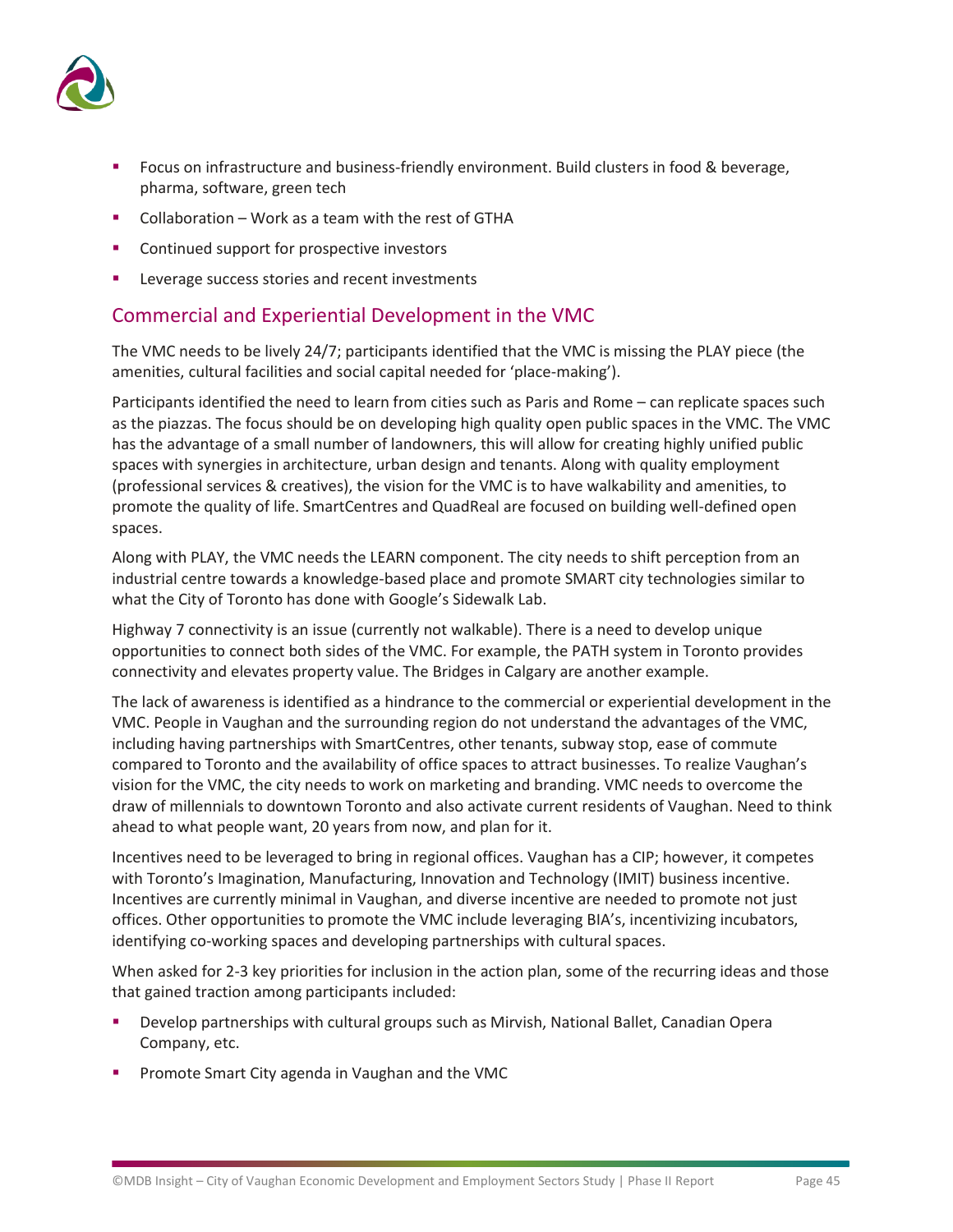

- Collaborate between businesses such as Deloitte, PwC, KPMG and York University around technological opportunities
- Promote success stories to attract more companies
- Marketing campaign run by an arms-length organization
- Incentives like IMIT and Vancouver's public amenity incentive programs

## Workshop Notes

### Diversify Entrepreneurship, Innovation and Technology Ecosystem

- **1. How is technology impacting your business sector, the business landscape more generally? (e.g. advanced analytics, e-commerce, digital banking, Blockchain, AI) – LARGE GROUP DISCUSSION**
- **■** business service providers and other government stakeholder rely on businesses to communicate their needs
- **■** technology has the potential impact of isolating business/people if entrepreneurs are working remotely
- Autonomous transportation will have impact on cities and business operations. Cities that aren't embracing this tech risk being left behind.
	- Autonomous vehicles have significant planning implications
	- New issue for land planning, road repair, power infrastructure
	- "Sometimes we forget about the physicality of our infrastructure and don't consider tangible infrastructure needs."

**Potential strategic recommendation**: Work with business service providers to engage industry to better understand the impacts of emerging technologies. A potential outcome could be the development and delivery of training or a learning and capacity-building event.

**2. What distinctive assets or advantages does Vaughan have to grow/attract STEM related activities in the city? (e.g. workforce, skill set, businesses, entrepreneurs, R+D community) - SMALL GROUP DISCUSSION**

### General Asset/Advantages

- Location; proximity to markets, distribution networks, talent, York University
- Concentration of tech, engineering, manufacturing & construction companies
- Transit connections TTC stop
- **•** Progressive, open minded municipal economic development staff
- **•** Forward thinking business community that embraces competition
- **EXECT** Links to Israel largest concentration of Israeli ex pats and resulting link to Israeli tech hub
- $\blacksquare$  Cultural assets i.e. quality of life amenities
- Sci-net largest, fastest supercomputer facility; academic and R&D advantages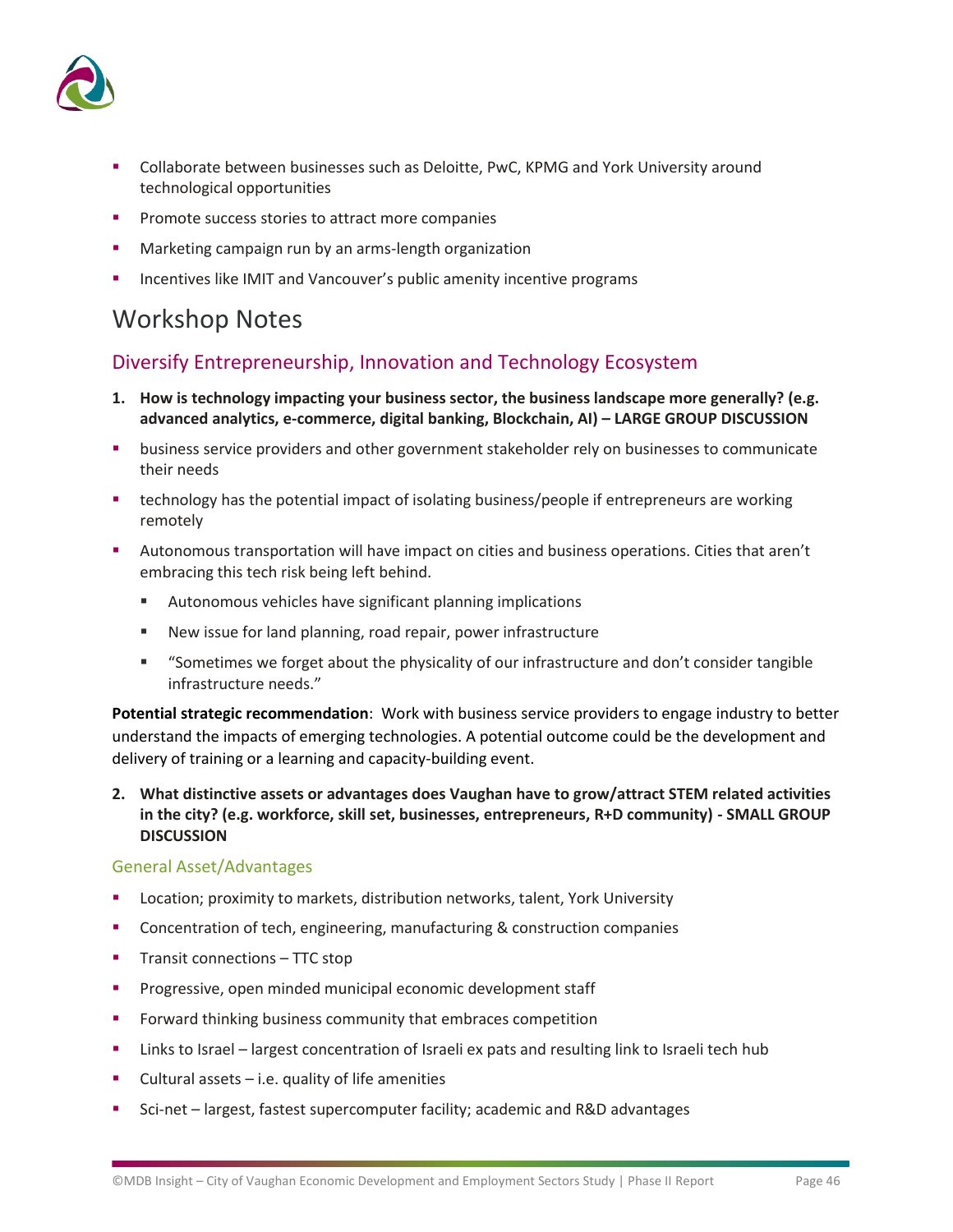

- **Strong clusters in manufacturing, logistics**
- Well-positioned to attract industry that may be seeking a living lab (demonstration technologies, proving out the business case)

### Land Assets/Advantages

- extensive real estate available
- Well-planned, intentional land use needs to be a focus
- **■** Implement adaptive strategies before the City runs out room for growth
- Opportunity to repurpose industrial lands for adaptive use
- some companies may want to preserve land for future expansion
- Potential collaboration with not-for-profits to buy provincial land
	- i.e. before a school or other provincial asset is sold, investigate what else can be done

### Advantages of the Hospital Precinct

- **Hospital Precinct Cluster Opportunities:** 
	- Clustering of medical science & product development
	- Community medical outreach services and health care start-ups
	- Innovation Corridor opportunities and connection to GTHA healthcare

### Advantages from Entrepreneurship

- Entrepreneurship provides skills for future business growth
- Entrepreneurs consider moving to Vaughan for quality of life
	- Looking at diversity, inclusion, community engagement
	- Hard to be productive if you're isolated
	- Giving entrepreneurs a place literally and figuratively to express themselves, need flexible opportunity to grow beyond existing limitations
	- Need to consider mental & physical health
- Work with Ryerson on developing the people, skills, incubation hubs that help to catalyze these other pieces

### Other Considerations

- Need to have a better understanding of industry challenges. What are the problems that Vaughan can solve?
- How do we leverage the talent that we have locally to solve our problems? / How do we attract talent with a focus on solving our problems?
- **3. What do you see as the issues/challenges facing the growth of STEM related activities in Vaughan, in the GTHA? - SMALL GROUP DISCUSSION**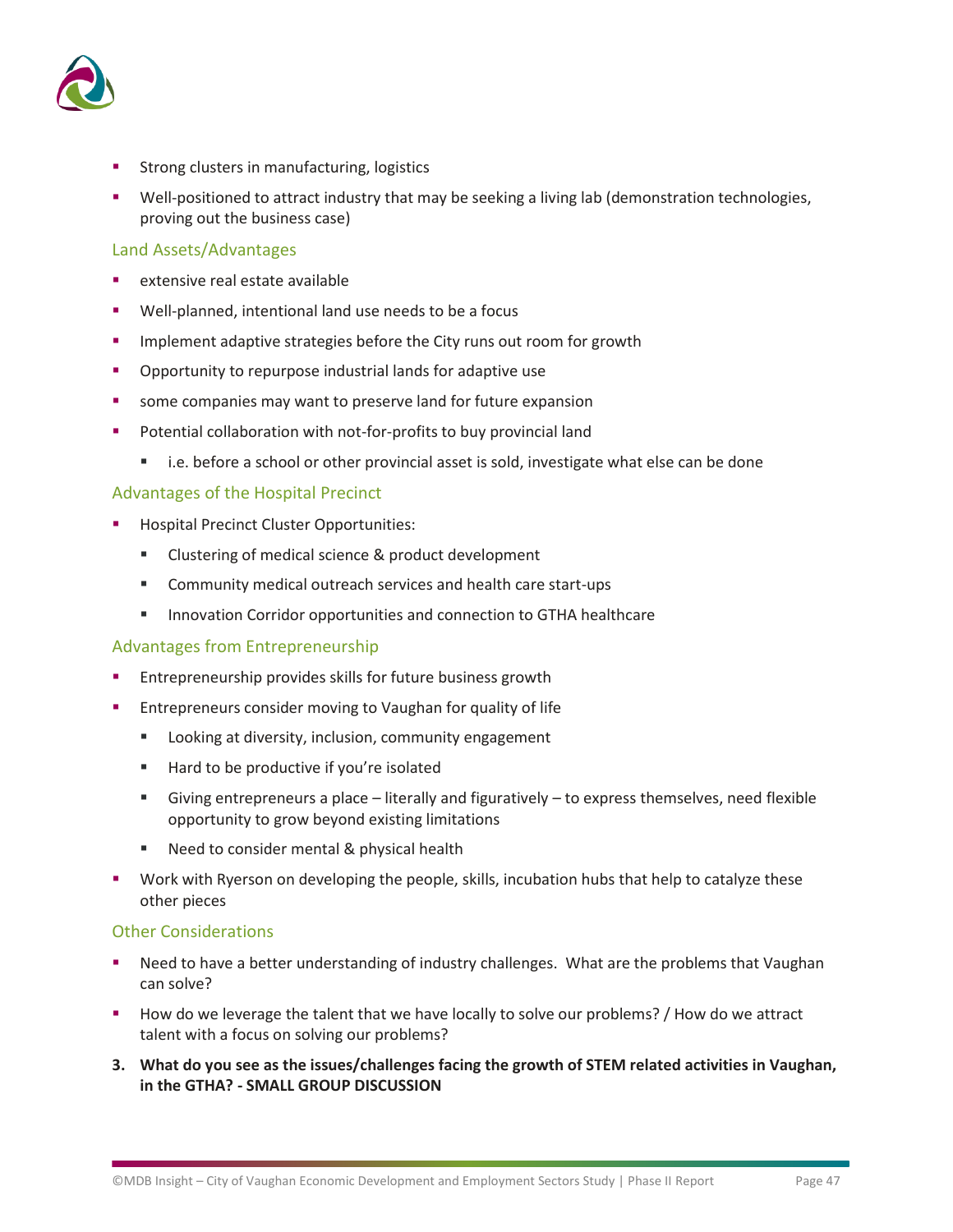

### Challenges

- Markham is ahead in STEM related development
- No STEM institutions in Vaughan; York not considered to be a strong source of STEM talent; York University is not viewed as a leading engineering school although they do have an engineering program
- Workforce misalignment; have STEM capable people who are not working in STEM fields
- Labour supply challenges for manufacturing; What can the city do to train under employed residents?
- Access to capital
- Current focus is manufacturing-centric
- Gaps in understanding of Vaughan's competitive advantage
- Current marketing is not STEM focused, needs to be refocused locally and internationally
- **E** Spread out community, need infill to have people connected to each other
- No world class innovation centres currently
- Weak transportation links to York University

### Considerations

- **EXECUTE:** STEM is being addressed in the public-school system
- How do you establish an innovation centre? programs that support entrepreneurship and innovation; need for a research hub that connects new talent & researchers
- How do you plan and nurture an innovative culture? Need to think about the other amenities, Arts & Culture need to be prominent in the planning landscape
- Need to embrace culture of risk-taking
- Programs that support a STEM culture Scientists in School, First Lego lead
- Need to align with VMC development
- Focus on creating walkability to attract and retain the required workforce
- Creating an identity the growth of these STEM related activities may be linked to the existing challenges, come to Vaughan to solve the challenges
- Need to focus on storytelling
- Need to have 1 or 2 major anchor tenants, that would be a good citizen and create opportunity for spin offs
- Need to focus on quality of life, work/ life balance including green spaces and a vibrant downtown / centre
- **4. What do you consider the 2 or 3 key priorities for inclusion in the action plan? (e.g. specific opportunities or programs) - SMALL GROUP DISCUSSION**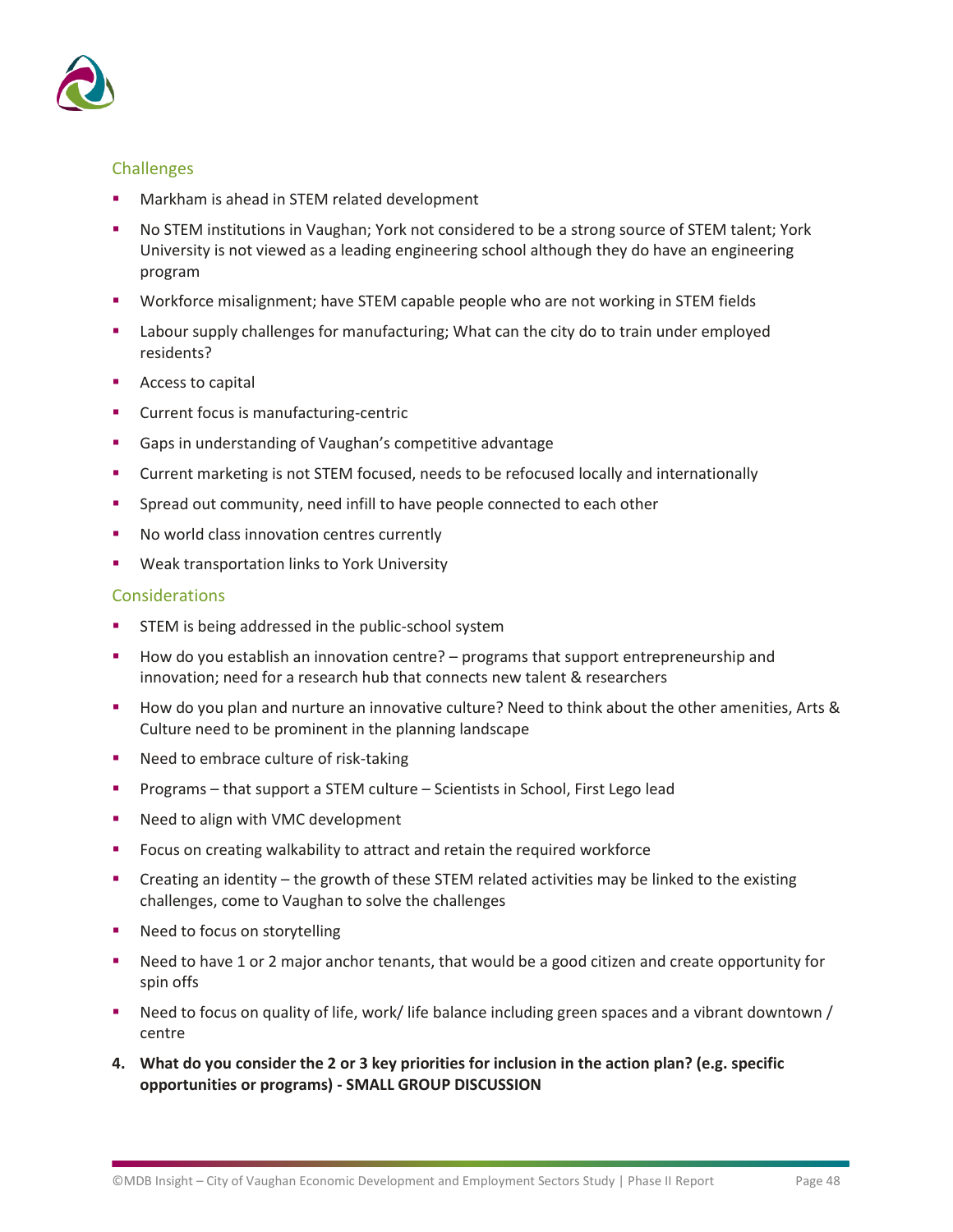

- **Better transit connections**
- Define Vaughan's niche; articulate what Vaughan has to offer
	- Creating a brand, finding the niche, create a hub for that niche opportunity
- Focus on a few select industries; focus on strengths relative to Toronto
- Focus on selling Canada, not just Vaughan
- Creation of an innovation centre
- Support expanded STEM education at all levels
- Collaboration and programming with post-secondary and other municipalities
- **•** Develop a communications plan (Strategy) to support Vaughan's branding efforts; focus on marketing STEM opportunities in the city to both attract talent and generate overall awareness
- Focus on the integration of tech into existing manufacturing processes

### Arts, Culture, Tourism

- **1. How would you characterize arts, culture and tourism activities in Vaughan, York Region? What role should arts, culture and tourism play in the development of the City?**
- Arts and culture should define and connect the city
- Transportation infrastructure is limited which affects access to tourism experiences
- Need for a cultural centre, artist hub e.g., living arts centre
- Arts and culture are not just about physical spaces but also artists and virtual infrastructure
- Leverage own strengths. Don't replicate what goes on elsewhere
- What infrastructure is needed for the future
- Wonderland not aware of Vaughan's strategy for Tourism.
- Lack of awareness of arts, culture and tourism assets
- Lack of programming to support arts and culture assets
	- Programming needs to grow first to support the sector's growth
- Lack of investment both individually and as a group
- Build from the bottom-up. the focus has always been on the top to bottom
- Work with local artists 'Culture Days' is a hub can it be leveraged?
- Arts, culture and tourism does not have the investment it needs
- How can arts, culture and tourism transform the city
- **■** Shape the identity of Vaughan
- Solidify civic pride
- Risk of homogenization of cities: how can we make Vaughan authentic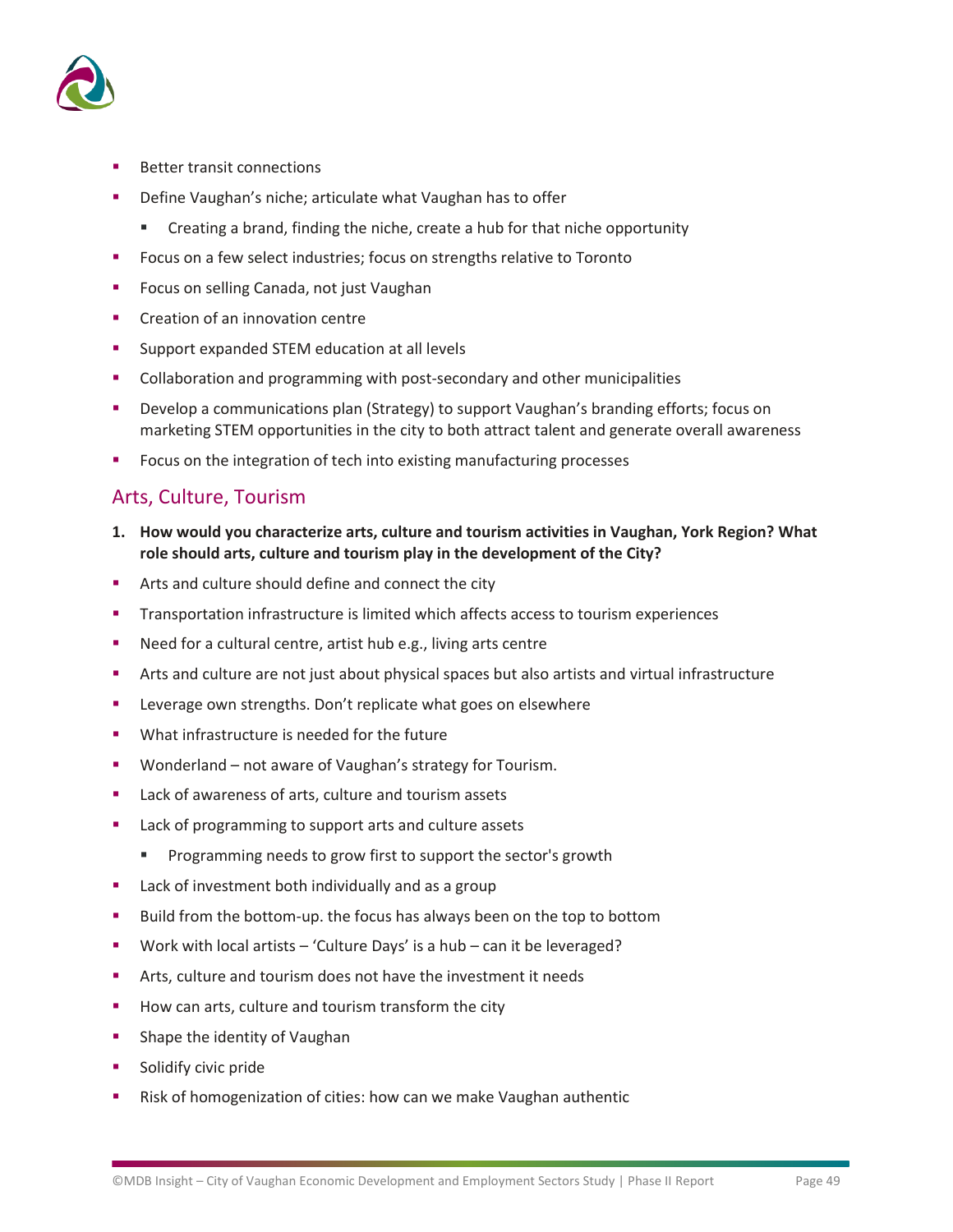

- Canada's Wonderland is an asset
- Specific personality is there but it hasn't come to the forefront. We need to identify what it is
- Different parts of the city move at different paces, for ex: VMC adds to the urbanity but other spaces don't. Thornhill, Kleinberg and other communities have their own identity.
- VMC Urban centre but Vaughan is still sub-urban
- What is Vaughan now? Moving into a very strong identity, diverse communities
- Success stories arts, culture and tourism does not change overnight. Ten years ago, there was nothing
- 'destination tourism' for Vaughan and how it plays in York region
- How to leverage the inventory? People don't know what is in Vaughan
- How can we draw from the Toronto and brand ourselves?
- Artists in Vaughan do not self-identify with Vaughan
- Vaughan is now where Markham was in the '90s
- Hospital helps diversify the economy
- How can we leverage the cultural identity of the community? We have the culture. Toronto has culture specific festivals. We lack them
- **2. What do you see as the issues/challenges facing the growth of arts, culture and tourism activities in Vaughan, in York Region?**
- Awareness, Kleinberg in summer is great people are not aware
- Marketing is an issue
- Connectivity between arts, culture and tourism
- Infrastructure need to plan out
- Transit is an issue
- VMC looks like the place we need to develop. So maybe attract private investors designated place for culture at the VMC. Provide studio/arts in residence
- What is Vaughan's culture? It is the compendium of artists working together
- **•** The growth of arts, culture and tourism areas. Vaughan has obsession with a gala. 300 banquet halls.
- Artist are not able to perform for passion
- Arts centre can we repurpose an expiring building if not build a new space
- $\bullet$  'viral city' how can we leverage the star power of the city
- Recognize the content creator. As performers, we want to be seen and as we were seen can grow the city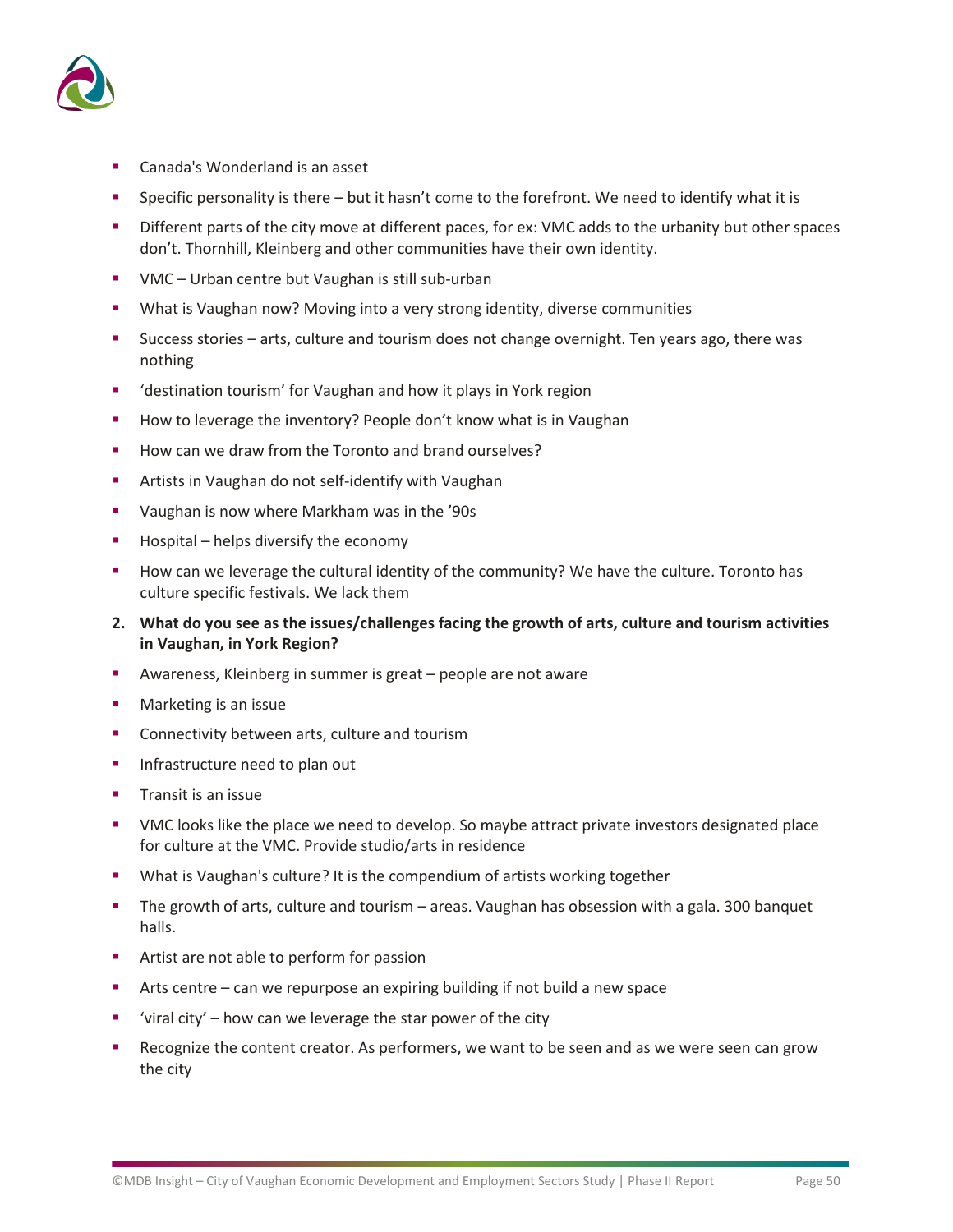

- No buy-in from community educational, communication missing. People don't invest because they don't see the value
- The sense of place fighting between priorities
- Artist wants to build businesses but the city does not have the services programming streamed to support the growth
- Who leads that conversation? Is it that the city itself, or a platform that leverages the community e.g. Blog TO; the logo is great for TO
- How can we prioritize the city? How can we develop?
- Public information session happened at first but not –ongoing. Not everyone is aware or arts, culture and tourism strategy
- What can an artist do after a certain point? Are there organizations that can be leveraged to help people?
- Wayfinding signage/ asset mapping
- The library does things at a smaller scale. Have exhibit space, museum spaces, passes (free passes), recording studio, and creation space.
- Key is to have a well-defined vision. Heritage month is an example of culture and library connecting
- Asset mapping done ten years ago how has it changed? Underground arts, culture and tourism do we know?
- Need a different communication strategy that communicates with arts, culture and tourism
- Leverage social media to communicate relationship building
- **■** MAT Tax effective April 1. Potential for \$2-4 million that can be used for sales, product and marketing development. Promotion of overnight stays
- Creating the underlying condition. Cities can work by understanding how best they can do something and best they can do
- **EXECT** Investment in arts, culture, tourism and film is needed to get results. How do we deal with development challenges in relation to arts, culture and tourism? Approvals and permitting. There is a plethora of good practices that can be leveraged to reduce the cost associated with arts, culture and tourism
- What is available theoretically to deploy the growth? How can the city be an enabler? City can look at other cities that have done in terms of facility development
- Priorities who is going to be living in Vaughan in ten years? Who are we building for? Who are we talking to know? Who should be our priority? What kind of infrastructure and services needed to support the people ten years from now?
- **3. What do you consider the 2-3 key priorities for inclusion in the action plan? (e.g. specific opportunities or programs that would support the growth of arts, culture and tourism in the City)**
- **•** Transportation regional connection, more people are not coming to the park because of the lack of access to reach. How do we improve partnership – can we leverage Uber/Lyft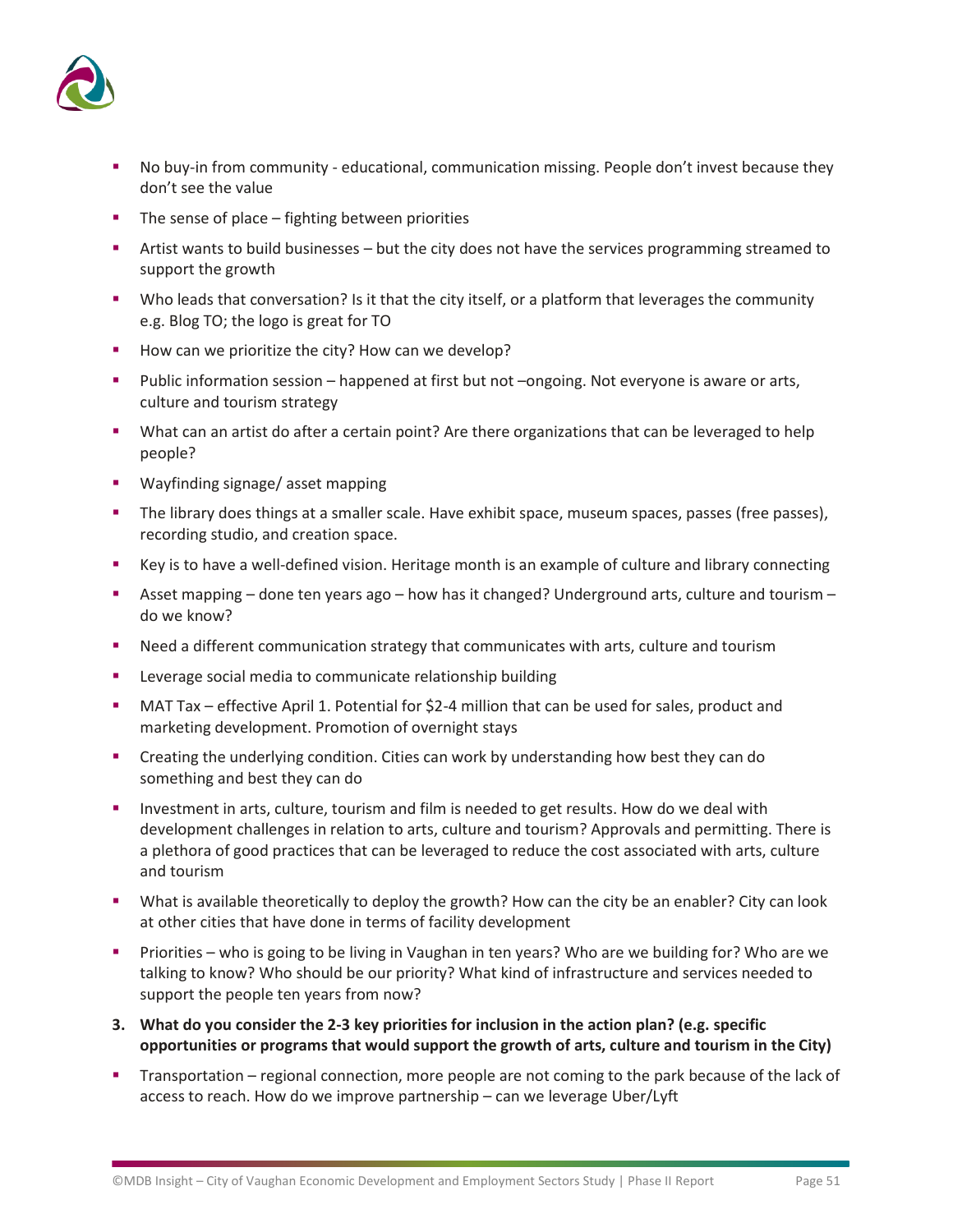

- Accommodation tax what are the benefits, what is it and how will it look like?
- **•** Continue investment/communication. Understand the importance of communication and investing the money
- **EXECOMMODATION COMMODATION 12 ACCOMMODATION** Accommodation tax each city has their own programs defined. When are we competing with other cities, how prepared are we?
- Develop asset inventory
- Cultural centre hub in the VMC
- Have the economic stats about the impact of arts, culture and tourism better shared
- Create an arts council
- Source for funds 'Toronto arts gala' is a great example
- Communication strategy could be a blog
- **EXECUTE:** Activation, create niche identity
- **•** This conversation is a great start; the importance is not being seen
- **•** Connecting the dots transit is important when it comes to connecting various communities
- Connections formed with the library
- Partnerships and synergies critical
- Arts council from an artist's perspective. A void in terms of funding. Thus, an arts council is seen as a vehicle to get funding and recognition. York region arts council is there but not good awareness. Do we have the resources to have the model? Artist will feel more supported if they provide leadership with volunteer support
- City has a small operation that looks at grants (divisions within EcDev). EcDev role is more of support that funding. Connect artists to progressive funding at the national/provincial level
- Financial model understand that it is critical.

### International Business Development

- **4. How would you characterize the international business development programs in Vaughan? In the GTHA?**
- Current business development programs are not well known; programs are not clear enough
- Approach is broken into 3 categories:
	- Government Fed, Prov, municipal
	- NGO Chambers, International Associations, Toronto Global
	- Private business
- Over reliance on selling to US only
	- People sell to the US, but don't think of exporting beyond,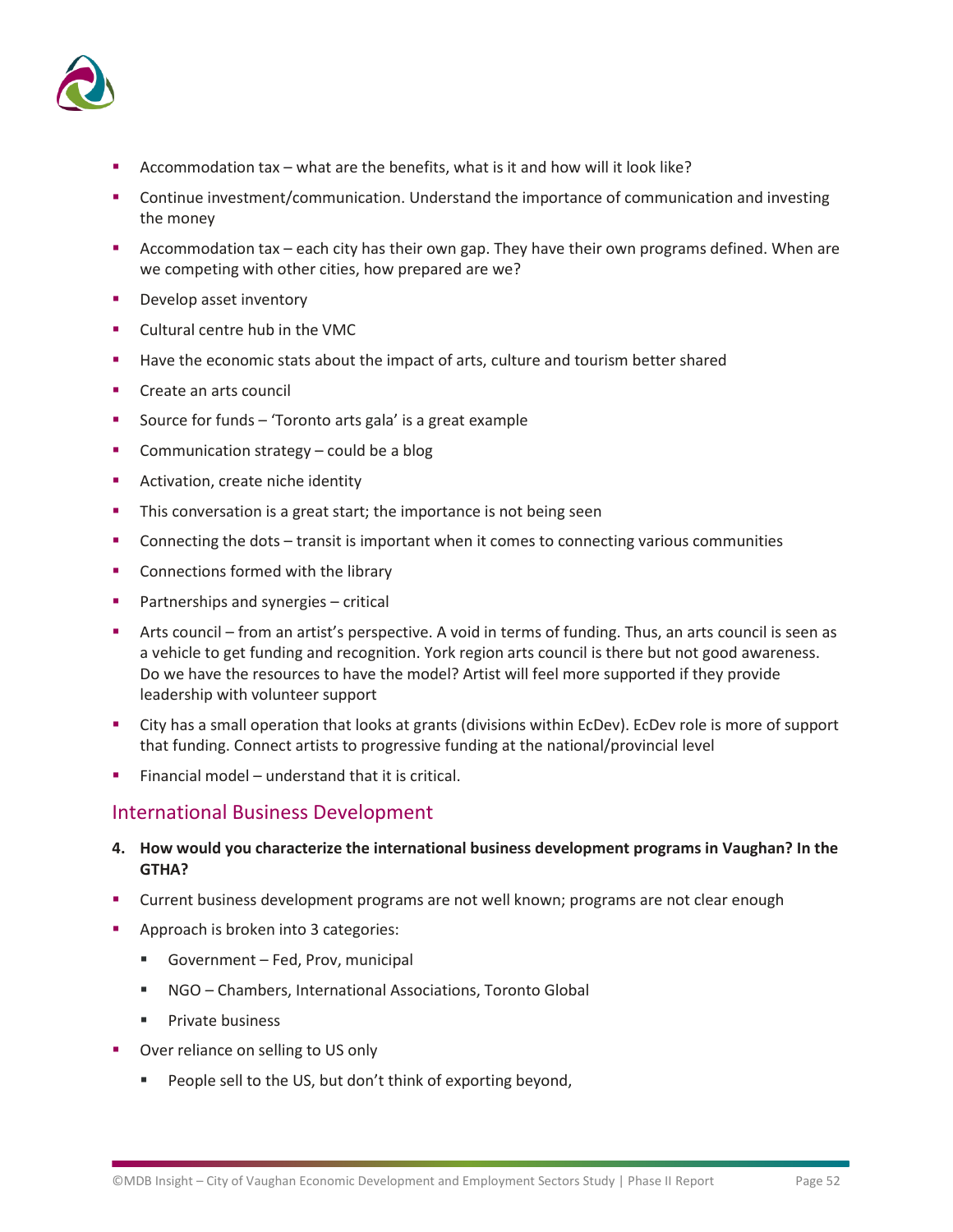

- Companies don't necessarily understand where they fit in international business
	- Benefits are not well understood, utilized
- **EXECUTE:** Free trade agreements are not well understood
- Support services are fragmented; do not necessarily complement or align with other municipalities
- Canada is the only G7 country that has free trade agreements with all other G7 countries. We are not taking full advantage of this.
	- Canada can be the export hub for countries who don't have access to those free trade agreements
	- We have benefits that are not well understood, utilized
- **•** Perception of Vaughan as a place to live or bedroom community

### Considerations

- Focus on scaling up Canadian companies to create industry clusters
- Need better data to understand which and how many companies that are exporting / importing
- **■** More clarity on programs needed; too many programs competing with each other
- Need to have better understanding of the product USP
- Rely on upper tier government groups to get investors here, then make the specific case for Vaughan
	- Work closely with Toronto Global & Province on getting group to come to Vaughan
- Vaughan's assets, manufacturing, HQ operations, what is the sector that you want to focus on?
	- What does that sector want / need? Incubators? Talent pipeline?
- Need to recognize that international business also includes licensing, collaboration access to export markets
- **■** Marketing focus should be on branding the VMC and being positioned as a Smart City
- **5. What do you see as the issues / challenges facing the implementation of international business development programs in Vaughan? In the GTHA?**

### Challenges

- Lack of coordination, connectivity
- **■** Shortage of employment lands
- Lack of affordable housing
- Risk adverse culture (– but incubators can mitigate this)
- Working collaboratively, but marketing Vaughan's specific advantages (typically this would involve positioning Vaughan relative to comparator regions and municipalities)
- Access to capital; access to funding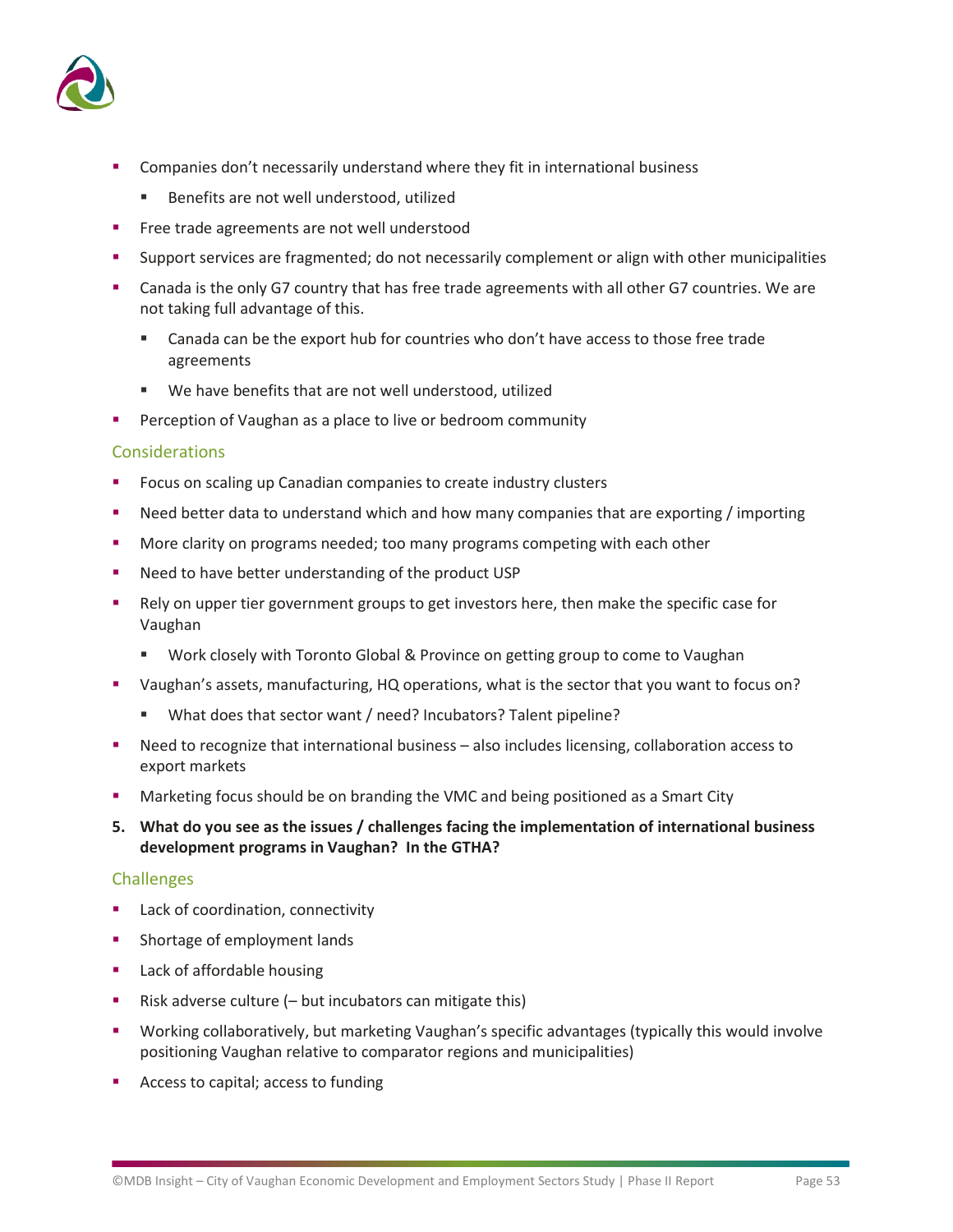

Barriers to entry; language, time zone, culture

### CONSIDERATIONS

- Focus on 2-3 market combinations; Get the sector right
- Look at what ecosystem in Vaughan needs (value chain gap analysis)
- Leverage GTHA as a global destination
- EDO Vaughan needs a stronger mandate
- **6. What role should the city play in attracting FDI and driving international business?**
- Understand and articulate Vaughan's story (USP).
- Leverage the smart city project.
- Create a welcoming environment for prospective investors i.e. enhanced site visit program
- Explore strategic opportunities around lands that city owns around the hospital (20 acres) and other city owned lands
- **EXECTE 1** Leverage the hospital and hospital precinct strengths; R&D opportunities, agri foods testing, Smart technologies, testing space, lab space
- Work collaboratively with other partners
- Value Chain analysis (supply chain gap analysis) Look at what Vaughan ecosystem needs and go after those companies
- Advocacy (to support investment readiness and quality of life amenities)
	- Direct rail line from Vaughan to airport?
	- 2 way all day Go transit
- **7. What do you consider the 2-3 key priorities for inclusion in the action plan?**
- Focus on Smart City brand
- Focus on infrastructure and business friendly environment
- Collaboration Work as a team with the rest of GTHA
- Build clusters in Food & Bev, pharma, software, green tech
- Responsiveness ensure that prospective investors can get what they need in terms of information resources with a minimum of opportunity cost
- Focus on workforce and supporting a strong talent pipeline
- Leverage success stories and recent investors; "The biggest testament to why businesses are coming is that other businesses are coming. They are better at telling the story and can articulate why they are here." - Access to market and supply chain are important stories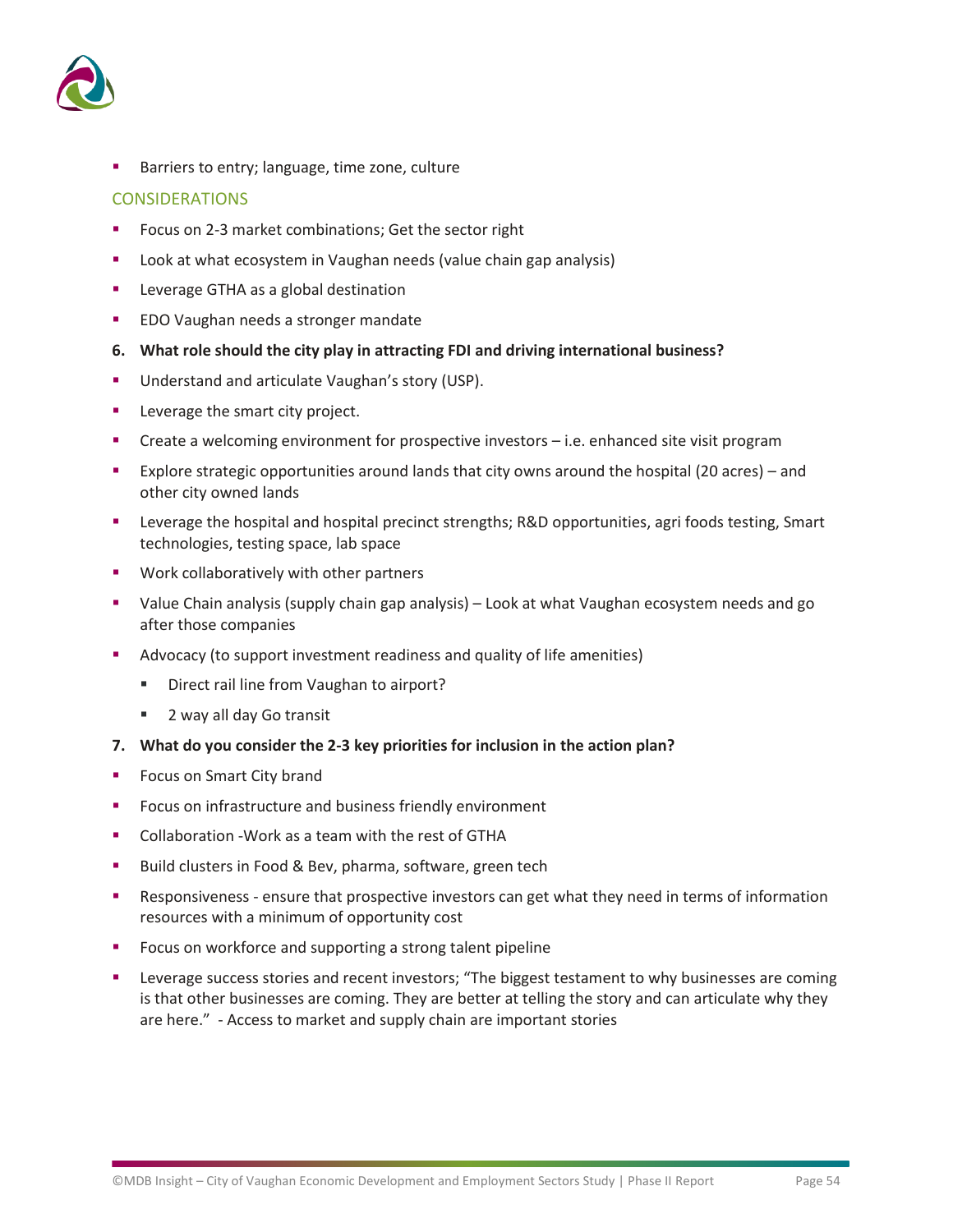

### Commercial and Experiential Development in the VMC

### Notes 1

- **8. What is your vision for the VMC 10 – 15 years from now? What will success look like?**
- The VMC needs to be lively 24/7
- Live, Work and Play the PLAY piece is missing amenities focus on creating 'place'
- **•** SmartCentres: focus on developing high quality open public spaces not just the development projects. Foregone conclusion that development will happen, it's to what level do we aspire that's important – we need to set the bar higher e.g. architecture, urban design, tenants – but need to be careful not to rush it, but to get it right.
- What cities do you look to as examples? Paris, Rome recognize that they developed over centuries, but there are things that you can take from them. Piazzas, great public spaces.
- Need to also add the LEARN component in
- Need to look at the quality of employment that we want
- The small number of landowners in the VMC is an advantage they can pay attention to the areas between buildings – in downtown Toronto, the many different landowners leads to fragmented space
- Walkability and services people aren't just working in the VMC, they need other services and amenities outside of work
- Need to drop some of the amenities that are over in the Colossus area into the VMC
- VMC has to be a place that people want to visit and spend time
- Hwy. 7 is a barrier Hwy. 400 is a barrier currently not walkable
- Need to look at best practices from other areas but Vaughan has to be unique as well opportunity to avoid some of the things that haven't gone right in areas such as North York centre
- How do we overcome the draw of millennials to the downtown Toronto what's happens as the millennials age?
- How do we activate the people who are already here in Vaughan?
- BIAs working to activate the space  $-$  i.e. events like Taste of the Danforth, etc.
- **■** What would give us a regional edge?
- People don't see borders we have to be able to draw from all over the GTA. We need a value proposition and for others to see a value proposition.
- 'Toronto North'
- **•** Tenants will pay higher rates for the office space if they see value, if they think they need to be downtown to be successful
- **9. How can the City support the creation of innovative commercial development in the VMC? What role does marketing play?**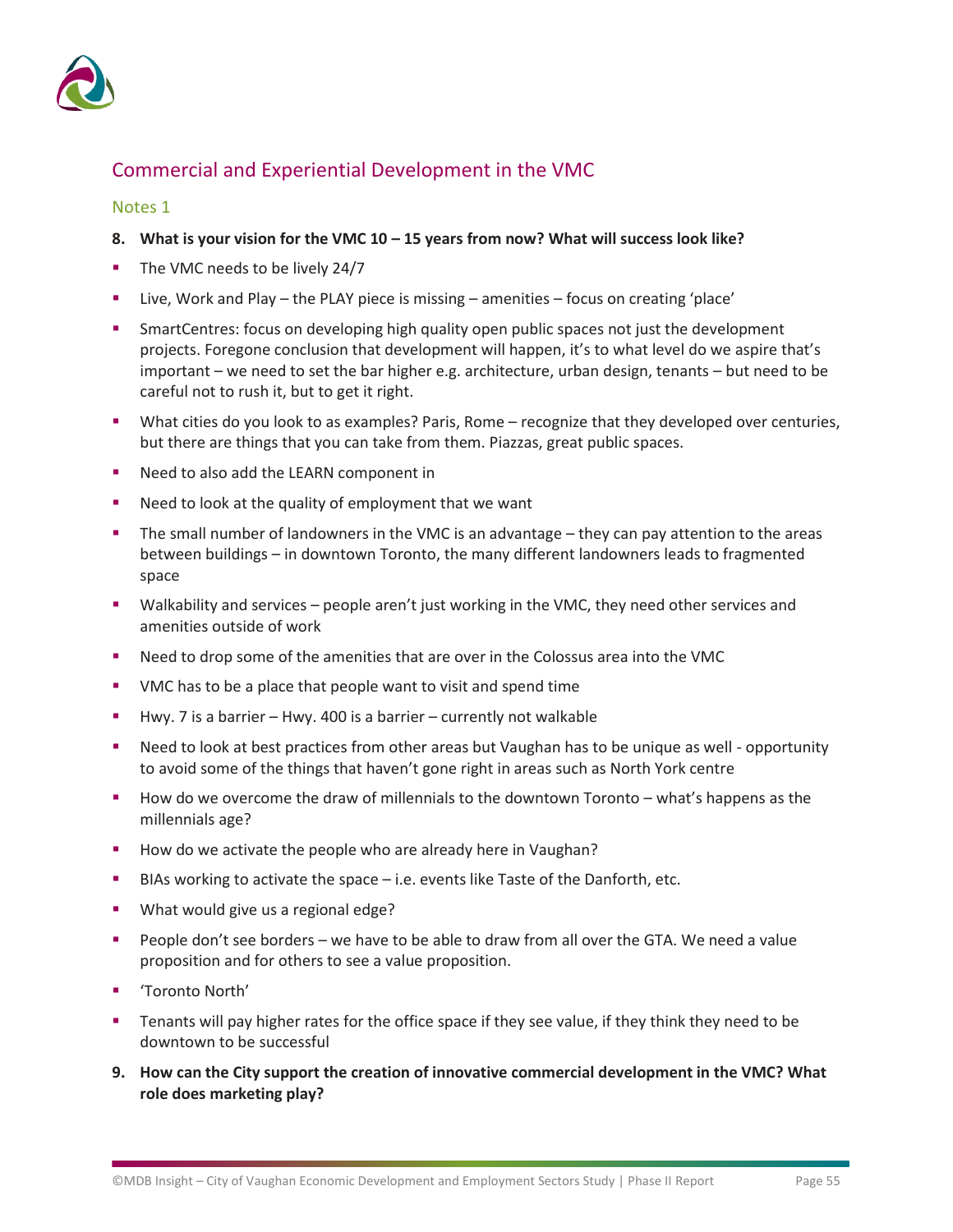

- **EXECT:** Figure out how to build connectivity and walkability between places PATH system provides connectivity but it also elevates property values - Bridges in Calgary are another example.
- **■** Understanding about the public spaces Central Park park on Quadreal property why the roads that cross through them? Hard to have large outdoor events with roads crisscrossing.
- **Embrace smart city technologies consider a Sidewalk Lab concept wifi, etc.**
- Incentives to bring in regional offices CIBC went south of Front, never thought it would happen, but it did
- Density of people creating opportunities
- **•** Improved pubic relations you want to draw people into the VMC, but then you ticket them
- Need to do more marketing and branding around the VMC. Not enough people in Vaughan know about it, certainly people outside Vaughan don't recognize it.
- Knowledge is limited about who the tenants are in the VMC, the subway.
- Need to think ahead to what people want, 20 years from now, and plan for it.
- Cultural facilities needed
- Need to spread the word better about new, exciting tenants in the VMC. Toronto and Ottawa do a better job.
- Downtown Toronto is full no other large office projects are planned in the next several years. Opportunity to capitalize on that – either really old office space or wait for the new space to come onstream
- Capitalize on the painful downtown commute help people to realize there's an alternative
- Shift perception of Vaughan as an industrial centre towards a knowledge-based place
- Increase social capital in the VMC ping pong leagues between VMC tenants increasing interactions between groups of people in the VMC
- Lack of awareness of what will be in the PwC/YMCA facility
- **10. What do you see as the issues / challenges facing the growth of commercial or experiential development in the VMC?**
- Hard to keep the vision on track and alive when the VMC is a long-term project
- Changing the narrative about Vaughan and the great things we have here existing perceptions have to be replaced/overcome
- Hard to develop and convey the values that come out of social investments
- CIP is inconsequential whereas IMIT program is shown as a line item in pro formas incentives for more than office development to bring higher end tenants such as Buca.
- Incent incubators like in Toronto
- We're in a hot market now, but that will NOT always be the case need to act with haste
- Co-working spaces like Regus, WeWork are enablers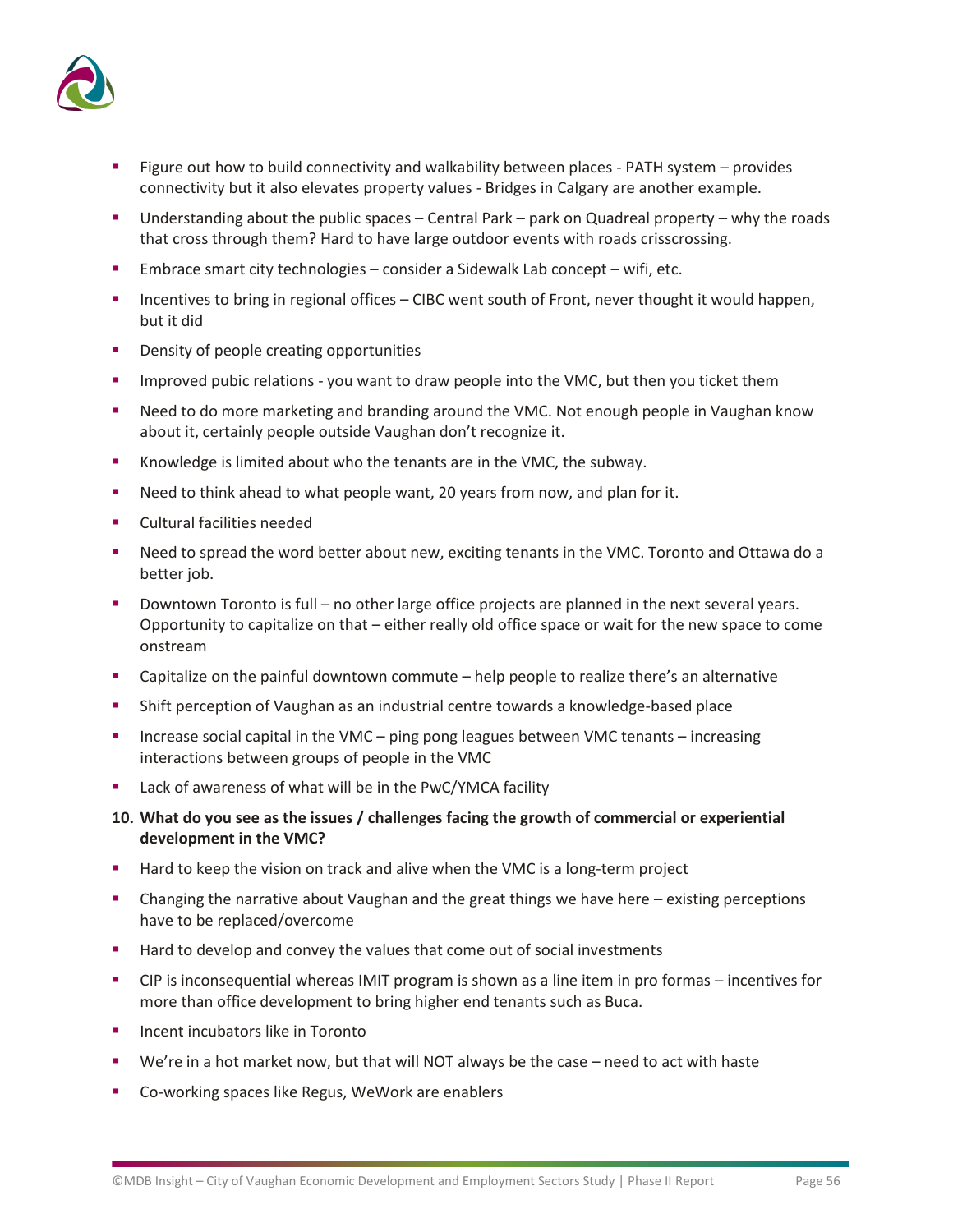

- Development industry is pushing York Region to implement a CIP
- **11. What do you consider the 2-3 key priorities for inclusion in the action plan? (e.g. specific opportunities or programs that the City of Vaughan should be supporting)**
- develop partnerships with Mirvish, National Ballet, Canadian Opera Company, etc. bring it here as a secondary market – also target sports groups to come here for training and practice
- leverage technology Sidewalk Labs
- post-secondary institutions tied to tech get collaboration between Deloitte, PwC, KPMG and YorkU around tech – YorkU's engineering program is taking off
- focus on attracting 1-2 well-known companies that will draw a host of other companies to colocate
- Take a driver position in defining ourselves don't let others do it for you
- **E** marketing campaign run by an arms-length organization
- **·** incentives like IMIT
- look at Vancouver's public amenity incentive programs

### Notes 2

### **12. What is your vision for the VMC 10 – 15 years from now? What will success look like?**

- success is activity, restaurants
- live-work-PLAY (missing piece), needs to be a bigger focus
- if you build residential and commercial, the civic piece will come later
	- We need to think world-class, put thought in, not rush the civic piece but plan now for what we want 20 years from now
- **.** high quality design is important, as well as building neighborhoods with community in mind
- need to think carefully about the types of jobs we bring, class A tenants
- **•** SmartCentres is conscious about building open spaces first, and buildings around them
	- i.e. building a purposeful and well-designed mews between bus terminal and building
- QuadReal is thinking the same way, incorporating large and small public spaces

### **13. What does experiential development mean to you?**

- 1/3 of 30 lawyers commute from Toronto (some by subway, some car), still waiting for walkability factor. No one stop shop. Subway is opportunity for Torontonians to visit Vaughan, nothing here for them yet.
- Colossus area has theatre, tons of shopping, need to drop some of that in the VMC
- Hwy 7 is a barrier between the two halves, 400 a barrier on the west. How do we make walking a better experience across them? i.e. Calgary's pedestrian bridge(?)
- let's pay attention to what's not working in other cities. We have opportunity to avoid.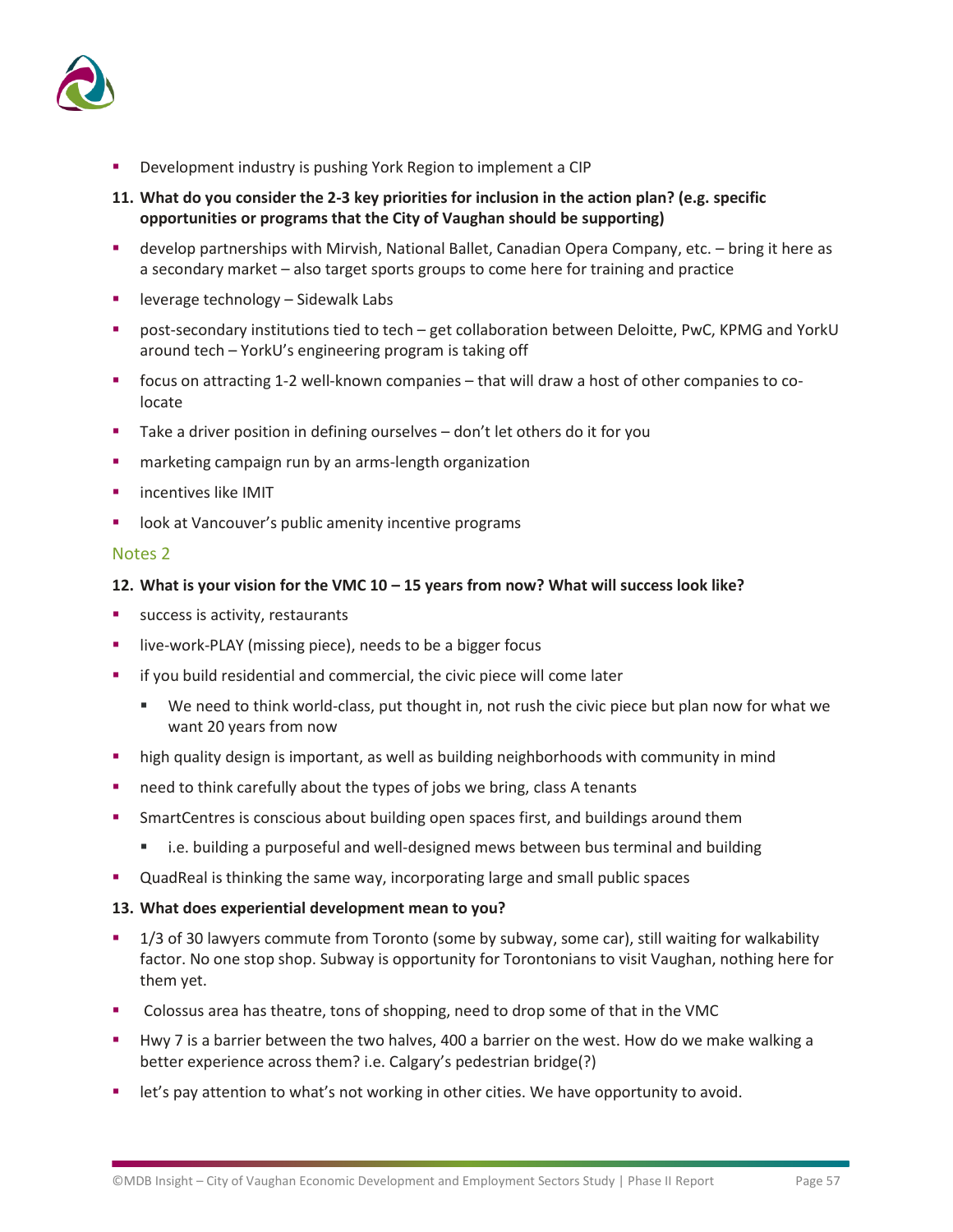

### **14. What cities are the best models for the VMC**

- I look at world cities like Paris. Evolved over hundreds of years but can still get lessons. The great piazzas of the Italy: what animates them? What could be improved. Part of this process.
- we're on the outskirts of a fabulous booming city
- activating a space is as much about the space as the people. BIAs do a lot of work to activate people
- what will put us on the map above other developing areas of the region
	- owning Toronto North is a viable option (North York didn't hit it)
	- Employees from south of Steeles are happy to go against traffic
- can we get a PATH like network not just to subway station, plan for winter activation and pedestrian comfortable pathways?
- go underground under highway 7 to get past barrier
- where else can we go Smart Cities-wise?
- roads cutting parks into pieces how do we create pedestrian links and safety
- we need to get the developers to plan for a PATH network as they're going through the application process
- would like to see major NHL stadium or cultural centre
- incentives for companies to relocate (i.e. Toronto south of Front St)
- city can brand VMC, Smart City, tech, Sidewalk Labs type of model
- in last two years, 3 million square feet taken up in downtown TO by 905 relocations
- partly driven by incentives, a lot by transit access (but we can leverage commuting struggle for our benefit)
- profiling and awareness of VMC still a problem in recruitment
- don't know subway is open
- **•** promote all new development, company openings, relocations
- changing from industrial to urban growth area, takes time but need awareness program to GTA
- taking a bottom up approach, talking to millennials who will work in offices and live in condos
- **■** emphasize major parks
- when YMCA/Centre open encourage rec leagues for VMC office tenants, build community
- **15. What challenges and issues do we need to address?**
- Vaughan still has a very industrial and suburban reputation
- play/recreation/culture/activations communicate what is happening in terms of building community (make sure Council and other spokespeople have clear messaging)
- Pedestrian experience, network of pathways and safe spaces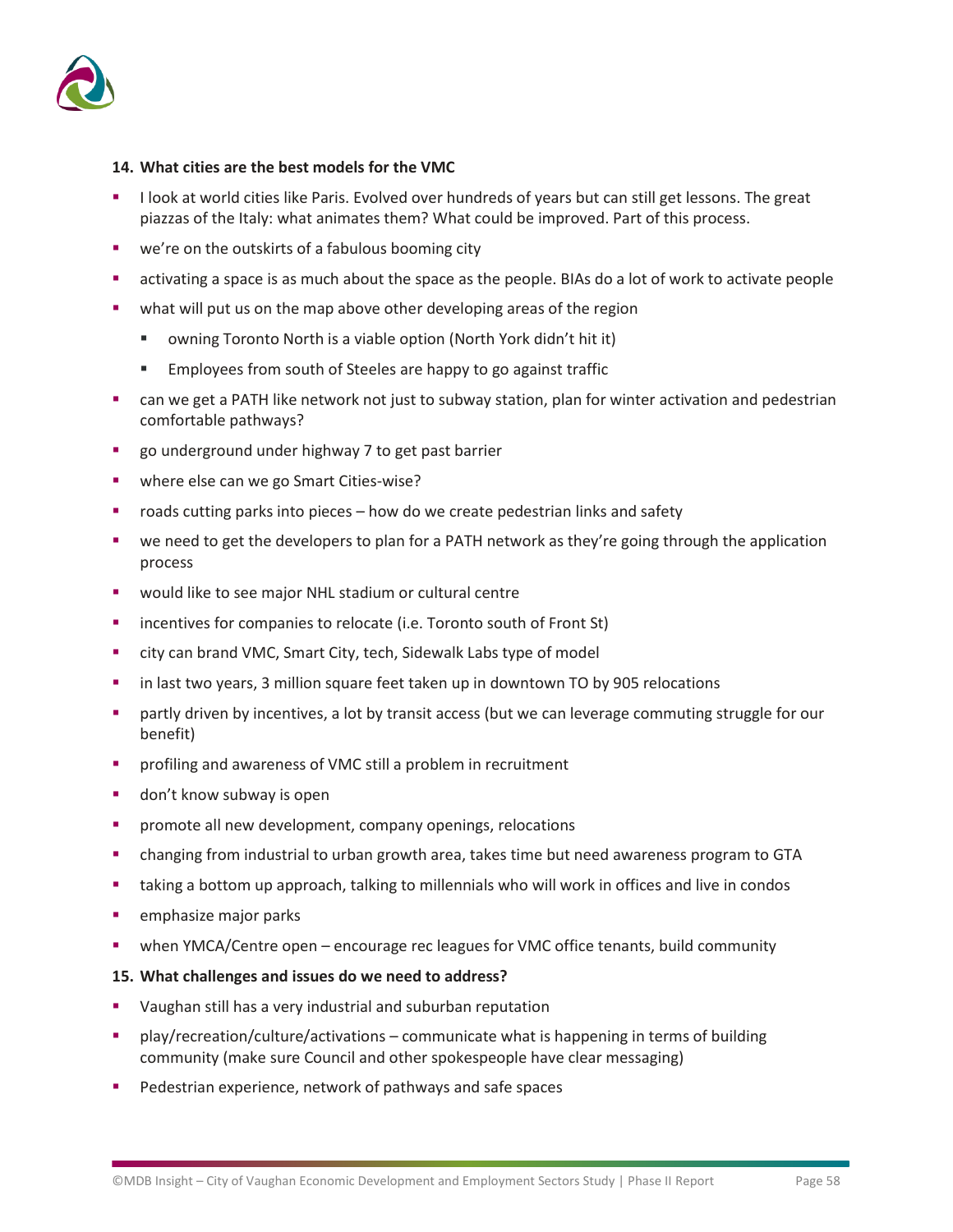

- incentives are lacking. CIP is not enough, and not for businesses. Need incentives for not just office but brands like Buca
	- vou could also incentivize other desirable uses like incubators
- the office market is hot right now. Now is the time to incentivize them to come, before the faucet turns off
- **■** market is tenant driven. Companies are paying more than they can handle to be downtown Toronto. They don't think they can thrive here
- WeWork and similar coworking space are huge downtown.
- WeWork will pay out leases, huge selling point

### **Priorities**

- cultural partnerships
- partnerships with culture organizations like Mirvish, ballet, sport training facilities
- Smart City/tech
- integrate tech, partner with post secondary (Ottawa, Austin, San Jose, we could be a peer)
	- this could be an important differentiator, break out from industrial reputation
- how do we leverage KPMG, PwC, Mircom, to work towards this?
- make VMC synonymous with tech. Marketing.
- York's Engineering program has been rapidly building in reputation
- need to land one or two big name tenants to create buzz
- campus real estate model still attractive
- no new product coming online in 2019-2020 in downtown Toronto
- transportation
	- we need a direct link to Pearson not by car (express bus at least)
	- **■** Union Station West planning just starting, we're looking at it and redoing our transportation master plan
- incentives, CIP Can we redirect to tenants? Specialize to tech, professional services?
- does marketing need to be bigger than Ec Dev staff? Arm's length organization?

### Notes 3

### **16. What is your vision for the VMC 10-15 years from now? What does success look like?**

- $cutural activity centre All day traffic of people$
- It is a foregone conclusion that live/work/play is coming, but it's the level that this is happening which is most valuable to Vaughan
- We should be putting buildings into open space, not the other way around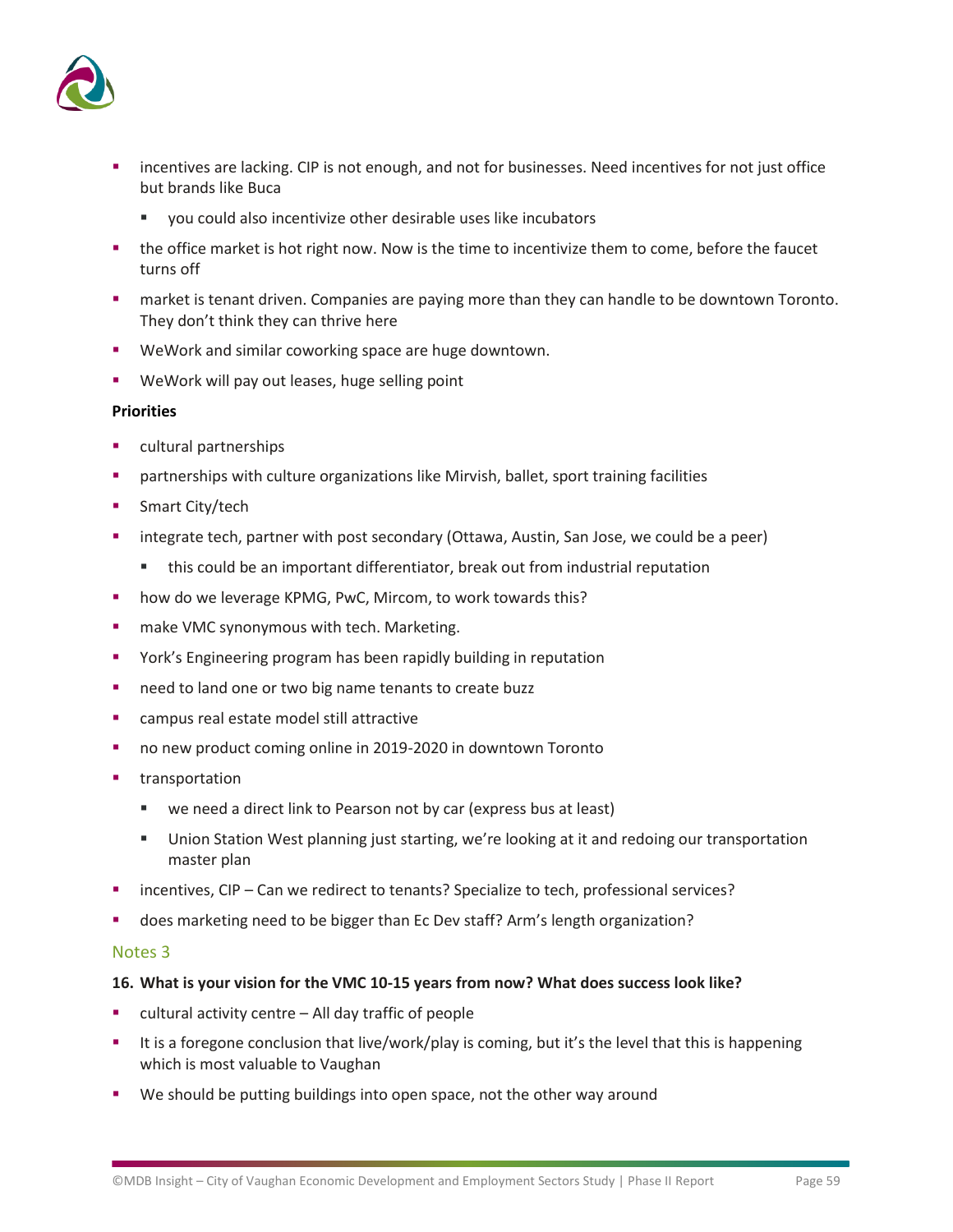

### 17. **What can Vaughan do to support innovative commercial development?**

- Marketing i.e. Education on subway being here, as well as being a subway accessible area
	- Education on VMC name
	- Knowledge within the broker community
	- **EXECTE:** Financial incentive for office development. Something more effective than a CIP

### **Solution(s):**

- pre-condition tenants with knowledge on VMC amenities, which in return will make them more aware
- leverage the technology section in the area to show the GTA the degree of industries present
- converting industrial area to urban growth centre
- communicate with millennials the people who these companies want to employ
	- this can be done though a bottom-up approach, discussing and offering more than just a "job" in the VMC. What is the offer package that Vaughan offers?
- Awareness campaign of exceptional activities
- **Emphasize on marketing the greenspace of the VMC to promote walkability. Integrate public** infrastructure such as Wi-Fi technology which can then create a sense of community/ connectivity.
- **■** Incentive program to overtake the current CIP program (look towards the IMIT Program with City of Toronto)
- DC deferrals to spruce development
- **18. What do you consider the 2-3 key priorities for inclusion in the action plan? (e.g. specific opportunities or programs that the City of Vaughan should be supporting)**

### **Incentives**

- create a better program than the current CIP program
- these incentives should be applied at the regional level and be more in line with what the City of Toronto is offering
- Public amenity space inventive (look to City of Vancouver)

### **Marketing Campaign**

- used until a satisfactory level of commercial industrial presence is reached
- Social media is primary communication amongst millennials
- determine what party is best to release educational information via social media (municipality, 3rd party, etc...)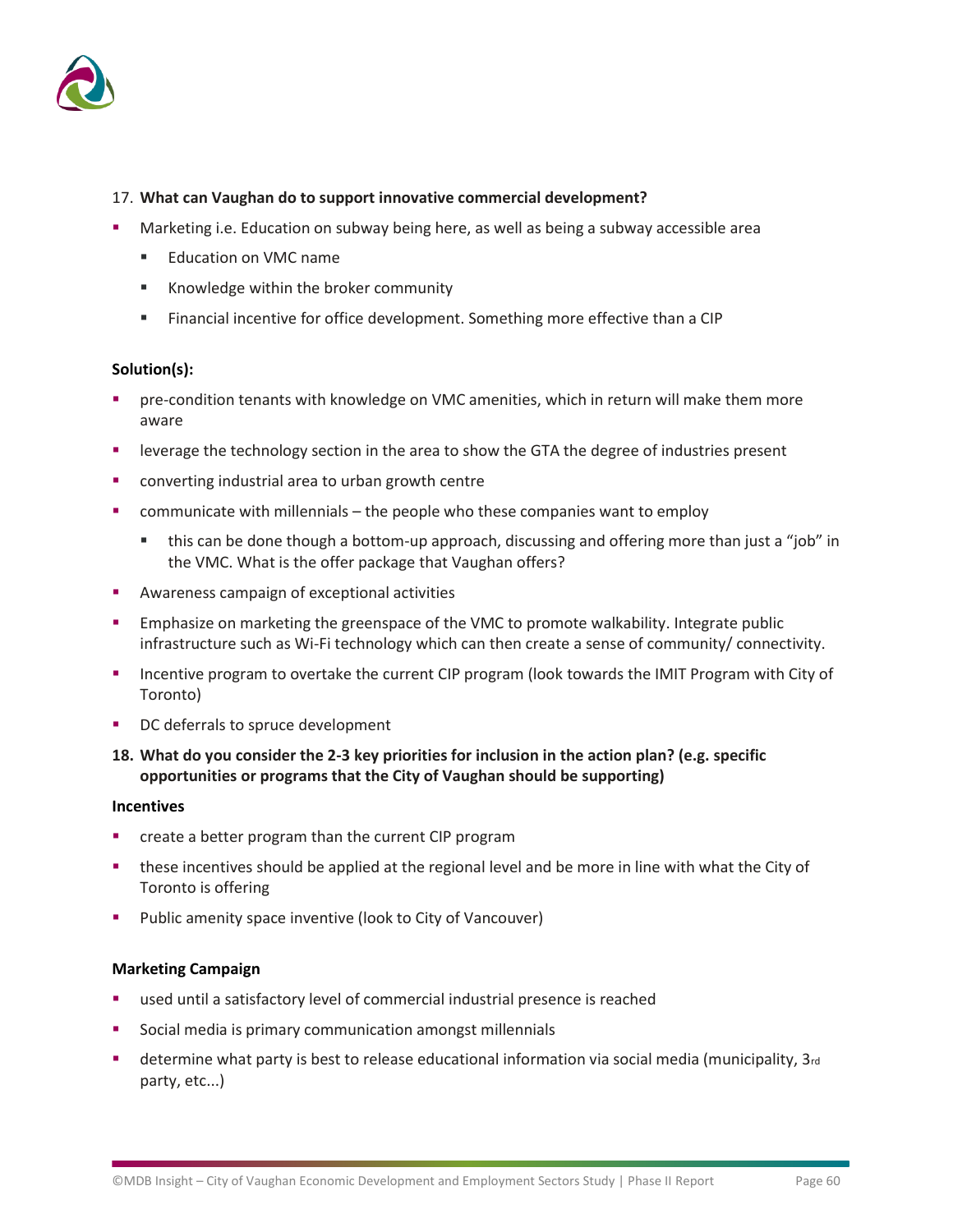

- must differentiate between corporate communication and marketing
- **E** emphasize the great industries we have in Vaughan, such as our food or textile industry
- utilize Vaughan influencers
- commitment to the development of public assets Must show proof in this to gain confidence of the public in the VMC